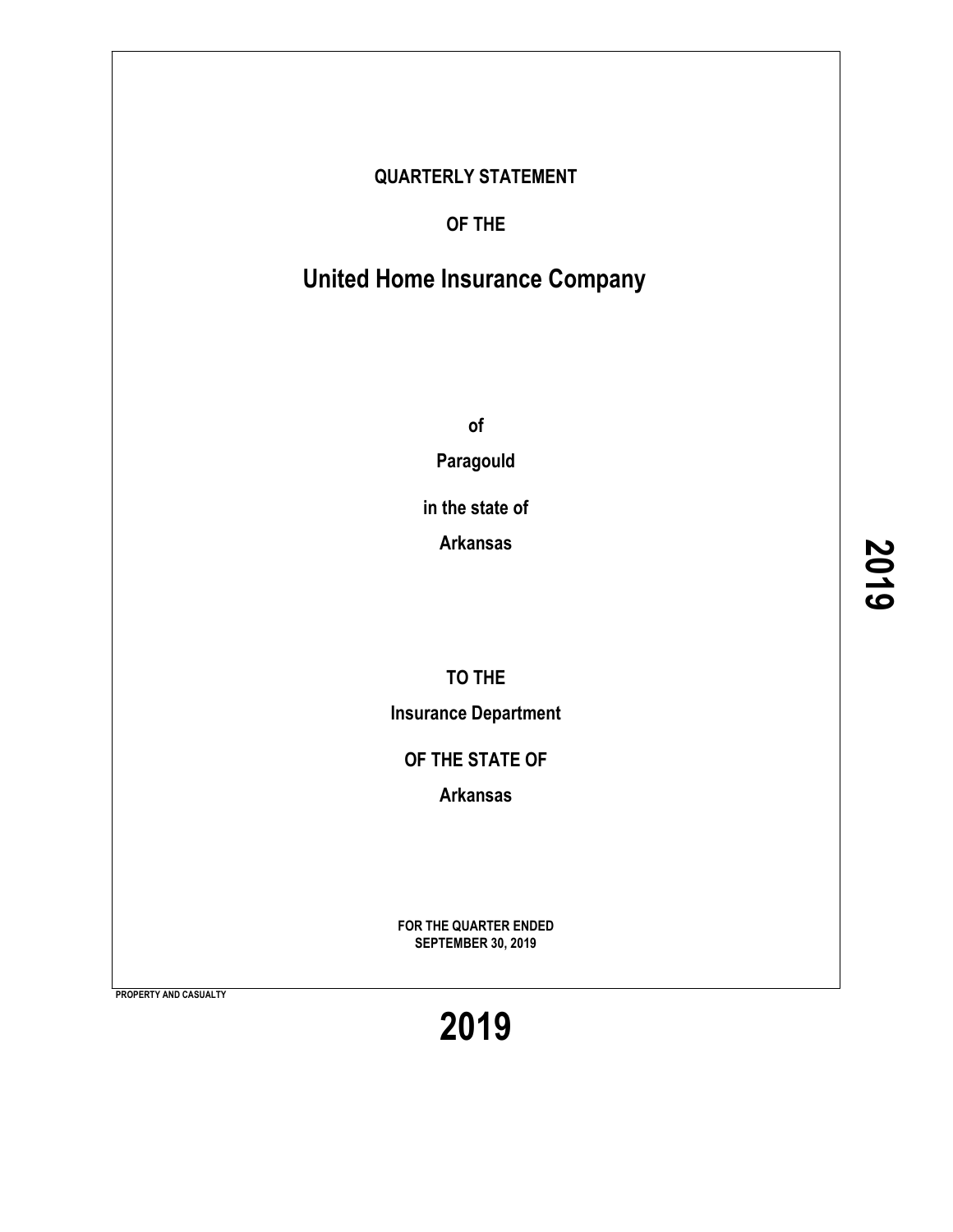

### **QUARTERLY STATEMENT**

**AS OF SEPTEMBER 30, 2019** OF THE CONDITION AND AFFAIRS OF THE

**United Home Insurance Company**



scope of this attestation by the described officers also includes the related corresponding electronic filing with the NAIC, when required, that is an exact copy (except for formatting differences due to electronic filing) requested by various regulators in lieu of or in addition to the enclosed statement.

| (Signature)<br>William Kyle Harris                       | (Signature)<br>Matthew Stephen Miller                                                         | (Signature)<br>William Kyle Harris |
|----------------------------------------------------------|-----------------------------------------------------------------------------------------------|------------------------------------|
| (Printed Name)                                           | (Printed Name)                                                                                | (Printed Name)                     |
|                                                          |                                                                                               |                                    |
| <b>Chief Executive Officer</b>                           | President                                                                                     | Secretary/Treasurer                |
| (Title)                                                  | (Title)                                                                                       | (Title)                            |
| Subscribed and sworn to before me this<br>2019<br>day of | a. Is this an original filing?<br>1. State the amendment number<br>b. If no.<br>2. Date filed | Yes[X] No[]                        |
|                                                          | 3. Number of pages attached                                                                   |                                    |

(Notary Public Signature)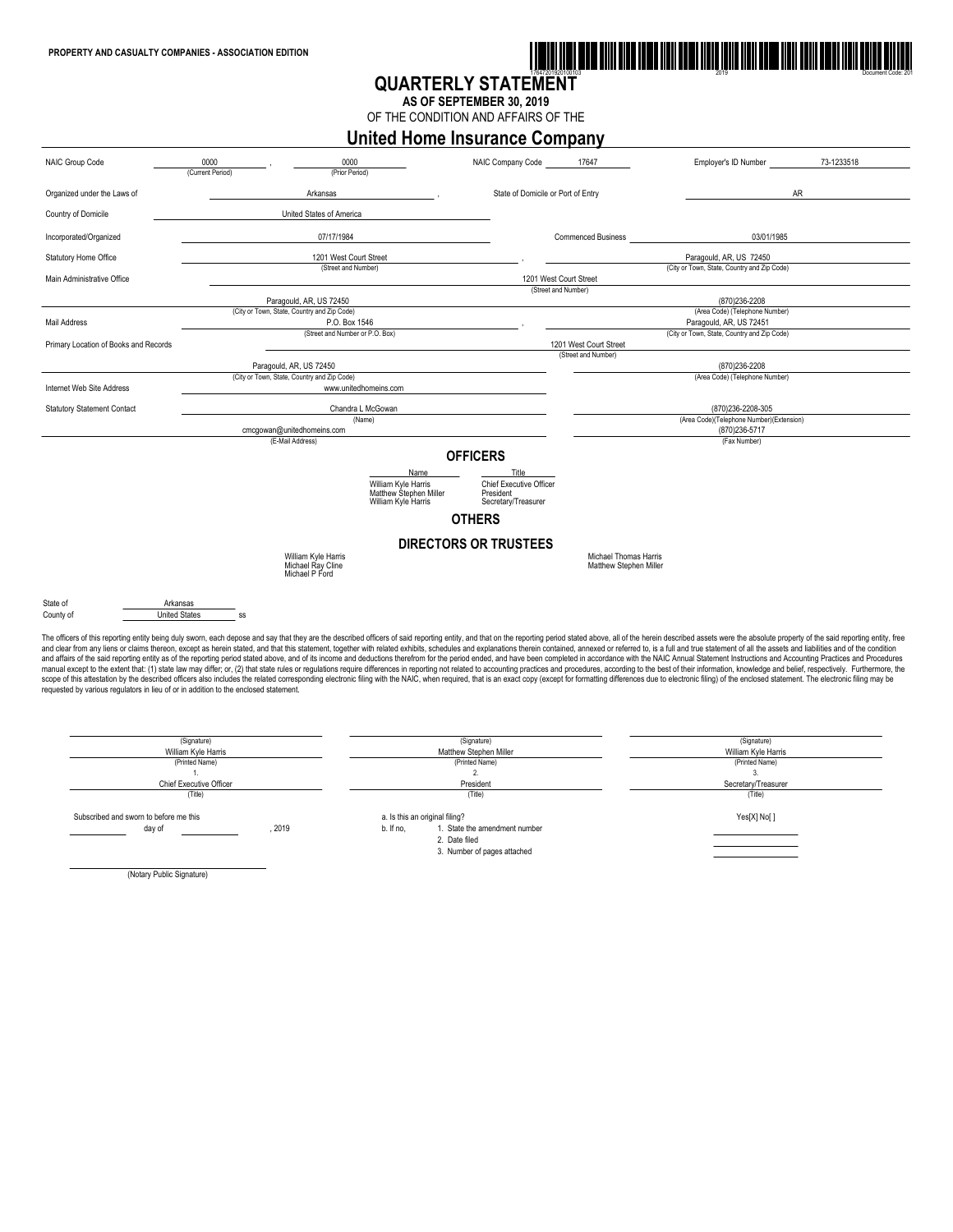**ASSETS** 

|                |                                                                                                                                                                                                                                |                 | <b>Current Statement Date</b> |                                                     | 4                             |
|----------------|--------------------------------------------------------------------------------------------------------------------------------------------------------------------------------------------------------------------------------|-----------------|-------------------------------|-----------------------------------------------------|-------------------------------|
|                |                                                                                                                                                                                                                                | 1               | $\overline{2}$<br>Nonadmitted | 3<br>Net Admitted<br>Assets                         | December 31<br>Prior Year Net |
|                |                                                                                                                                                                                                                                | Assets          | Assets                        | $(Cols. 1 - 2)$                                     | <b>Admitted Assets</b>        |
| $\mathbf{1}$ . | Bonds                                                                                                                                                                                                                          | 29.226.695<br>. |                               | 29,226,695<br>.                                     | 28,457,635<br>.               |
| 2.             | Stocks:                                                                                                                                                                                                                        |                 |                               |                                                     |                               |
|                | 2.1                                                                                                                                                                                                                            |                 |                               |                                                     |                               |
|                | 2.2                                                                                                                                                                                                                            | 528.212         |                               |                                                     | 451.050                       |
| 3.             | Mortgage loans on real estate:                                                                                                                                                                                                 |                 |                               |                                                     |                               |
|                | 3.1                                                                                                                                                                                                                            |                 |                               |                                                     |                               |
|                | 3.2                                                                                                                                                                                                                            |                 |                               |                                                     |                               |
| 4.             | Real estate:                                                                                                                                                                                                                   |                 |                               |                                                     |                               |
|                | 4.1                                                                                                                                                                                                                            |                 |                               | $\ldots$ 3,118,003                                  |                               |
|                | 4.2                                                                                                                                                                                                                            |                 |                               |                                                     |                               |
|                | 4.3                                                                                                                                                                                                                            |                 |                               |                                                     |                               |
| 5.             |                                                                                                                                                                                                                                |                 |                               | 9,800,554                                           | . 6.901.763                   |
| 6.             |                                                                                                                                                                                                                                |                 |                               |                                                     |                               |
| 7.             |                                                                                                                                                                                                                                |                 |                               |                                                     |                               |
| 8.             |                                                                                                                                                                                                                                |                 |                               |                                                     |                               |
| 9.             |                                                                                                                                                                                                                                |                 |                               |                                                     |                               |
| 10.            |                                                                                                                                                                                                                                |                 |                               |                                                     |                               |
| 11.            |                                                                                                                                                                                                                                |                 |                               |                                                     |                               |
| 12.            |                                                                                                                                                                                                                                |                 |                               |                                                     | 38,224,160                    |
| 13.            |                                                                                                                                                                                                                                |                 |                               |                                                     |                               |
| 14.            | myestment income due and accrued measures and compared the control of the state of the control of the control of the control of the control of the control of the control of the control of the control of the control of the  |                 |                               |                                                     |                               |
| 15.            | Premiums and considerations:                                                                                                                                                                                                   |                 |                               |                                                     |                               |
|                | 15.1                                                                                                                                                                                                                           |                 |                               |                                                     |                               |
|                | 15.2<br>Deferred premiums, agents' balances and installments booked but deferred and not yet due                                                                                                                               |                 |                               |                                                     |                               |
|                |                                                                                                                                                                                                                                |                 |                               |                                                     |                               |
|                | 15.3                                                                                                                                                                                                                           |                 |                               |                                                     |                               |
|                |                                                                                                                                                                                                                                |                 |                               |                                                     |                               |
| 16.            | Reinsurance:                                                                                                                                                                                                                   |                 |                               |                                                     |                               |
|                | 16.1<br>16.2                                                                                                                                                                                                                   |                 |                               |                                                     |                               |
|                | 16.3                                                                                                                                                                                                                           |                 |                               | 164,554                                             |                               |
|                |                                                                                                                                                                                                                                |                 |                               |                                                     |                               |
| 17.<br>18.1    | Current federal and foreign income tax recoverable and interest thereon manufactured contract the 357,468                                                                                                                      |                 |                               |                                                     |                               |
| 18.2           |                                                                                                                                                                                                                                |                 |                               |                                                     |                               |
|                |                                                                                                                                                                                                                                |                 |                               |                                                     |                               |
| 19.<br>20.     | Electronic data processing equipment and software measurement contains and container and software measurement and software measurement and software measurement and software measurement and software measurement and software |                 |                               |                                                     |                               |
| 21.            |                                                                                                                                                                                                                                |                 |                               |                                                     |                               |
| 22.            |                                                                                                                                                                                                                                |                 |                               |                                                     |                               |
| 23.            |                                                                                                                                                                                                                                |                 |                               | $\ldots \ldots \ldots \ldots \ldots \ldots 275.427$ |                               |
| 24.            |                                                                                                                                                                                                                                |                 |                               |                                                     |                               |
| 25.            |                                                                                                                                                                                                                                |                 |                               |                                                     |                               |
| 26.            | TOTAL assets excluding Separate Accounts, Segregated Accounts and Protected Cell Accounts (Lines                                                                                                                               |                 |                               |                                                     |                               |
|                |                                                                                                                                                                                                                                |                 | 803,307                       |                                                     |                               |
| 27.            |                                                                                                                                                                                                                                |                 |                               |                                                     |                               |
| 28.            |                                                                                                                                                                                                                                | . 54,640,289    | . 803,307                     |                                                     | . 46,037,956                  |
|                | <b>DETAILS OF WRITE-INS</b>                                                                                                                                                                                                    |                 |                               |                                                     |                               |
| 1101.          |                                                                                                                                                                                                                                |                 |                               |                                                     |                               |
| 1102.          |                                                                                                                                                                                                                                |                 |                               |                                                     |                               |
| 1103.          |                                                                                                                                                                                                                                |                 |                               |                                                     |                               |
| 1198.          |                                                                                                                                                                                                                                |                 |                               |                                                     |                               |
| 1199.<br>2501. |                                                                                                                                                                                                                                | .696,463        | . 696,463                     |                                                     |                               |
| 2502.          |                                                                                                                                                                                                                                |                 |                               |                                                     |                               |
| 2503.          |                                                                                                                                                                                                                                |                 |                               |                                                     |                               |
| 2598.          |                                                                                                                                                                                                                                |                 |                               |                                                     |                               |
| 2599.          |                                                                                                                                                                                                                                |                 |                               |                                                     |                               |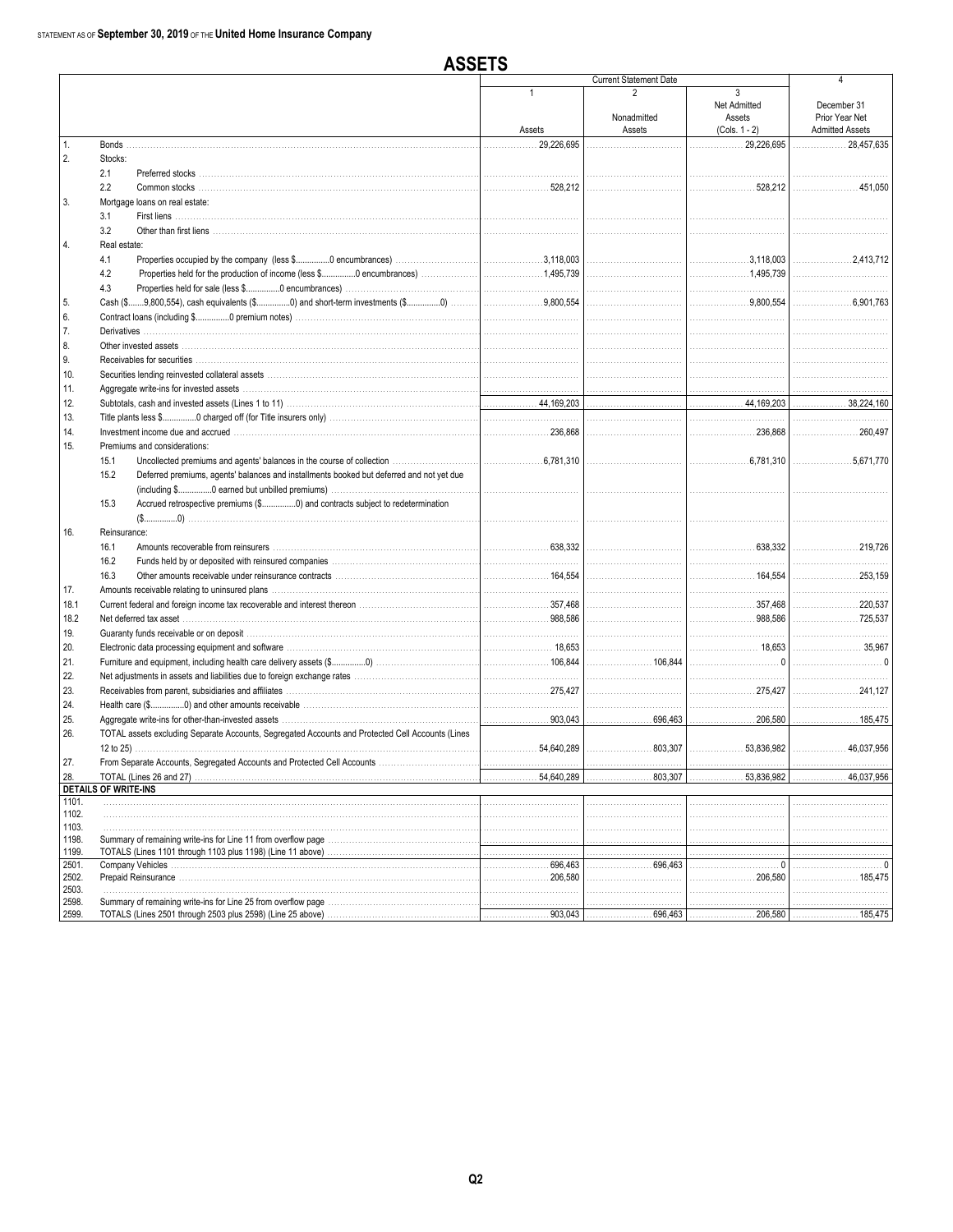### **LIABILITIES, SURPLUS AND OTHER FUNDS**

|                |                                                                                                                                                                                                                                | -1<br>Current         | 2<br>December 31, |
|----------------|--------------------------------------------------------------------------------------------------------------------------------------------------------------------------------------------------------------------------------|-----------------------|-------------------|
|                |                                                                                                                                                                                                                                | <b>Statement Date</b> | Prior Year        |
| 1.             |                                                                                                                                                                                                                                | 8,516,852             |                   |
| 2.             |                                                                                                                                                                                                                                |                       |                   |
| 3.             | Loss adjustment expenses www.communication.com/www.communication.com/www.communication.com/www.communication.com                                                                                                               |                       | 468,815           |
| 4.             |                                                                                                                                                                                                                                |                       |                   |
| 5.             |                                                                                                                                                                                                                                |                       | .493,474          |
| 6.             |                                                                                                                                                                                                                                |                       | 297,354           |
| 7.1            |                                                                                                                                                                                                                                |                       |                   |
| 7.2            |                                                                                                                                                                                                                                |                       |                   |
| 8.             |                                                                                                                                                                                                                                |                       |                   |
| 9.             | Unearned premiums (after deducting unearned premiums for ceded reinsurance of \$2,990,228 and including warranty reserves of \$0 and accrued                                                                                   |                       |                   |
|                |                                                                                                                                                                                                                                |                       | 19,057,653        |
| 10.            |                                                                                                                                                                                                                                |                       |                   |
| 11.            | Dividends declared and unpaid:                                                                                                                                                                                                 |                       |                   |
|                | 11.1                                                                                                                                                                                                                           |                       |                   |
|                | 11.2                                                                                                                                                                                                                           |                       |                   |
| 12.            |                                                                                                                                                                                                                                |                       |                   |
| 13.            | Funds held by company under reinsurance treaties www.communically.com/www.communically.com/www.communically.com/www.communically.com/www.communically.com/www.communically.com/www.communically.com/www.communically.com/www.c |                       |                   |
| 14.            |                                                                                                                                                                                                                                |                       |                   |
| 15.            |                                                                                                                                                                                                                                |                       |                   |
| 16.            |                                                                                                                                                                                                                                |                       |                   |
| 17.            |                                                                                                                                                                                                                                |                       |                   |
| 18.            |                                                                                                                                                                                                                                |                       |                   |
| 19.            |                                                                                                                                                                                                                                |                       |                   |
| 20.            |                                                                                                                                                                                                                                |                       |                   |
| 21.            |                                                                                                                                                                                                                                |                       |                   |
| 22.            |                                                                                                                                                                                                                                |                       |                   |
| 23.            |                                                                                                                                                                                                                                |                       |                   |
| 24.            |                                                                                                                                                                                                                                |                       |                   |
| 25.            |                                                                                                                                                                                                                                |                       |                   |
| 26.            |                                                                                                                                                                                                                                |                       |                   |
| 27.            |                                                                                                                                                                                                                                |                       |                   |
| 28.            |                                                                                                                                                                                                                                |                       |                   |
| 29.            |                                                                                                                                                                                                                                |                       |                   |
| 30.            |                                                                                                                                                                                                                                |                       |                   |
| 31.            |                                                                                                                                                                                                                                |                       |                   |
| 32.            |                                                                                                                                                                                                                                |                       |                   |
| 33.            |                                                                                                                                                                                                                                |                       |                   |
| 34.            |                                                                                                                                                                                                                                | 1,037,931             | 1,037,931         |
| 35.            |                                                                                                                                                                                                                                | 15.180.088            | 14,539,130        |
| 36.            | Less treasury stock, at cost:                                                                                                                                                                                                  |                       |                   |
|                | 36.1                                                                                                                                                                                                                           |                       |                   |
|                | 36.2                                                                                                                                                                                                                           |                       |                   |
|                | Surplus as regards policyholders (Lines 29 to 35, less 36)                                                                                                                                                                     | .18,718,019           | 18,077,067        |
| 37.<br>38.     |                                                                                                                                                                                                                                | 53,836,982            | 46,037,956        |
|                | <b>DETAILS OF WRITE-INS</b>                                                                                                                                                                                                    |                       |                   |
| 2501.          |                                                                                                                                                                                                                                |                       |                   |
| 2502.          |                                                                                                                                                                                                                                |                       |                   |
| 2503.          |                                                                                                                                                                                                                                |                       |                   |
| 2598.<br>2599. | TOTALS (Lines 2501 through 2503 plus 2598) (Line 25 above) material contracts and contract the contract of the contract of the contract of the contract of the contract of the contract of the contract of the contract of the |                       |                   |
| 2901.          |                                                                                                                                                                                                                                |                       |                   |
| 2902.          |                                                                                                                                                                                                                                |                       |                   |
| 2903.          |                                                                                                                                                                                                                                |                       |                   |
| 2998.          |                                                                                                                                                                                                                                |                       |                   |
| 2999.<br>3201. | TOTALS (Lines 2901 through 2903 plus 2998) (Line 29 above)                                                                                                                                                                     |                       |                   |
| 3202.          |                                                                                                                                                                                                                                |                       |                   |
| 3203.          |                                                                                                                                                                                                                                |                       |                   |
| 3298.          |                                                                                                                                                                                                                                |                       |                   |
| 3299.          |                                                                                                                                                                                                                                |                       |                   |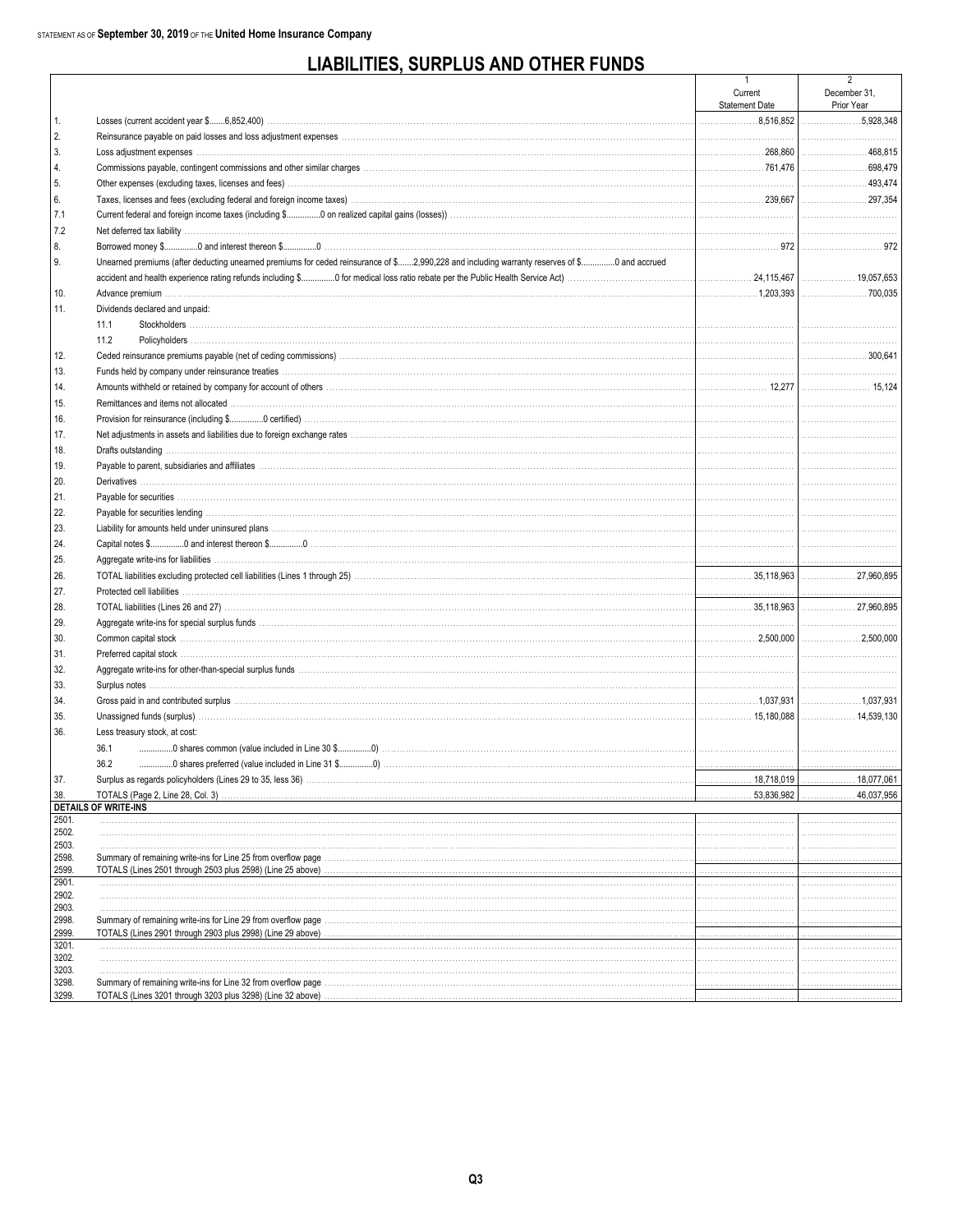### **STATEMENT OF INCOME**

|                    |                                                                                                                                                                                                                                              |                       | 2                                   |                                    |
|--------------------|----------------------------------------------------------------------------------------------------------------------------------------------------------------------------------------------------------------------------------------------|-----------------------|-------------------------------------|------------------------------------|
|                    |                                                                                                                                                                                                                                              | <b>Current Year</b>   | Prior Year                          | Prior Year Ended                   |
|                    |                                                                                                                                                                                                                                              | to Date               | to Date                             | December 31                        |
|                    | UNDERWRITING INCOME                                                                                                                                                                                                                          |                       |                                     |                                    |
| 1.                 | Premiums earned                                                                                                                                                                                                                              |                       |                                     |                                    |
|                    | 1.1                                                                                                                                                                                                                                          |                       |                                     | 49,472,873                         |
|                    | 1.2                                                                                                                                                                                                                                          |                       |                                     |                                    |
|                    | 1.3                                                                                                                                                                                                                                          |                       |                                     |                                    |
|                    | 1.4                                                                                                                                                                                                                                          |                       |                                     |                                    |
| <b>DEDUCTIONS:</b> |                                                                                                                                                                                                                                              |                       |                                     |                                    |
| 2.                 |                                                                                                                                                                                                                                              |                       |                                     |                                    |
|                    | 2.1                                                                                                                                                                                                                                          |                       |                                     |                                    |
|                    | 2.2                                                                                                                                                                                                                                          |                       |                                     |                                    |
|                    | 2.3                                                                                                                                                                                                                                          |                       |                                     | 5,541,620                          |
|                    | 2.4                                                                                                                                                                                                                                          |                       |                                     | 18,085,154                         |
| 3.                 | Loss adjustment expenses incurred measured and the contract of the contract of the contract of the contract of the contract of the contract of the contract of the contract of the contract of the contract of the contract of               |                       |                                     |                                    |
| 4.                 |                                                                                                                                                                                                                                              |                       |                                     |                                    |
| 5.                 |                                                                                                                                                                                                                                              |                       |                                     |                                    |
| 6.                 |                                                                                                                                                                                                                                              |                       |                                     |                                    |
| 7.                 |                                                                                                                                                                                                                                              |                       |                                     |                                    |
| 8.                 |                                                                                                                                                                                                                                              |                       |                                     | $\overline{\phantom{0}}$ 4,228,119 |
|                    | <b>INVESTMENT INCOME</b>                                                                                                                                                                                                                     |                       |                                     |                                    |
| 9.                 | Net investment income earned material contracts and contracts are all the contracts of the contracts and the contracts of the contracts of the contracts of the contracts of the contracts of the contracts of the contracts o               |                       |                                     |                                    |
| 10.                |                                                                                                                                                                                                                                              |                       |                                     |                                    |
| 11.                |                                                                                                                                                                                                                                              |                       |                                     |                                    |
|                    | <b>OTHER INCOME</b>                                                                                                                                                                                                                          |                       |                                     |                                    |
| 12.                |                                                                                                                                                                                                                                              |                       |                                     |                                    |
| 13.                | Finance and service charges not included in premiums with the matrix control and the matrix of the matrix of the matrix of the matrix of the matrix of the matrix of the matrix of the matrix of the matrix of the matrix of t               |                       |                                     |                                    |
| 14.                |                                                                                                                                                                                                                                              |                       |                                     |                                    |
| 15.                |                                                                                                                                                                                                                                              |                       |                                     | $\overline{1,799.928}$             |
| 16.                |                                                                                                                                                                                                                                              |                       | 4,798,113                           | 6.910,309                          |
| 17.                | Dividends to policyholders www.communication.communication.com/news/communications/communications/communication                                                                                                                              |                       |                                     |                                    |
| 18.                | Net income, after dividends to policyholders, after capital gains tax and before all other federal and foreign income taxes (Line 16 minus Line                                                                                              |                       |                                     |                                    |
|                    |                                                                                                                                                                                                                                              |                       |                                     |                                    |
| 19.                | Federal and foreign income taxes incurred manufactured contained and account of the set of the set of the set of the set of the set of the set of the set of the set of the set of the set of the set of the set of the set of               | 335,270               | $1,072,760$ $1,072,760$ $1,367,414$ |                                    |
| 20.                |                                                                                                                                                                                                                                              |                       | 3,725,353                           |                                    |
|                    |                                                                                                                                                                                                                                              |                       |                                     |                                    |
|                    | CAPITAL AND SURPLUS ACCOUNT                                                                                                                                                                                                                  |                       |                                     |                                    |
| 21.                |                                                                                                                                                                                                                                              |                       |                                     |                                    |
| 22.                |                                                                                                                                                                                                                                              |                       |                                     |                                    |
| 23.                |                                                                                                                                                                                                                                              |                       |                                     |                                    |
| 24.                |                                                                                                                                                                                                                                              |                       |                                     |                                    |
| 25.                |                                                                                                                                                                                                                                              |                       |                                     |                                    |
| 26.                |                                                                                                                                                                                                                                              |                       | 185,934                             |                                    |
| 27.                |                                                                                                                                                                                                                                              |                       |                                     |                                    |
| 28.                | Change in provision for reinsurance with the content of the content of the content of the content of the content of the content of the content of the content of the content of the content of the content of the content of t               |                       |                                     |                                    |
| 29.                |                                                                                                                                                                                                                                              |                       |                                     |                                    |
| 30.                |                                                                                                                                                                                                                                              |                       |                                     |                                    |
| 31.                |                                                                                                                                                                                                                                              |                       |                                     |                                    |
| 32.                | Capital changes:                                                                                                                                                                                                                             |                       |                                     |                                    |
|                    | 32.1<br><u>Paid in with the commutation of the commutation of the commutation of the commutation of the commutation of the commutation of the commutation of the commutation of the commutation of the commutation of the commutation of</u> |                       |                                     |                                    |
|                    | 32.2                                                                                                                                                                                                                                         |                       |                                     |                                    |
|                    | 32.3                                                                                                                                                                                                                                         |                       |                                     |                                    |
| 33.                | Surplus adjustments:                                                                                                                                                                                                                         |                       |                                     |                                    |
|                    | 33.1                                                                                                                                                                                                                                         |                       |                                     |                                    |
|                    | 33.2                                                                                                                                                                                                                                         |                       |                                     |                                    |
|                    | 33.3                                                                                                                                                                                                                                         |                       |                                     |                                    |
| 34.                |                                                                                                                                                                                                                                              |                       |                                     |                                    |
| 35.                |                                                                                                                                                                                                                                              |                       |                                     |                                    |
| 36.                |                                                                                                                                                                                                                                              |                       |                                     |                                    |
| 37.                |                                                                                                                                                                                                                                              |                       |                                     |                                    |
| 38.                |                                                                                                                                                                                                                                              | 640,958<br>.          | .3,627,227                          | .4,124,259                         |
| 39.                |                                                                                                                                                                                                                                              | 18,718,019<br>.       | . 17,580,029                        | 18,077,061                         |
|                    | <b>DETAILS OF WRITE-INS</b>                                                                                                                                                                                                                  |                       |                                     |                                    |
| 0501.              |                                                                                                                                                                                                                                              |                       |                                     |                                    |
| 0502.              |                                                                                                                                                                                                                                              |                       |                                     |                                    |
| 0503.              |                                                                                                                                                                                                                                              |                       |                                     |                                    |
| 0598.              |                                                                                                                                                                                                                                              |                       |                                     |                                    |
| 0599.              |                                                                                                                                                                                                                                              |                       |                                     |                                    |
| 1401.              |                                                                                                                                                                                                                                              |                       |                                     |                                    |
| 1402.              |                                                                                                                                                                                                                                              |                       |                                     |                                    |
| 1403.              |                                                                                                                                                                                                                                              |                       |                                     |                                    |
| 1498.              |                                                                                                                                                                                                                                              |                       |                                     |                                    |
| 1499.              |                                                                                                                                                                                                                                              | $\frac{1}{2}$ (5,646) |                                     |                                    |
| 3701.              |                                                                                                                                                                                                                                              |                       |                                     |                                    |
|                    |                                                                                                                                                                                                                                              |                       |                                     |                                    |
| 3702.              |                                                                                                                                                                                                                                              |                       |                                     |                                    |
| 3703.              |                                                                                                                                                                                                                                              |                       |                                     |                                    |
| 3798.              |                                                                                                                                                                                                                                              |                       |                                     |                                    |
| 3799.              |                                                                                                                                                                                                                                              |                       |                                     |                                    |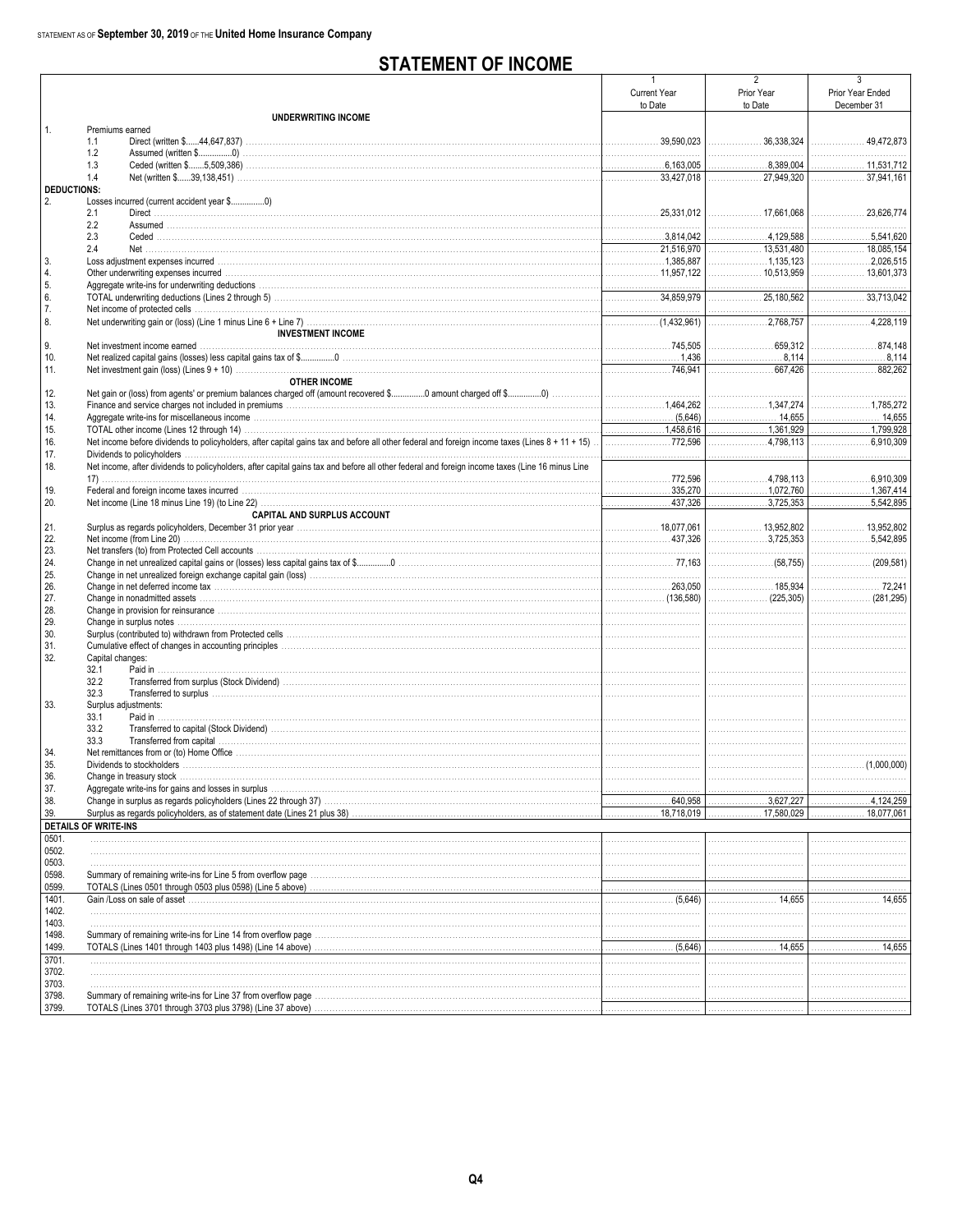**CASH FLOW** 

|         |      |                                                                                                                                                                                                                                | $\mathbf{1}$    | $\overline{2}$                                        | 3                      |
|---------|------|--------------------------------------------------------------------------------------------------------------------------------------------------------------------------------------------------------------------------------|-----------------|-------------------------------------------------------|------------------------|
|         |      |                                                                                                                                                                                                                                | Current<br>Year | Prior<br>Year                                         | Prior<br>Year Ended    |
|         |      |                                                                                                                                                                                                                                | To Date         | To Date                                               | December 31            |
|         |      | <b>Cash from Operations</b>                                                                                                                                                                                                    |                 |                                                       |                        |
| 1.      |      | Premiums collected net of reinsurance measurements are accommodated and relationship of the contract of the contract of the contract of the contract of the contract of the contract of the contract of the contract of the co |                 |                                                       | 40,838,956             |
| 2.      |      |                                                                                                                                                                                                                                |                 |                                                       |                        |
| 3.      |      |                                                                                                                                                                                                                                |                 | 1,627,271                                             |                        |
| 4.      |      |                                                                                                                                                                                                                                |                 |                                                       |                        |
| 5.      |      |                                                                                                                                                                                                                                |                 |                                                       |                        |
| 6.      |      |                                                                                                                                                                                                                                |                 |                                                       |                        |
| 7.      |      |                                                                                                                                                                                                                                |                 |                                                       |                        |
| 8.      |      |                                                                                                                                                                                                                                |                 |                                                       |                        |
| 9.      |      |                                                                                                                                                                                                                                |                 |                                                       |                        |
| 10.     |      |                                                                                                                                                                                                                                |                 |                                                       | 34,476,140             |
| 11.     |      |                                                                                                                                                                                                                                |                 | 7,464,290                                             | 9,157,596              |
|         |      | <b>Cash from Investments</b>                                                                                                                                                                                                   |                 |                                                       |                        |
| 12.     |      | Proceeds from investments sold, matured or repaid:                                                                                                                                                                             |                 |                                                       |                        |
|         | 12.1 |                                                                                                                                                                                                                                |                 |                                                       | 1,350,000              |
|         | 12.2 |                                                                                                                                                                                                                                |                 |                                                       |                        |
|         | 12.3 |                                                                                                                                                                                                                                |                 |                                                       |                        |
|         | 12.4 |                                                                                                                                                                                                                                |                 |                                                       |                        |
|         | 12.5 | Other invested assets                                                                                                                                                                                                          |                 |                                                       |                        |
|         | 12.6 |                                                                                                                                                                                                                                |                 |                                                       |                        |
|         | 12.7 |                                                                                                                                                                                                                                |                 |                                                       |                        |
|         | 12.8 |                                                                                                                                                                                                                                |                 | $\ldots \ldots \ldots \ldots \ldots \ldots 1,178,067$ | 1.413.004              |
| 13.     |      | Cost of investments acquired (long-term only):                                                                                                                                                                                 |                 |                                                       |                        |
|         | 13.1 |                                                                                                                                                                                                                                |                 |                                                       |                        |
|         | 13.2 |                                                                                                                                                                                                                                |                 |                                                       |                        |
|         | 13.3 |                                                                                                                                                                                                                                |                 |                                                       |                        |
|         | 13.4 |                                                                                                                                                                                                                                |                 |                                                       | 377.972                |
|         | 13.5 |                                                                                                                                                                                                                                |                 |                                                       |                        |
|         |      |                                                                                                                                                                                                                                |                 |                                                       |                        |
|         | 13.6 |                                                                                                                                                                                                                                |                 |                                                       |                        |
|         | 13.7 |                                                                                                                                                                                                                                |                 | 3,854,352                                             |                        |
| 14.     |      | Net increase (or decrease) in contract loans and premium notes matches and contained according to the increase or decrease) in contract loans and premium notes matches and contained a service of the service of the service  |                 |                                                       |                        |
| 15.     |      |                                                                                                                                                                                                                                |                 | $(2,991,745)$ $(2,991,745)$                           | (3,405,235)            |
|         |      | Cash from Financing and Miscellaneous Sources                                                                                                                                                                                  |                 |                                                       |                        |
| 16.     |      | Cash provided (applied):                                                                                                                                                                                                       |                 |                                                       |                        |
|         | 16.1 |                                                                                                                                                                                                                                |                 |                                                       |                        |
|         | 16.2 |                                                                                                                                                                                                                                |                 |                                                       |                        |
|         | 16.3 |                                                                                                                                                                                                                                |                 |                                                       |                        |
|         | 16.4 |                                                                                                                                                                                                                                |                 |                                                       |                        |
|         | 16.5 | Dividends to stockholders                                                                                                                                                                                                      |                 |                                                       | $\dots$ 1,000,000<br>. |
|         | 16.6 |                                                                                                                                                                                                                                |                 |                                                       |                        |
| 17.     |      |                                                                                                                                                                                                                                |                 |                                                       |                        |
|         |      | RECONCILIATION OF CASH, CASH EQUIVALENTS AND SHORT-TERM INVESTMENTS                                                                                                                                                            |                 |                                                       |                        |
| 18.     |      |                                                                                                                                                                                                                                |                 |                                                       | 4,454,369<br>.         |
| 19.     |      | Cash, cash equivalents and short-term investments:                                                                                                                                                                             |                 |                                                       |                        |
|         | 19.1 |                                                                                                                                                                                                                                |                 | .2,447,394                                            | .2,447,394             |
|         | 19.2 | Note: Supplemental Disclosures of Cash Flow Information for Non-Cash Transactions:                                                                                                                                             | .9,800,554      | 6,972,278                                             | .6,901,763             |
| 20,0001 |      |                                                                                                                                                                                                                                |                 |                                                       |                        |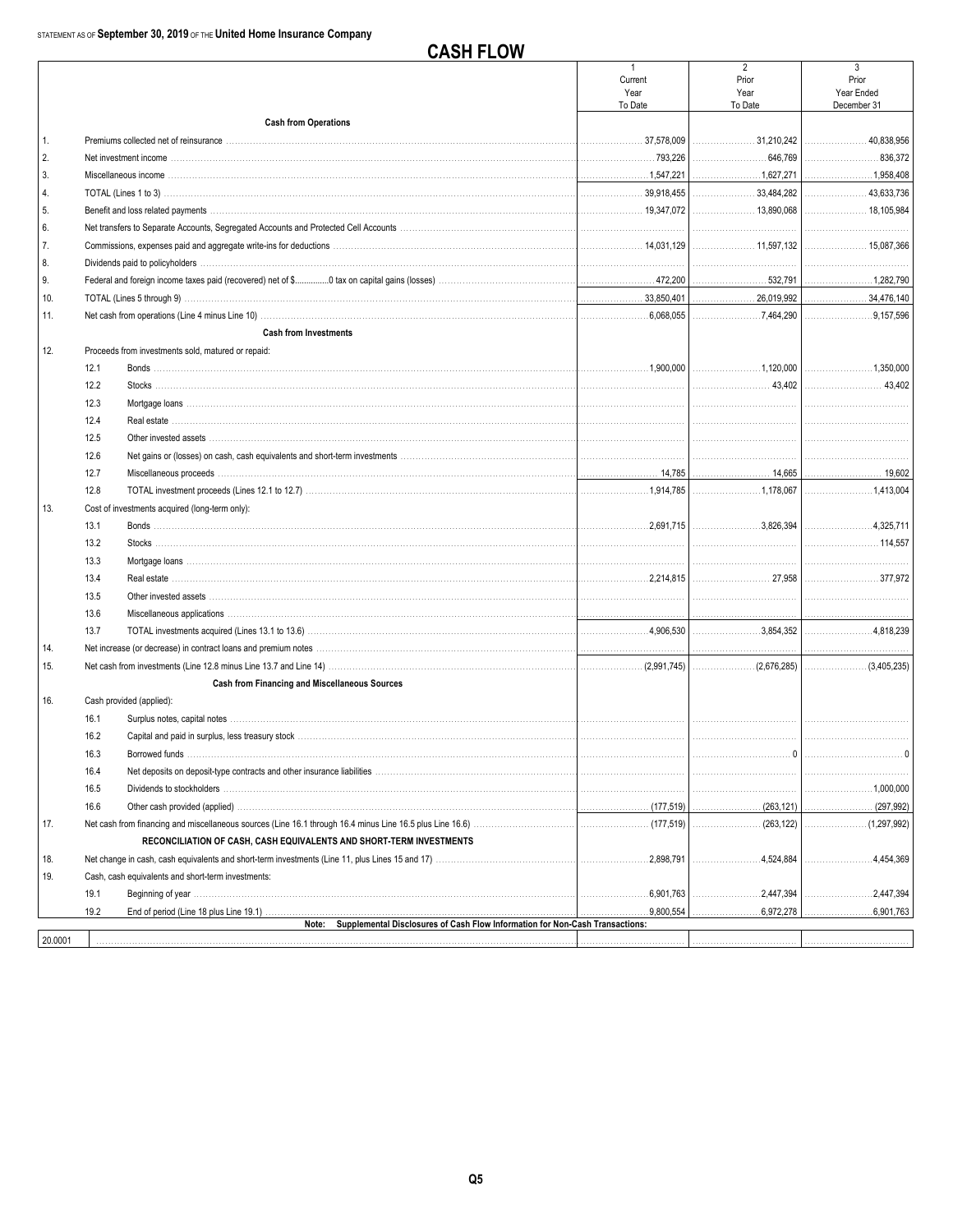**Notes to Financial Statement**

#### **1. Summary of Significant Accounting Policies**

#### A. Accounting Practices

- A. The financial statements of United Home Insurance Company are presented on the basis of accounting practices prescribed or permitted by the Arkansas Insurance Department. The National Association of Insurance Commissioners' *Accounting Practices and Procedures Manual*  has been adopted as a component of prescribed or permitted practices by the state of Arkansas.
- B. The preparation of financial statements in conformity with Statutory Accounting Principles requires management to make estimates and assumptions that affect the reported amounts of assets and liabilities. It also requires disclosure of contingent assets and liabilities at the date of financial statements and reported amounts of revenue and expenses during the period. Actual results could differ from those estimates.
- C. Premiums are earned over the terms of the related insurance policies and reinsurance contracts. Unearned premium reserves are established to cover the unexpired portion of premiums written. Such reserves are computed by pro rata methods for direct business and are based on reports received from ceding companies for reinsurance. Expenses incurred in connection with acquiring new insurance business, including such acquisition cost as sales commissions, are charged to operations as incurred. In addition the company also uses the following accounting policies:
	- a. Short term investments, if any, are listed at cost
	- b. Bonds are stated at amortized cost using the interest method.
	- c. Publically traded common stocks, if any, are listed at market value
	- d. No preferred stock
	- e. No mortgage loans
	- f. Book value for mortgage-backed securities is the cost of remaining principal plus accrual of the discount or less amortization of the premium over the life of the bond to maturity
	- g. See # 3
	- h. No joint ventures, partnerships or LLC's
	- i. No derivatives
	- j. No anticipated investment income utilized in calculations
	- k. Case loss reserve estimates per onsite inspection of damage with IBNR tied to historical norms. There are no liability exposures to toxic waste, asbestos, ect.
	- l. Company has not changed its capitalization policy form prior period
	- m. No pharmaceutical rebate receivable

|          |                                                               | SSAP#      | F/S Page   | $F/S$ Line # | 2019       | 2018       |
|----------|---------------------------------------------------------------|------------|------------|--------------|------------|------------|
|          | <b>NET INCOME</b>                                             |            |            |              |            |            |
| $^{(1)}$ | State basis (Page 4, Line 20, Columns $1 \& 3$ )              | <b>XXX</b> | <b>XXX</b> | <b>XXX</b>   | 437,326    | 5.542.895  |
| (2)      | State Prescribed Practices that increase/(decrease) NAIC SAP: |            |            |              |            |            |
|          |                                                               |            |            |              |            |            |
| (3)      | State Permitted Practices that increase/(decrease) NAIC SAP:  |            |            |              |            |            |
|          |                                                               |            |            |              |            |            |
| (4)      | NAIC SAP (1-2-3=4)                                            | XXX        | <b>XXX</b> | XXX          | 437,326    | 5,542,895  |
|          | <b>SURPLUS</b>                                                |            |            |              |            |            |
| (5)      | State basis (Page 3, Line 37, Columns $1 \& 2$ )              | <b>XXX</b> | XXX        | XXX          | 18,718,019 | 18,077,061 |
| (6)      | State Prescribed Practices that increase/(decrease) NAIC SAP: |            |            |              |            |            |
|          |                                                               |            |            |              |            |            |
| (7)      | State Permitted Practices that increase/(decrease) NAIC SAP:  |            |            |              |            |            |
|          |                                                               |            |            |              |            |            |
| (8)      | NAIC SAP $(5-6-7=8)$                                          | xxx        | xxx        | xxx          | 18.718.019 |            |
|          |                                                               |            |            |              |            |            |

D. The management of United Home Insurance Company does not have any going concerns about the Company's ability to continue.

#### **2. Accounting Changes and Corrections of Errors**

The Company did not have any material changes in accounting principles and/or corrections of errors.

#### **3. Business Combinations and Goodwill**

Not applicable. The Company did not have any business combinations.

#### **4. Discontinued Operations**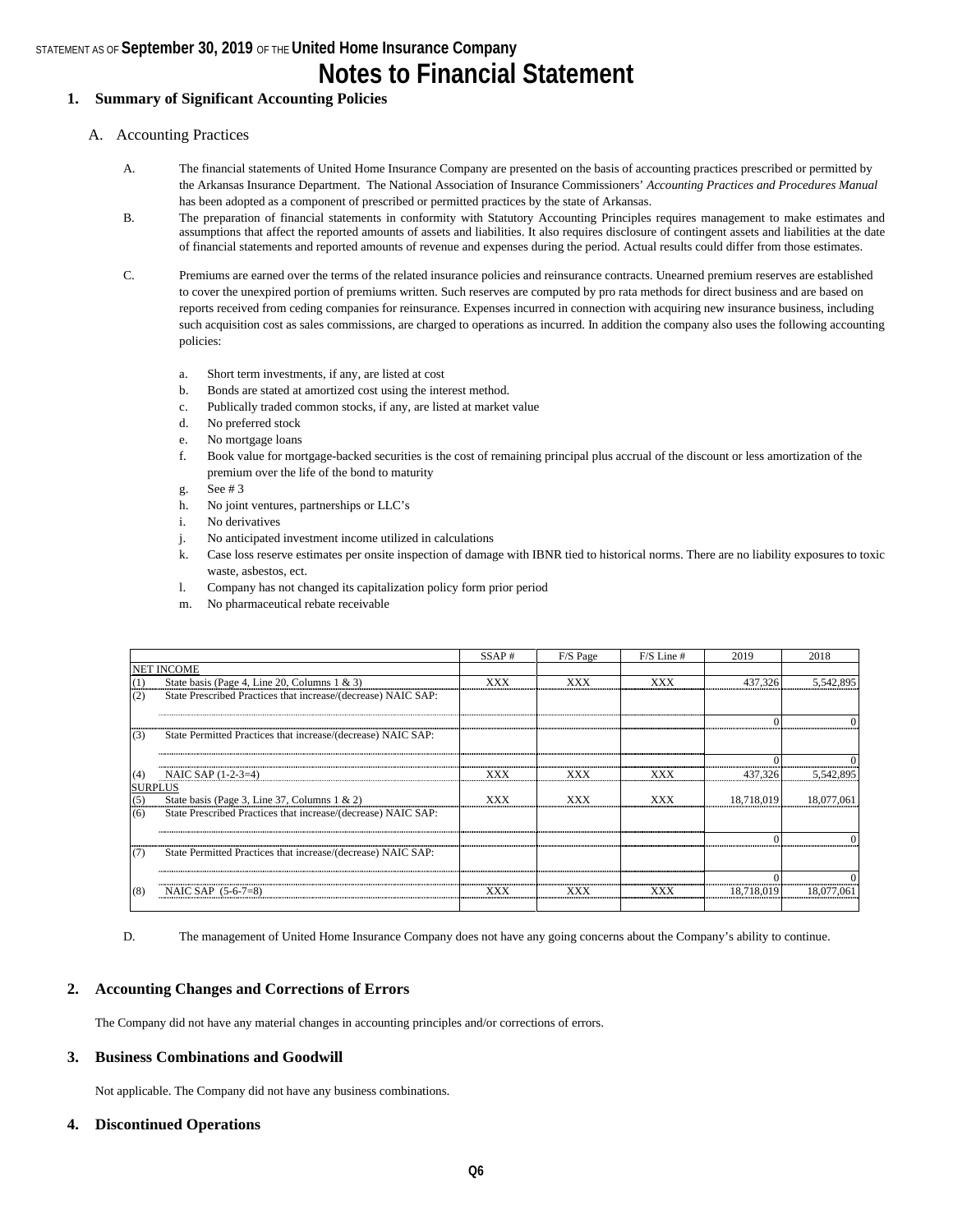## STATEMENT AS OF **September 30, 2019** OF THE **United Home Insurance Company Notes to Financial Statement**

Not applicable. The Company did not discontinue any of its operations.

#### **5. Investments**

A. Mortgage Loans, including Mezzanine Real Estate Loans

Not Applicable. The Company has no investments in real estate mortgage loans

B. Debt Restructuring

Not Applicable. The Company did not have any debt investments restructured during 2019.

C. Reverse Mortgages

Not Applicable. The Company did not have any debt investments restructured during 2019.

- D. Loan-Backed Securities Not Applicable. The Company has no investments in loan-backed securities.
- E. Dollar Repurchase Agreements and/or Securities Lending Transactions

Not Applicable. The Company has no investments in repurchase agreement securities requiring collateral.

F. Repurchase Agreements Transactions Accounted for as Secured Borrowing

Not Applicable.

G. Reverse Repurchase Agreements Transactions Accounted for as Secured Borrowing

Not Applicable.

H. Repurchase Agreements Transactions Accounted for as a Sale

Not Applicable.

I. Reverse Repurchase Agreements Transactions Accounted for as a Sale

Not Applicable.

L. Restricted Assets

As of 09/30/2019 United Home Insurance Company had restricted assets on deposit with states valued at \$2,824,907.

(1) Restricted Assets (Including Pledged)

|     |                                  |                      |                         |                 | Gross (Admitted & Nonadmited) Restricted |              |                   |                        |             | <b>Current Year</b>    |                  |                       |
|-----|----------------------------------|----------------------|-------------------------|-----------------|------------------------------------------|--------------|-------------------|------------------------|-------------|------------------------|------------------|-----------------------|
|     |                                  |                      |                         | Current Year    |                                          |              | 6                 |                        | 8           | 9                      | Percentage       |                       |
|     |                                  |                      | $\mathfrak{D}$          |                 |                                          | 5            |                   |                        |             |                        | 10               | 11                    |
|     |                                  |                      | G/A Supporting          | Total Protected | <b>Protected Cell</b>                    |              |                   |                        |             | Total                  | Gross (Admitted  | Admitted              |
|     |                                  |                      | Protected Cell          | Cell Account    | <b>Account Assets</b>                    |              |                   | Increase/              | Total       | Admitted               | & Nonadmitted)   | Restricted to         |
|     |                                  | <b>Total General</b> | <b>Account Activity</b> | Restricted      | Supporting G/A                           | Total        | <b>Total From</b> | (Decrease)             | Nonadmitted | Restricted             | Restricted to    | <b>Total Admitted</b> |
|     | <b>Restricted Asset Category</b> | Account $(G/A)$      | (a)                     | Assets          | Activity (b)                             | $(1$ plus 3) | Prior Year        | $(5 \text{ minus } 6)$ | Restricted  | $(5 \text{ minus } 8)$ | Total Assets (c) | Assets $(d)$          |
| (a) | Subject to contractual           |                      |                         |                 |                                          |              |                   |                        |             |                        |                  |                       |
|     | obligation for which             |                      |                         |                 |                                          |              |                   |                        |             |                        |                  |                       |
|     | liability is not shown           |                      |                         |                 |                                          |              | $\Omega$          |                        |             |                        | 0.000            | 0.000                 |
| (b) | Collateral held under            |                      |                         |                 |                                          |              |                   |                        |             |                        |                  |                       |
|     | security lending agreements      |                      |                         |                 |                                          | $\Omega$     | $\Omega$          |                        | $\sqrt{ }$  |                        | 0.000            | 0.000                 |
| (c) | Subject to repurchase            |                      |                         |                 |                                          |              |                   |                        |             |                        |                  |                       |
|     | agreements                       |                      |                         |                 |                                          | $\Omega$     | $\Omega$          |                        |             |                        | 0.000            | 0.000                 |
| (d) | Subject to reverse               |                      |                         |                 |                                          |              |                   |                        |             |                        |                  |                       |
|     | repurchase agreements            |                      |                         |                 |                                          | $\Omega$     | $\Omega$          |                        |             |                        | 0.000            | 0.000                 |
| (e) | Subject to dollar repurchase     |                      |                         |                 |                                          |              |                   |                        |             |                        |                  |                       |
|     | agreements                       |                      |                         |                 |                                          | $\Omega$     | $\Omega$          |                        |             |                        | 0.000            | 0.000                 |
| (f) | Subject to dollar reverse        |                      |                         |                 |                                          |              |                   |                        |             |                        |                  |                       |
|     | repurchase agreements            |                      |                         |                 |                                          |              | $\Omega$          |                        |             |                        | 0.000            | 0.000                 |
| (g) | Placed under option              |                      |                         |                 |                                          |              |                   |                        |             |                        |                  |                       |
|     | contracts                        |                      |                         |                 |                                          |              | $\Omega$          |                        |             |                        | 0.000            | 0.000                 |
| (h) | Letter stock or securities       |                      |                         |                 |                                          |              |                   |                        |             |                        |                  |                       |
|     | restricted as to sale -          |                      |                         |                 |                                          |              |                   |                        |             |                        |                  |                       |
|     | excluding FHLB capital           |                      |                         |                 |                                          |              |                   |                        |             |                        |                  |                       |
|     | stock                            |                      |                         |                 |                                          |              |                   |                        |             |                        | 0.000            | 0.000                 |
| (i) | FHLB capital stock               |                      |                         |                 |                                          |              |                   |                        |             |                        | 0.000            | 0.000                 |
| (j) | On deposit with states           | 2,824,907            | U                       |                 |                                          | 2,824,907    | 2,826,821         | (1,914)                |             | 2,824,907              | 5.197            | 5.275                 |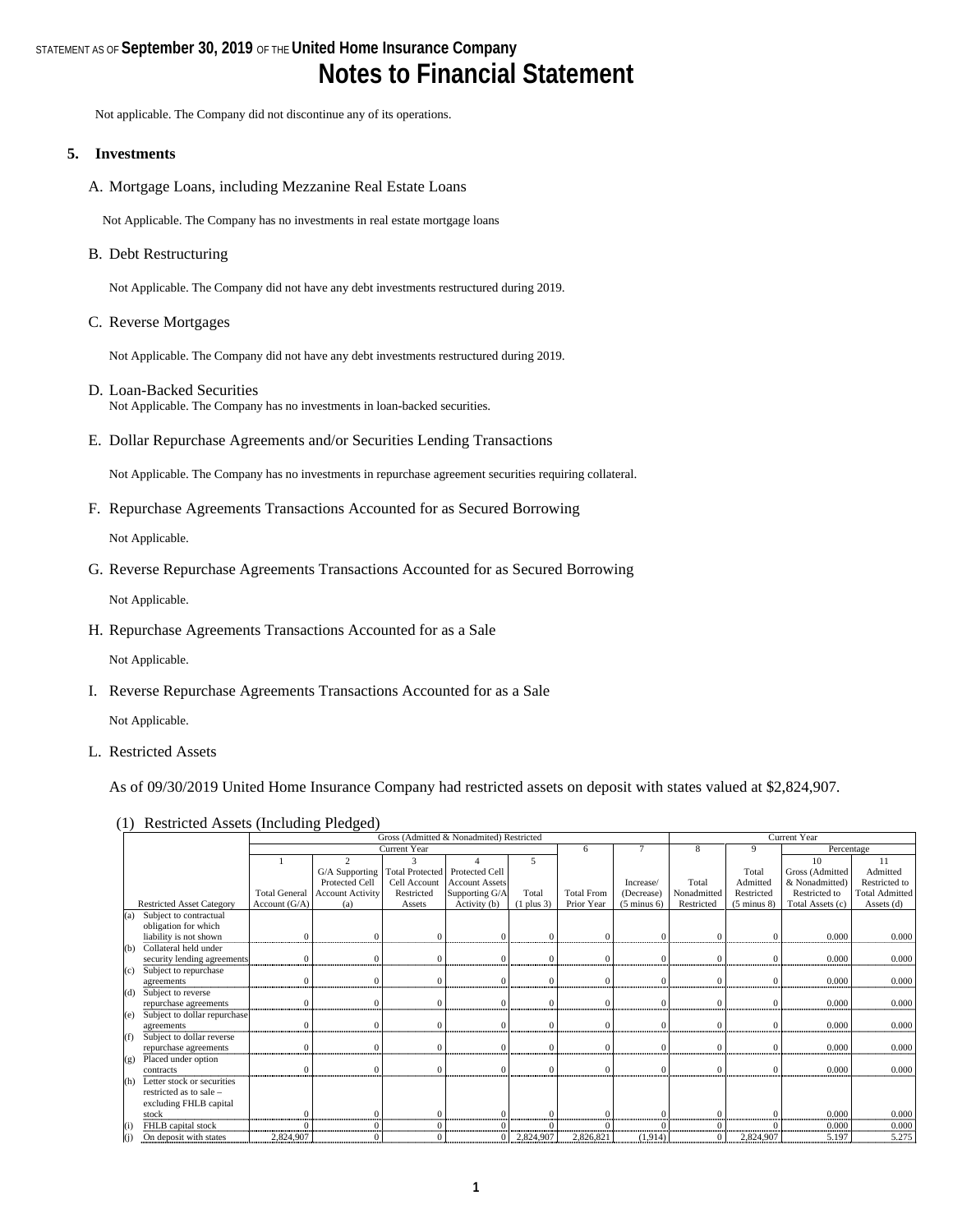## **Notes to Financial Statement**

|     | (k) On deposit with other     |           |                                                      |  |         |              |         |             |       |       |
|-----|-------------------------------|-----------|------------------------------------------------------|--|---------|--------------|---------|-------------|-------|-------|
|     | regulatory bodies             |           |                                                      |  |         |              |         |             | 0.000 | 0.000 |
| (1) | Pledged as collateral to      |           |                                                      |  |         |              |         |             |       |       |
|     | FHLB (including assets        |           |                                                      |  |         |              |         |             |       |       |
|     | backing funding               |           |                                                      |  |         |              |         |             |       |       |
|     | agreements)                   |           |                                                      |  |         |              |         |             | 0.000 | 0.000 |
|     | (m) Pledged as collateral not |           |                                                      |  |         |              |         |             |       |       |
|     | captured in other categories  |           |                                                      |  |         |              |         |             | 0.000 | 0.000 |
| (n) | Other restricted assets       |           |                                                      |  |         |              |         |             | 0.000 | 0.000 |
|     | (o) Total Restricted Assets   |           |                                                      |  | 2,824,9 |              |         |             |       |       |
|     |                               | 2,824,907 |                                                      |  |         | 07 2,826,821 | (1.914) | 0 2.824,907 | 5.197 | 5.275 |
|     | (a) Subset of column 1        |           | (c) Column 5 divided by Asset Page Column 1. Line 28 |  |         |              |         |             |       |       |

(a) Subset of column 1 (b) Subset of column 3

(c) Column 5 divided by Asset Page Column 1,Line 28 (d) Column 9 divided by Asset Page, Column 3, Line 28

#### M. Working Capital Finance Investments

Not Applicable.

N. Offsetting and Netting of Assets and Liabilities

Not Applicable.

O. Structured Notes

Not Applicable.

P. 5GI Securities

Not Applicable.

Q. Short Sales

Not Applicable.

#### R. Prepayment Penalty and Acceleration Fees

Not Applicable.

#### **6. Joint Ventures, Partnerships and Limited Liability Companies**

- A. The Company does not have any investments in joint ventures that exceed 10% of admitted assets.
- B. The Company did not recognize any impairment in its joint ventures.

#### **7. Investment Income**

The Company does not have any investment income due and accrued over 90 days past due and does not have any amounts excluded from surplus.

#### **8. Derivative Instruments**

Not applicable. The Company does not invest in derivative type investments.

#### **9. Income Taxes**

A. The components of the net deferred tax asset/(liability) at December 31 are as follows:

| 1. |                                                             |           | 09/30/2019 |                | 12/31/2018 |            |                | Change         |                |                |
|----|-------------------------------------------------------------|-----------|------------|----------------|------------|------------|----------------|----------------|----------------|----------------|
|    |                                                             | (1)       | (2)        | (3)            | (4)        | (5)        | (6)            |                | (8)            | (9)            |
|    |                                                             |           |            | $(Col. 1 + 2)$ |            |            | $(Col. 4 + 5)$ | $(Col. 1 - 4)$ | $(Col. 2 - 5)$ | $(Col. 7 + 8)$ |
|    | Description                                                 | Ordinary  | Capital    | Total          | Ordinary   | Capital    | Total          | Ordinary       | Capital        | Total          |
|    | <b>Gross Deferred Tax Assets</b><br>(a)                     | 1.098.294 | 44.914     | 1.143.208      | 834,695    | 57.483     | 892.178        | 263,599        | (12.569)       | 251.030        |
|    | Statutory Valuation Allowance Adjustments<br>(b)            |           |            |                |            |            |                |                |                | 0              |
|    | Adjusted Gross Deferred Tax Assets $(1a - 1b)$<br>(c)       | 1.098.294 | 44.914     | 1.143.208      | 834.695    | 57.483     | 892.178        | 263,599        | (12.569)       | 251.030        |
|    | Deferred Tax Assets Nonadmitted<br>(d)                      |           |            |                |            |            |                |                |                | 0              |
|    | Subtotal Net Admitted Deferred Tax Asset $(1c - 1d)$<br>(e) | 1.098.294 | 44.914     | 1.143.208      | 834.695    | 57.483     | 892.178        | 263,599        | (12.569)       | 251.030        |
|    | Deferred Tax Liabilities<br>(f)                             |           |            | O              | 166,640    |            | 166,640        | (166, 640)     |                | (166, 640)     |
|    | Net Admitted Deferred Tax Asset/(Net Deferred Tax<br>(g)    |           |            |                |            |            |                |                |                |                |
|    | Liability) $(1e - 1f)$                                      | 1.098.294 | 44,914     | 1.143.208      | 668,055    | 57,483     | 725.538        | 430,239        | (12,569)       | 417,670        |
| 2. |                                                             |           | 09/30/2019 |                |            | 12/31/2018 |                |                | Change         |                |
|    | Admission Calculation Components SSAP No. 101               | (1)       | (2)        | (3)            | (4)        | (5)        | (6)            |                | (8)            | (9)            |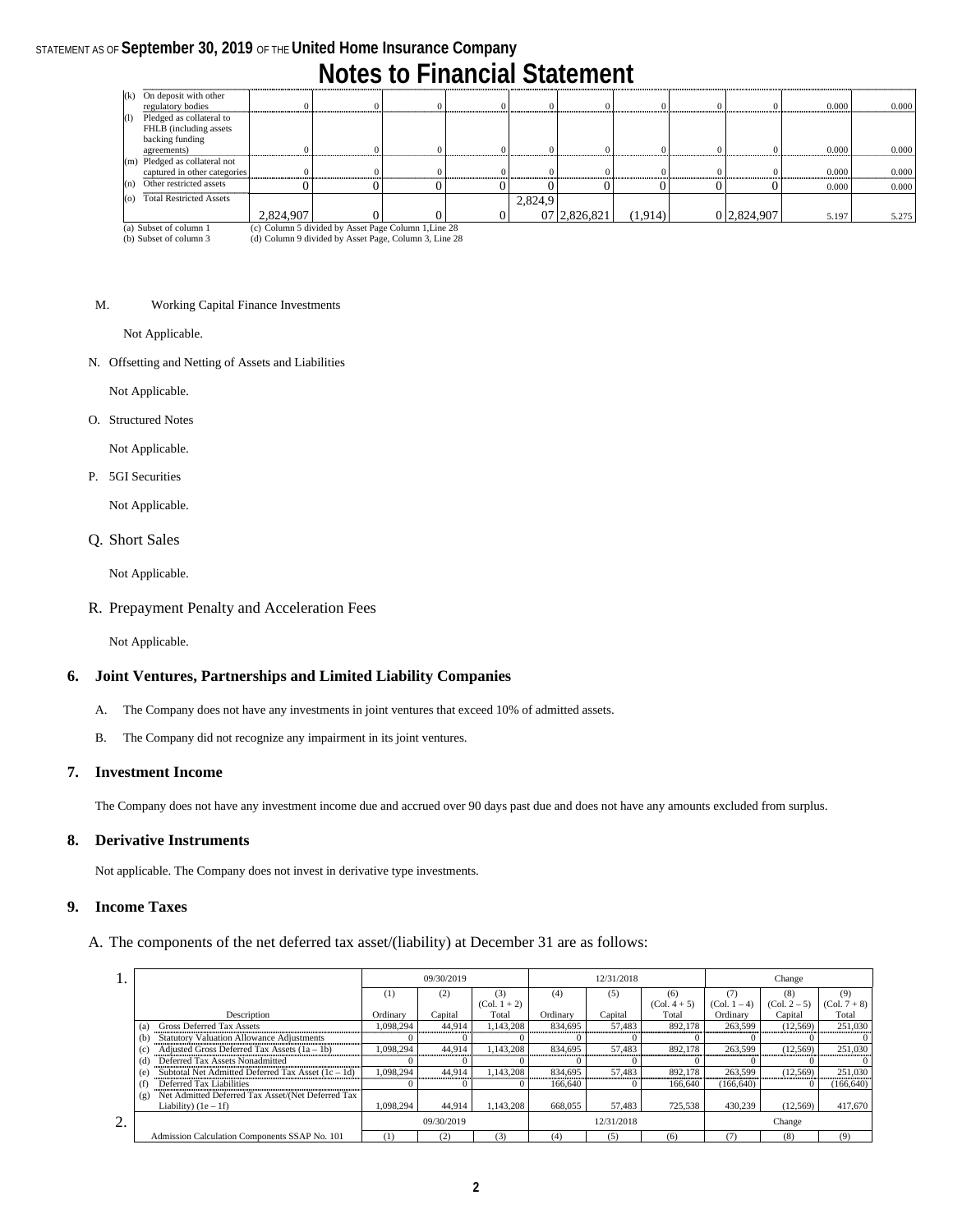## **Notes to Financial Statement**

|     |                                                             |            |            | $(Col. 1 + 2)$ |            |            | $(Col. 4 + 5)$ | (Col. 1 – 4) | $(Col. 2 - 5)$ | $(Col. 7 + 8)$ |  |  |  |
|-----|-------------------------------------------------------------|------------|------------|----------------|------------|------------|----------------|--------------|----------------|----------------|--|--|--|
|     |                                                             | Ordinary   | Capital    | Total          | Ordinary   | Capital    | Total          | Ordinary     | Capital        | Total          |  |  |  |
| (a) | Prior<br>Years<br>Federal<br>Paid<br>In.<br>Taxes<br>Income |            |            |                |            |            |                |              |                |                |  |  |  |
|     | Recoverable Through Loss Carrybacks                         |            |            |                |            |            |                |              |                |                |  |  |  |
| (b) | Adjusted Gross Deferred Tax Assets Expected To Be           |            |            |                |            |            |                |              |                |                |  |  |  |
|     | Realized (Excluding The Amount Of Deferred Tax              |            |            |                |            |            |                |              |                |                |  |  |  |
|     | Assets From 2(a) Above) After Application of the            |            |            |                |            |            |                |              |                |                |  |  |  |
|     | Threshold Limitation (The Lesser of $2(b)1$ and $2(b)2$     |            |            |                |            |            |                |              |                |                |  |  |  |
|     | below)                                                      | 1.098.294  | 33.820     | 1.132.114      | 834.695    | 46.389     | 881.084        | 263,599      | (12.569)       | 251.030        |  |  |  |
|     | 1. Adjusted Gross Deferred Tax Assets Expected to           |            |            |                |            |            |                |              |                |                |  |  |  |
|     | be Realized Following the Balance Sheet Date                |            |            |                |            |            |                |              |                |                |  |  |  |
|     | 2. Adjusted Gross Deferred Tax Assets Allowed per           | <b>XXX</b> | <b>XXX</b> |                | <b>XXX</b> | <b>XXX</b> |                | XXX          | <b>XXX</b>     |                |  |  |  |
|     | <b>Limitation Threshold</b>                                 |            |            |                |            |            |                |              |                |                |  |  |  |
| (c) | Adjusted Gross Deferred Tax Assets (Excluding The           |            |            |                |            |            |                |              |                |                |  |  |  |
|     | Amount Of Deferred Tax Assets From 2(a) and 2(b)            |            |            |                |            |            |                |              |                |                |  |  |  |
|     | above) Offset by Gross Deferred Tax Liabilities             |            | 11.094     | 11.094         |            | 11.094     | 11.094         |              |                |                |  |  |  |
| (d) | Deferred Tax Assets Admitted as the result of               |            |            |                |            |            |                |              |                |                |  |  |  |
|     | application of SSAP No. 101 Total $(2(a) + 2(b) +$          |            |            |                |            |            |                |              |                |                |  |  |  |
|     | 2(c)                                                        | 1.098.294  | 44.914     | 1.143.208      | 834.695    | 57.483     | 892,178        | 263,599      | (12.569)       | 251,030        |  |  |  |

| c. | Description                                                                 | 2019       | 2018       |
|----|-----------------------------------------------------------------------------|------------|------------|
|    | Ratio Percentage Used To Determine Recovery Period And Threshold Limitation |            |            |
|    | Amount.                                                                     | 466.008    | 466.008    |
|    | Amount Of Adjusted Capital And Surplus Used To Determine Recovery Period    |            |            |
|    | And Threshold Limitation in 2(b)2 Above.                                    | 17.351.524 | 17,351,524 |

|     |                                          |           | 09/30/2019 | 12/31/2018 |         | Change         |                |
|-----|------------------------------------------|-----------|------------|------------|---------|----------------|----------------|
|     |                                          | (1)       | (2)        | (3)        | (4)     | (5)            | (6)            |
|     |                                          |           |            |            |         | $(Col. 1 - 3)$ | $(Col. 2 - 4)$ |
|     | <b>Impact of Tax-Planning Strategies</b> | Ordinary  | Capital    | Ordinary   | Capital | Ordinary       | Capital        |
| (a) | Determination of adjusted gross deferred |           |            |            |         |                |                |
|     | tax assets and net admitted deferred tax |           |            |            |         |                |                |
|     | assets, by tax character as a percentage |           |            |            |         |                |                |
|     | Adjusted gross DTAs amount from          |           |            |            |         |                |                |
|     | Note $9A1(c)$                            | 1.098.294 | 44.914     | 834.695    | 57.483  | 263.599        | (12, 569)      |
|     | Percentage of adjusted gross DTAs by     |           |            |            |         |                |                |
|     | tax character attributable to the impact |           |            |            |         |                |                |
|     | of tax planning strategies               |           |            |            |         |                |                |
| 3.  | Net Admitted Adjusted Gross DTAs         |           |            |            |         |                |                |
|     | amount from Note 9A1(e)                  | 1.098.294 | 44.914     | 834.695    | 57,483  | 263.599        | (12, 569)      |
| 4.  | Percentage of net admitted adjusted      |           |            |            |         |                |                |
|     | gross DTAs by tax character admitted     |           |            |            |         |                |                |
|     | because of the impact of tax planning    |           |            |            |         |                |                |
|     | strategies                               |           |            |            |         |                | $\Omega$       |

(b) Does the Company's tax-planning strategies include the use of reinsurance? Yes[ ] No[X]

#### B. Regarding deferred tax liabilities that are not recognized:

#### C. Current income taxes incurred consist of the following major components:

|    |     |                                            | (1)        | (2)        | (3)            |
|----|-----|--------------------------------------------|------------|------------|----------------|
|    |     |                                            |            |            | $(Col. 1 - 2)$ |
|    |     | Description                                | 09/30/2019 | 12/31/2018 | Change         |
|    |     | Current Income Tax                         |            |            |                |
|    | (a) | Federal                                    | 335,270    | 1,367,414  | (1,032,144)    |
|    | (b) | Foreign                                    |            |            |                |
|    | (c) | Subtotal                                   | 335,270    | 1,367,414  | (1,032,144)    |
|    | (d) | Federal income tax on net capital gains    |            |            |                |
|    | (e) | Utilization of capital loss carry-forwards |            |            |                |
|    | (f) | Other                                      |            |            |                |
|    | (g) | Federal and foreign income taxes incurred  | 335,270    | 1,367,414  | (1,032,144)    |
| 2. |     | Deferred Tax Assets:                       |            |            |                |
|    | (a) | Ordinary                                   |            |            |                |
|    |     | (1) Discounting of unpaid losses           | 85,445     | 34,273     | 51,172         |
|    |     | (2) Unearned premium reserve               | 1,012,850  | 800,421    | 212,429        |
|    |     | (3) Policyholder reserves                  |            |            |                |
|    |     | Investments<br>(4)                         | (5,924)    | 10,280     | (16,204)       |
|    |     | (5) Deferred acquisition costs             |            |            |                |
|    |     | (6) Policyholder dividends accrual         |            |            |                |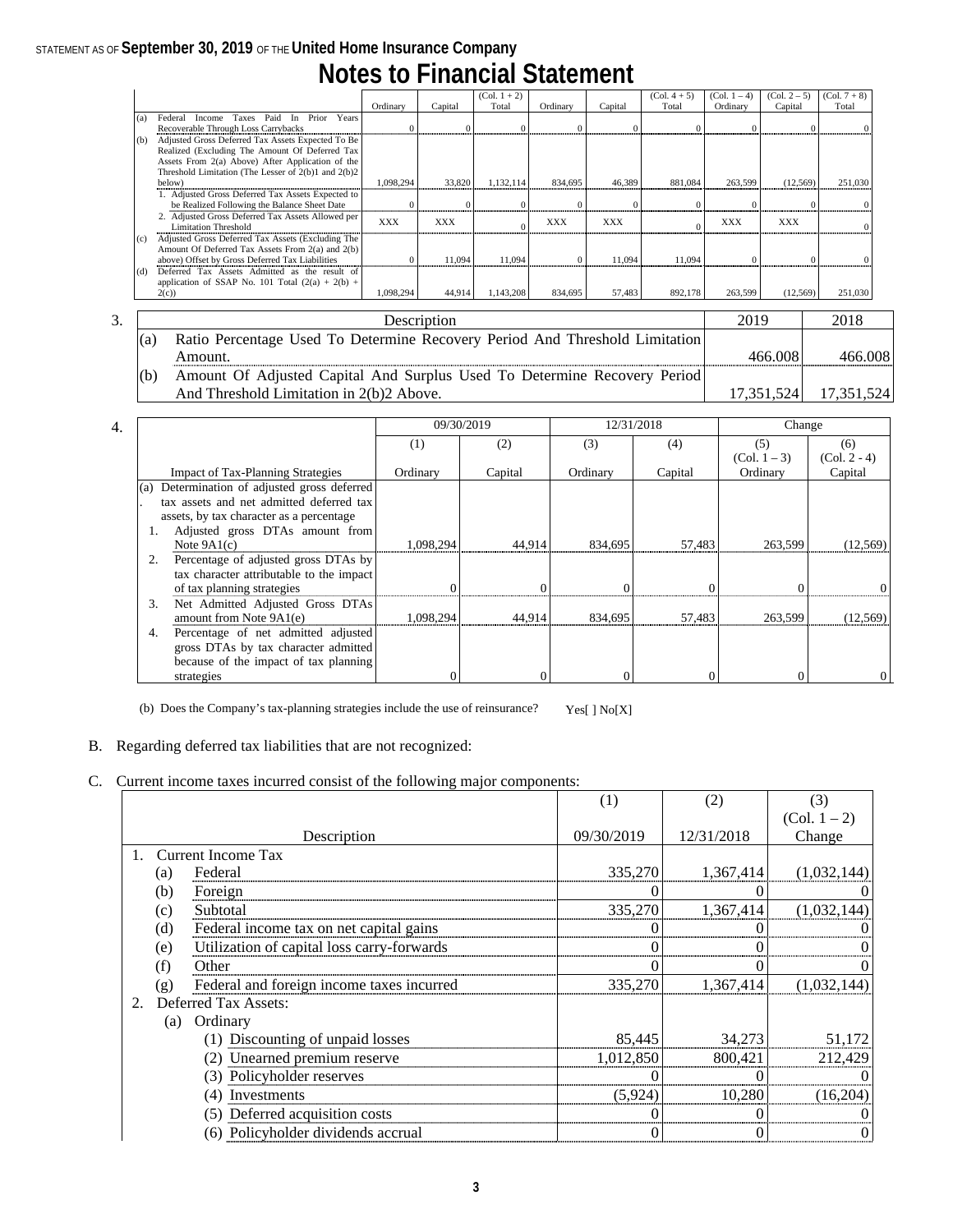## **Notes to Financial Statement**

| (7) Fixed assets                                                     | $\theta$  | O        | $\boldsymbol{0}$ |
|----------------------------------------------------------------------|-----------|----------|------------------|
| (8) Compensation and benefits accrual                                | $\Omega$  | 0        | $\boldsymbol{0}$ |
| (9) Pension accrual                                                  | 0         | 0        | $\boldsymbol{0}$ |
| $(10)$ Receivables - nonadmitted                                     | $\theta$  | $\theta$ | $\overline{0}$   |
| (11) Net operating loss carry-forward                                | $\theta$  | $\theta$ | $\boldsymbol{0}$ |
| (12) Tax credit carry-forward                                        | $\Omega$  | $\theta$ | $\theta$         |
| (13) Other (including items $<$ 5% of total ordinary tax assets)     | 0         | 0        | 0                |
| (99) Subtotal                                                        | 1,092,371 | 844,974  | 247,397          |
| (b) Statutory valuation allowance adjustment                         |           |          | 0                |
| (c) Nonadmitted                                                      |           |          | $\Omega$         |
| (d) Admitted ordinary deferred tax assets $(2a99 - 2b - 2c)$         | 1,092,371 | 844,974  | 247,397          |
| (e) Capital:                                                         |           |          |                  |
| (1) Investments                                                      | 33,820    | 36,108   | (2, 288)         |
| (2) Net capital loss carry-forward                                   | 11,094    | 11,094   | 0                |
| (3) Real estate                                                      |           | $\theta$ | 0                |
| (4) Other (including items $<$ 5% of total capital tax assets)       |           |          | 0                |
| (99) Subtotal                                                        | 44,914    | 47,202   | (2, 288)         |
| (f) Statutory valuation allowance adjustment                         | 0         | $\theta$ | $\Omega$         |
| (g) Nonadmitted                                                      |           |          | $\Omega$         |
| (h) Admitted capital deferred tax assets $(2e99 - 2f - 2g)$          | 44,914    | 47,202   | (2, 288)         |
| (i) Admitted deferred tax assets $(2d + 2h)$                         | 1,137,285 | 892,176  | 245,109          |
| Deferred Tax Liabilities:<br>3.                                      |           |          |                  |
| (a) Ordinary                                                         |           |          |                  |
| (1) Investments                                                      |           | 0        | $\Omega$         |
| (2) Fixed assets                                                     | 148,698   | 166,640  | (17, 942)        |
| (3) Deferred and uncollected premium                                 | 0         | $\theta$ | $\Omega$         |
| (4) Policyholder reserves                                            | 0         | 0        | 0                |
| (5) Other (including items $<$ 5% of total ordinary tax liabilities) |           | 0        | 0                |
| (99) Subtotal                                                        | 148,698   | 166,640  | (17, 942)        |
| (b) Capital:                                                         |           |          |                  |
| (1) Investments                                                      | 0         | 0        | 0                |
| (2) Real estate                                                      | $\theta$  | $\theta$ | 0                |
| (3) Other (including items $<$ 5% of total capital tax liabilities)  | $\theta$  | 0        | $\boldsymbol{0}$ |
| (99) Subtotal                                                        | $\Omega$  | $\Omega$ | $\Omega$         |
| (c) Deferred tax liabilities $(3a99 + 3b99)$                         | 148,698   | 166,640  | (17, 942)        |
| 4. Net deferred tax assets/liabilities $(2i – 3c)$                   | 988,587   | 725,536  | 263,051          |
|                                                                      |           |          |                  |

#### **10. Information Concerning Parent, Subsidiaries, Affiliates and Other Related Parties**

- a. As of September 30, 2019, all outstanding shares of the Company are owned by the parent company, Farmers Home Holding Company.
- b. United Home Insurance Company paid Farmers Home Holding Company a \$1,000,000.00 dividend on 11/21/2018. United Home Insurance Company is owned by the same parent company as Ford, Harris, and Lamb Insurance Agency, which writes business for United Home Insurance Company. As of September 30, 2019 United Home insurance Company had written premiums of 44,647,837 of that 945,531 was written by Ford Harris and Lamb. United Home Insurance Company paid \$132,852 in commission to Ford Harris and Lamb in 2019.
- c. None d. None
- e. As of September 30, 2019, the Company has a \$275,427 receivable from Farmers Home Holding Company for their portion of the income taxes due.
- f. None
- g. All outstanding shares of United Home Insurance Company are owned by the Parent Company, Farmers Home Holding Company, an insurance holding company domiciled in the state of Arkansas.
- h. Not Applicable.
- i. Not Applicable.
- j. Not Applicable.
- k. Not Applicable.
- l. Not Applicable.
- m. Not Applicable.
- n. Not Applicable.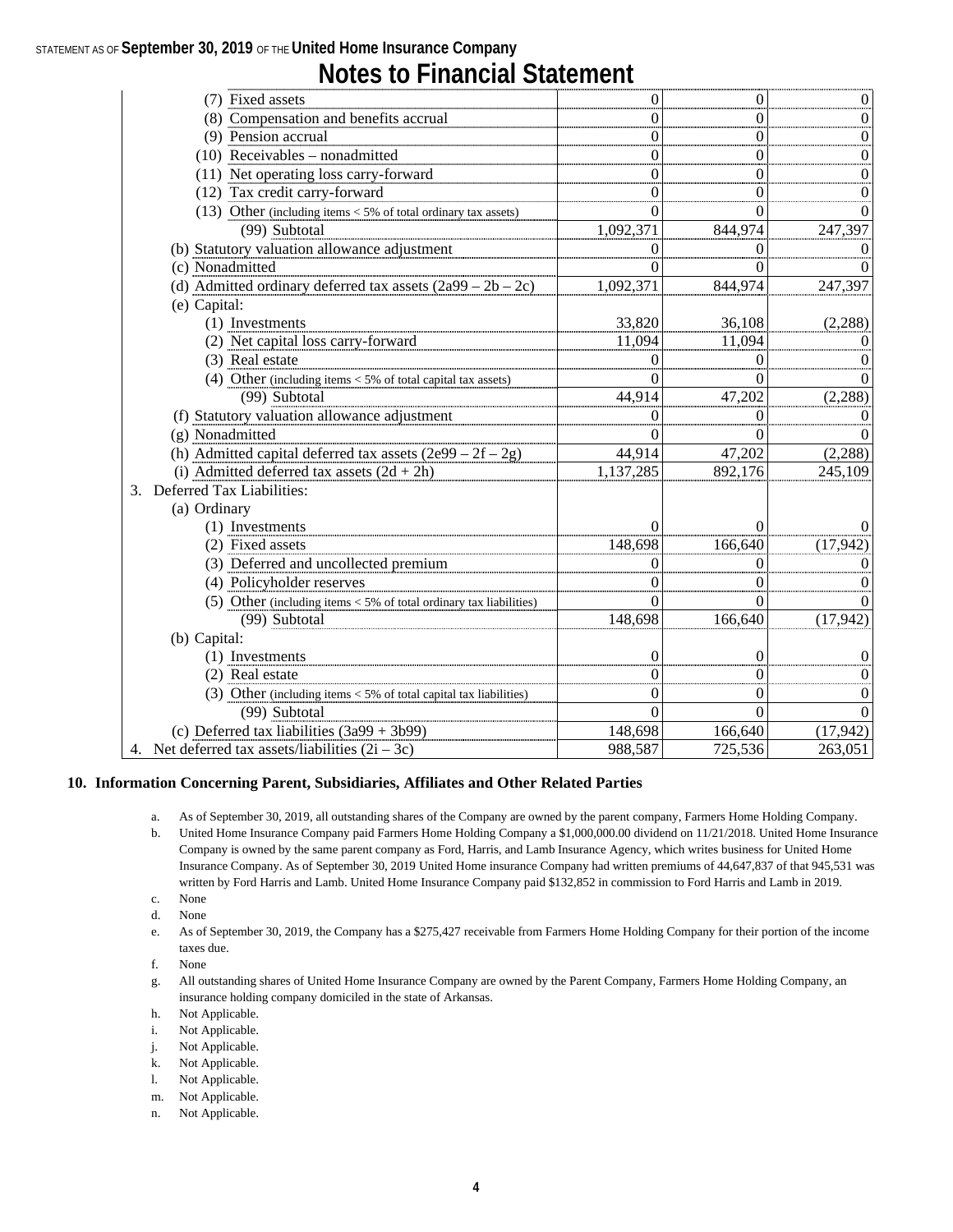## **Notes to Financial Statement**

#### **11. Debt**

**A.** Debt

The Company has no capital notes. It does have a \$1,000,000 line of credit with First National Bank of Paragould, AR. The outstanding balance at 09/30/2019 was \$972.44. This line of credit is collateralized by a \$1,500,000 certificate of deposit at the same bank.

**B.** FHLB (Federal Home Loan Bank) Agreements Not Applicable.

#### **12. Retirement Plans, Deferred Compensation, Postemployment Benefits and Compensated Absences and Other Postretirement Benefit Plans.**

- 1. The Company has 1,000,000 shares authorized, 1,000,000 shares issued and 1,000,000 shares outstanding. All shares are Class A Shares.
- There are 1,000,000 shares of United Home Insurance Company common stock authorized and outstanding with a par value of \$2.50 per share 2. The Company has no preferred stock outstanding
- 3. Without prior approval from the Arkansas Insurance Department, Dividends to shareholders are limited by the laws of the Company's state of incorporation, Arkansas, to 10% of surplus. However, since dividends paid by United Home to the holding company are used to retire debt, the Company is currently under an arrangement with the Arkansas Department not to pay any dividend without the written consent of the **Department**
- 4. An ordinary dividend in the amount of 1,000,000 on 11/21/2018 was paid by the company.
- 5. Within the limitations of (3) above, there are no restrictions placed on the portion of Company profits that may be paid as ordinary dividends to stockholders.
- 6. There were no restrictions placed on the company's surplus, including for whom the surplus is being held.
- 7. The Arkansas Insurance Code requires that every company maintain a minimum surplus of \$750,000 (Section 2363-205 and 2363-207). By any amount that unassigned surplus does not equal the minimum, the Company agrees to recognize that amount of its paid in capital as surplus in order to meet the requirement.
- 8. The amounts of stock held by the Company, including stock of affiliated companies, for special purposes are: None
- 9. The Company does not have any changes in balances of special surplus funds from the prior year.
- 10. The portion of unassigned funds (surplus) represented or reduced by cumulative unrealized gains and losses is \$0
- 11. The Company does not have any surplus debentures or similar obligations.
- 12. The Company does not have any restatement due to prior quasi-reorganizations.

#### **13. Capital and Surplus, Dividend Restrictions and Quasi-Reorganizations**

A. Contingent Commitments

The Company has no commitments, contingent commitments or guarantees or commitments to provide additional capital contributions.

- B. Assessments
	- Not Applicable.
- C. Gain Contingencies The Company has recorded no gain contingencies as of June 30, 2019.
- D. Claims Related to Extra Contractual Obligations and Bad Faith Losses Stemming from Lawsuits The Company has no claims related to extra contractual obligations or bad faith losses.
- E. Product Warranties Not Applicable.
- F. Joint and Several Liabilities Not Applicable.
- G. All Other Contingencies

In the normal course of business, the Company is subject to various contingent liabilities, including possible income tax assessment resulting from issues raised by taxing or regulatory authorities in their regular examinations. Management does not anticipate any significant losses or costs to result from any known or existing contingencies.

There are no material legal proceedings other than those arising in the normal course of business and which generally pertain to claim matters relating to insurance policies and contracts issued by the Company.

#### **14. Liabilities, Contingencies and Assessments**

- A. Lessee Operating Lease Not Applicable.
- B. Lessor Leases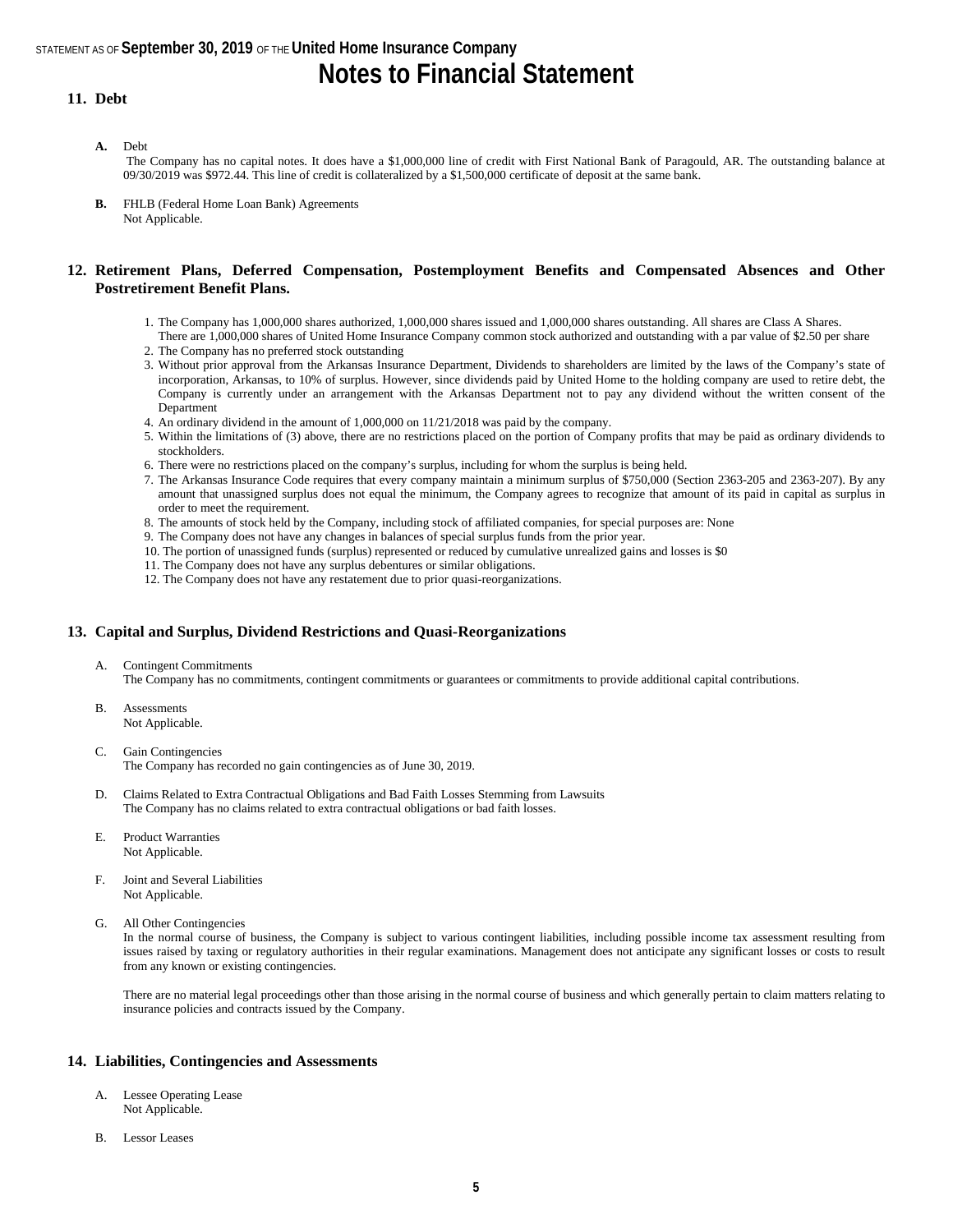## **Notes to Financial Statement**

Not Applicable.

**15. Information About Financial Instruments With Off-Balance-Sheet Risk And Financial Instruments With Concentrations of Credit Risk**

The Company does not invest in swaps, futures, derivatives or options.

#### **16. Sale, Transfer and Servicing of Financial Assets and Extinguishments of Liabilities**

Not Applicable.

#### **17. Gain or Loss to the Reporting Entity from Uninsured Plans and the Uninsured Portion of Partially Insured Plans**

The Company does not write insurance for these types of A&H Plans.

#### **18. Direct Premium Written/Produced by Managing General Agents/Third Party Administrators**

Not Applicable.

#### **19. Fair Value Measurements**

- A.
- (1) Fair Value Measurements at Reporting Date

|                                                  |            |           |           | Net Asset   |            |
|--------------------------------------------------|------------|-----------|-----------|-------------|------------|
| Description for each class of asset or liability | (Level 1)  | (Level 2) | (Level 3) | Value (NAV) | Total      |
| a. Assets at fair value                          |            |           |           |             |            |
| Common Stock                                     |            |           |           |             |            |
| Common Stock                                     | 528,212.50 |           |           |             | 528,212.50 |
| Total assets at fair value / NAV                 | 528,212.50 |           |           |             | 528,212.50 |
| b. Liabilities at fair value                     |            |           |           |             |            |
|                                                  |            |           |           |             |            |
| Total liabilities at fair value                  |            |           |           |             |            |

#### **20. Other Items**

- A. Unusual or Infrequent Items Not Applicable.
- B. Troubled Debt Restructuring Not Applicable.
- C. Other Disclosures Not Applicable
- D. Business Interruption Insurance Recoveries Not Applicable
- E. State Transferable and Non-transferable Tax Credits Not Applicable
- F. Subprime-Mortgage-Related Risk Exposure Not Applicable
- G. Insurance-Linked Securities (ILS) Contracts Not Applicable

#### **21. Events Subsequent**

There were no material events subsequent to September 30, 2019.

#### **22. Reinsurance**

B. Reinsurance Recoverable in Dispute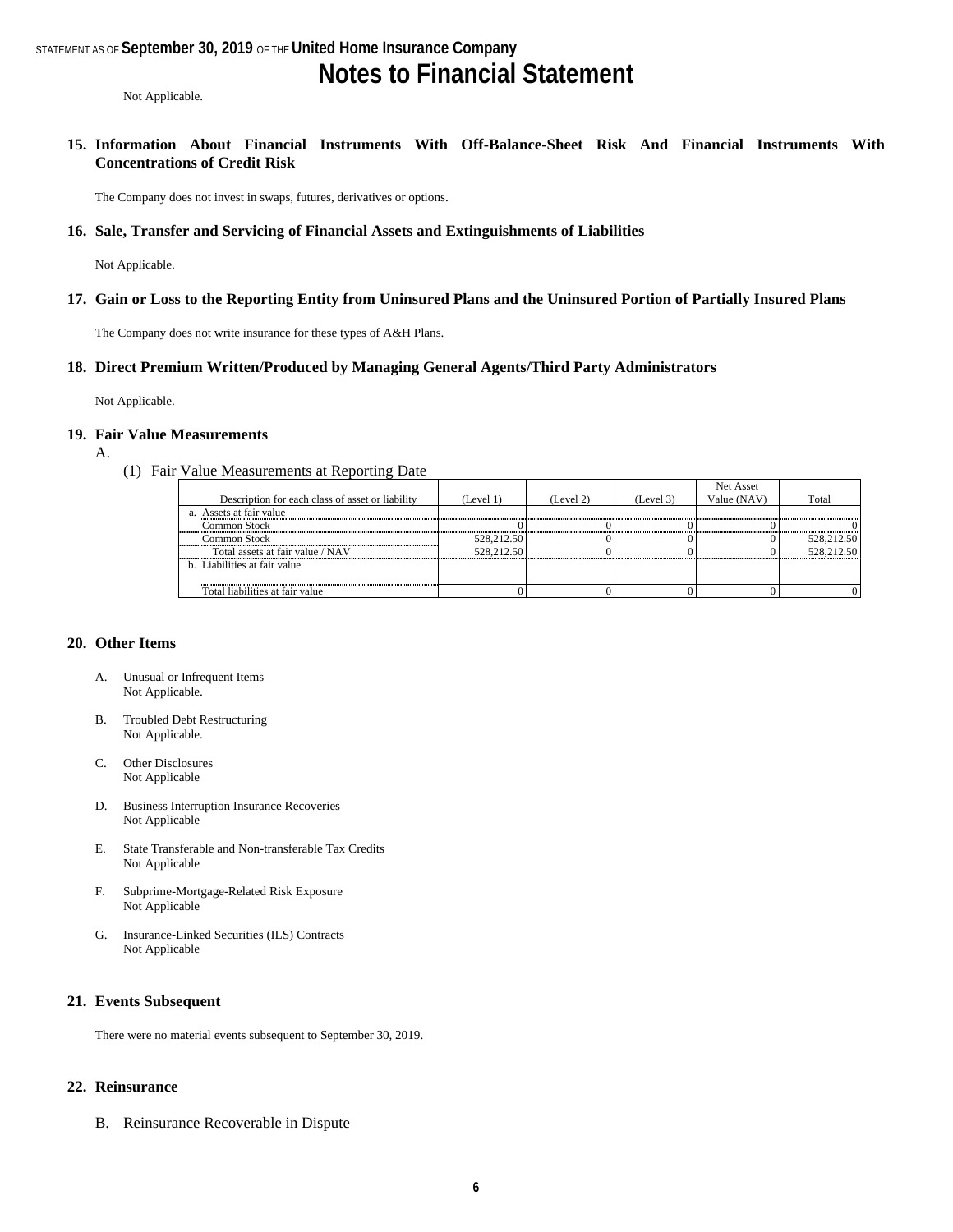### STATEMENT AS OF **September 30, 2019** OF THE **United Home Insurance Company Notes to Financial Statement**

The Company has no reinsurance recoverable in dispute exceeding the disclosure requirement of 5% of policyholder's surplus for any one company or 10% of policyholder's surplus in the aggregate.

#### C. Reinsurance Assumed and Ceded

(1)

|    |                                 |         | <b>Assumed Reinsurance</b> |            | Ceded Reinsurance | Net         |            |
|----|---------------------------------|---------|----------------------------|------------|-------------------|-------------|------------|
|    |                                 | Premium | Commission                 | Premium    | Commission        | Premium     | Commission |
|    | Description                     | Reserve | Equity                     | Reserve    | Equity            | Reserves    | Equity     |
| a. | <b>Affiliates</b>               |         |                            |            |                   |             |            |
| b. | All Other                       |         |                            | 2,990,228  | 968.907           | (2.990.228) | (968, 907) |
| C. | TOTAL                           |         |                            | 2.990.228  | 968.907           | (2.990.228) | (968.907)  |
|    | Direct Unearned Premium Reserve |         |                            | 27,105,696 |                   |             |            |

Line (c) of Ceded Reinsurance Premium Reserve Column must equal Page 3, Line 9, first inside amount.

#### (2)

#### REINSURANCE

|    | Description                                 | Direct | Assumed | Ceded   | Net     |
|----|---------------------------------------------|--------|---------|---------|---------|
| a. | <b>Contingent Commission</b>                |        |         | 164.554 | 164.554 |
|    | Sliding Scale Adjustments                   |        |         |         |         |
|    | <b>Other Profit Commission arrangements</b> |        |         |         |         |
|    | <b>TOTAL</b>                                |        |         | 164.554 |         |

#### D. Uncollectible Reinsurance

The Company has not written off any reinsurance balance during the current calendar year.

#### E. Commutation of Ceded Reinsurance

The Company has not commuted any reinsurance balance during the current calendar year.

#### F. Retroactive Reinsurance

The Company has not entered into any retroactive reinsurance agreements during the current calendar year.

#### I. Certified Reinsurer Rating Downgraded or Status Subject to Revocation

Not Applicable

#### J. Reinsurance Agreements Qualifying for Reinsurer Aggregation

Not Applicable

#### **23. Retrospectively Rated Contracts & Contracts Subject to Redetermination**

The Company does not participate in this type of business

#### **24. Changes in Incurred Losses and Loss Adjustment Expenses**

Reserves for losses and loss adjustment expenses as of December 31, 2018 were \$6.397.163. As of September 30, 2019, \$4,538,595 has been paid for incurred losses and loss adjustment expenses attributable to insured events of prior years. Reserves remaining for prior years are now \$873,000 as a result of re-estimation of unpaid claims and claim adjustment expenses. Therefore there has been no favorable prior year development from December 31, 2018 to September 30, 2019. The change is generally the result of ongoing analysis of the recent loss development trends. Original estimates are increased or decreased as additional information becomes known regarding individual claims

#### **25. Intercompany Pooling Arrangements**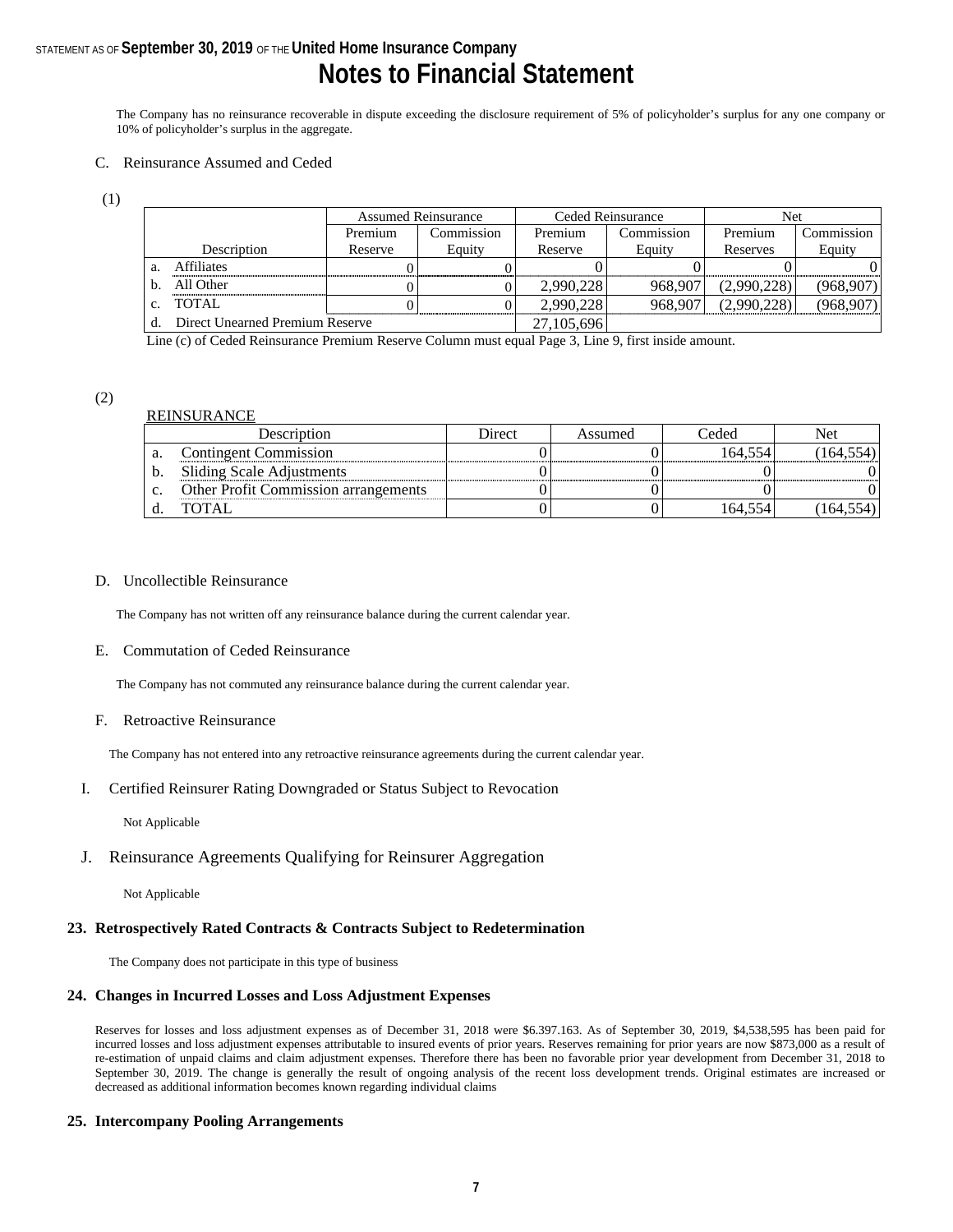## **Notes to Financial Statement**

The Company does not participate in any intercompany pooling arrangements.

#### **26. Structured Settlements**

Not Applicable.

#### **27. Health Care Receivables**

Not Applicable.

#### **28. Participating Policies**

Not Applicable.

#### **29. Premium Deficiency Reserves**

As of September 30, 2019, the Company did not have any liabilities related to premium deficiency reserves.

#### **30. High Deductibles**

Not Applicable.

#### **31. Discounting of Liabilities for Unpaid Losses or Unpaid Loss Adjustment Expenses**

The Company does not discount liabilities for unpaid losses and loss adjustment expenses.

#### **32. Asbestos/Environmental Reserves**

The Company does not have exposure to asbestos or environmental claims.

#### **33. Subscriber Savings Accounts**

The Company does not utilize subscriber savings accounts.

#### **34. Multiple Peril Crop Insurance**

The Company does not write Multiple Peril Crop Insurance

#### **35. Financial Guaranty Insurance**

The Company does not write Financial Guaranty Insurance.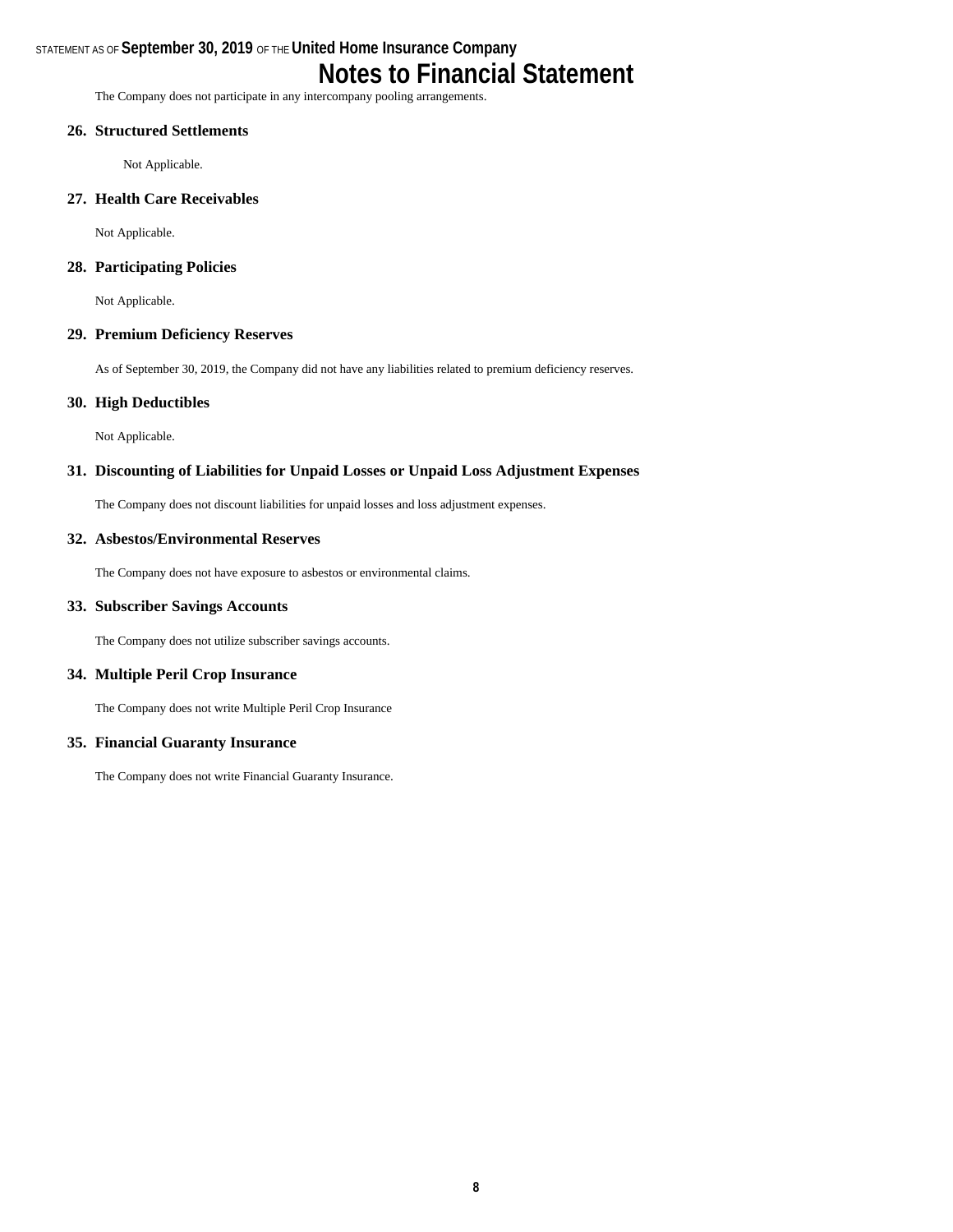## **GENERAL INTERROGATORIES**

|                                                                                                                                                                                                                                                                                                                                                                                                                                                                                                                                                                                                                                                                                                                                                                                                                                                                                                                                                                                                                                                                                                                                                                                                                            |                                        | LIVAL III I LINNUUA I UINILU |                                     |                   |                        |                                            |  |
|----------------------------------------------------------------------------------------------------------------------------------------------------------------------------------------------------------------------------------------------------------------------------------------------------------------------------------------------------------------------------------------------------------------------------------------------------------------------------------------------------------------------------------------------------------------------------------------------------------------------------------------------------------------------------------------------------------------------------------------------------------------------------------------------------------------------------------------------------------------------------------------------------------------------------------------------------------------------------------------------------------------------------------------------------------------------------------------------------------------------------------------------------------------------------------------------------------------------------|----------------------------------------|------------------------------|-------------------------------------|-------------------|------------------------|--------------------------------------------|--|
|                                                                                                                                                                                                                                                                                                                                                                                                                                                                                                                                                                                                                                                                                                                                                                                                                                                                                                                                                                                                                                                                                                                                                                                                                            | <b>PART 1 - COMMON INTERROGATORIES</b> | <b>GENERAL</b>               |                                     |                   |                        |                                            |  |
| 1.1 Did the reporting entity experience any material transactions requiring the filing of Disclosure of Material Transactions with the State of Domicile, as required by the Model Act?<br>1.2 If yes, has the report been filed with the domiciliary state?                                                                                                                                                                                                                                                                                                                                                                                                                                                                                                                                                                                                                                                                                                                                                                                                                                                                                                                                                               |                                        |                              |                                     |                   |                        | Yes[] No[X]<br>Yes[ ] No[ ] N/A[X]         |  |
| 2.1 Has any change been made during the year of this statement in the charter, by-laws, articles of incorporation, or deed of settlement of the reporting entity?<br>2.2 If yes, date of change:                                                                                                                                                                                                                                                                                                                                                                                                                                                                                                                                                                                                                                                                                                                                                                                                                                                                                                                                                                                                                           |                                        |                              |                                     |                   |                        |                                            |  |
| 3.1 Is the reporting entity a member of an Insurance Holding Company System consisting of two or more affiliated persons, one or more of which is an insurer?<br>If yes, complete Schedule Y, Parts 1 and 1A.<br>3.2 Have there been<br>3.3 If the response to 3.2 is yes, provide a brief description of those changes:<br>3.4 Is the reporting entity publicly traded or a member of a publicly traded group?<br>3.5 If the response to 3.4 is yes, provide the CIK (Central Index Key) code issued by the SEC for the entity/group.<br>4.1 Has the reporting entity been a party to a merger or consolidation during the period covered by this statement?                                                                                                                                                                                                                                                                                                                                                                                                                                                                                                                                                              |                                        |                              |                                     |                   |                        |                                            |  |
| If yes, complete and file the merger history data file with the NAIC for the annual filing corresponding to this period.<br>4.2 If yes, provide the name of entity, NAIC Company Code, and state of domicile (use two letter state abbreviation) for any entity that has ceased to exist as a result of the merger or consolidation.                                                                                                                                                                                                                                                                                                                                                                                                                                                                                                                                                                                                                                                                                                                                                                                                                                                                                       |                                        |                              |                                     |                   |                        |                                            |  |
|                                                                                                                                                                                                                                                                                                                                                                                                                                                                                                                                                                                                                                                                                                                                                                                                                                                                                                                                                                                                                                                                                                                                                                                                                            | $\overline{1}$<br>Name of Entity       |                              | $\overline{2}$<br>NAIC Company Code |                   | 3<br>State of Domicile |                                            |  |
| 5. If the reporting entity is subject to a management agreement, including third-party administrator(s), managing general agent(s), attorney-in-fact, or similar agreement, have there been any significant<br>changes regarding the terms of the agreement or principals involved?<br>If yes, attach an explanation.                                                                                                                                                                                                                                                                                                                                                                                                                                                                                                                                                                                                                                                                                                                                                                                                                                                                                                      |                                        |                              |                                     |                   |                        | Yes[] No[] N/A[X]                          |  |
| 6.1 State as of what date the latest financial examination of the reporting entity was made or is being made.<br>6.2 State the as of date that the latest financial examination report became available from either the state of domicile or the reporting entity. This date should be the date of the examined balance sheet and not<br>the date the report was completed or released.<br>6.3 State as of what date the latest financial examination report became available to other states or the public from either the state of domicile or the reporting entity. This is the release date or completion date<br>of the examination report and not the date of the examination (balance sheet date).<br>6.4 By what department or departments?                                                                                                                                                                                                                                                                                                                                                                                                                                                                        |                                        |                              |                                     |                   |                        | 12/31/2014<br>$12/31/2014$<br>01/21/2016   |  |
| Arkansas Insurance Deparatment<br>6.5 Have all financial statement adjustments within the latest financial examination report been accounted for in a subsequent financial statement filed with Departments?<br>6.6 Have all of the recommendations within the latest financial examination report been complied with?                                                                                                                                                                                                                                                                                                                                                                                                                                                                                                                                                                                                                                                                                                                                                                                                                                                                                                     |                                        |                              |                                     |                   |                        | Yes[ ] No[ ] N/A[X]<br>Yes[ ] No[ ] N/A[X] |  |
| 7.1 Has this reporting entity had any Certificates of Authority, licenses or registrations (including corporate registration, if applicable) suspended or revoked by any governmental entity during the reporting<br>period?<br>7.2 If yes, give full information                                                                                                                                                                                                                                                                                                                                                                                                                                                                                                                                                                                                                                                                                                                                                                                                                                                                                                                                                          |                                        |                              |                                     |                   |                        | Yes[] No[X]                                |  |
| 8.1 Is the company a subsidiary of a bank holding company regulated by the Federal Reserve Board?<br>8.2 If response to 8.1 is yes, please identify the name of the bank holding company.<br>8.3 Is the company affiliated with one or more banks, thrifts or securities firms?<br>8.4 If response to 8.3 is yes, please provide below the names and location (city and state of the main office) of any affiliates regulated by a federal regulatory services agency [i.e. the Federal Reserve Board<br>(FRB), the Office of the Comptroller of the Currency (OCC), the Federal Deposit Insurance Corporation (FDIC) and the Securities Exchange Commission (SEC)] and identify the affiliate's primary federal<br>regulator.]                                                                                                                                                                                                                                                                                                                                                                                                                                                                                            |                                        |                              |                                     |                   |                        | Yes[] No[X]<br>Yes[] No[X]                 |  |
| -1                                                                                                                                                                                                                                                                                                                                                                                                                                                                                                                                                                                                                                                                                                                                                                                                                                                                                                                                                                                                                                                                                                                                                                                                                         | $\overline{2}$                         | 3                            | 4                                   | 5                 | 6                      |                                            |  |
| Affiliate Name                                                                                                                                                                                                                                                                                                                                                                                                                                                                                                                                                                                                                                                                                                                                                                                                                                                                                                                                                                                                                                                                                                                                                                                                             | Location (City, State)                 | <b>FRB</b><br>No             | <b>OCC</b><br>No                    | <b>FDIC</b><br>No | <b>SEC</b><br>No       |                                            |  |
| 9.1 Are the senior officers (principal executive officer, principal financial officer, principal accounting officer or controller, or persons performing similar functions) of the reporting entity subject to a code of<br>ethics, which includes the following standards?<br>(a) Honest and ethical conduct, including the ethical handling of actual or apparent conflicts of interest between personal and professional relationships;<br>Full, fair, accurate, timely and understandable disclosure in the periodic reports required to be filed by the reporting entity;<br>(b)<br>Compliance with applicable governmental laws, rules and regulations;<br>The prompt internal reporting of violations to an appropriate person or persons identified in the code; and<br>(d)<br>(e) Accountability for adherence to the code.<br>9.11 If the response to 9.1 is No, please explain:<br>9.2 Has the code of ethics for senior managers been amended?<br>9.21 If the response to 9.2 is Yes, provide information related to amendment(s).<br>9.3 Have any provisions of the code of ethics been waived for any of the specified officers?<br>9.31 If the response to 9.3 is Yes, provide the nature of any waiver(s). |                                        |                              |                                     |                   |                        | Yes[X] No[]<br>Yes[] No[X]<br>Yes[] No[X]  |  |
|                                                                                                                                                                                                                                                                                                                                                                                                                                                                                                                                                                                                                                                                                                                                                                                                                                                                                                                                                                                                                                                                                                                                                                                                                            |                                        | <b>FINANCIAL</b>             |                                     |                   |                        |                                            |  |
| 10.1 Does the reporting entity report any amounts due from parent, subsidiaries or affiliates on Page 2 of this statement?<br>10.2 If yes, indicate any amounts receivable from parent included in the Page 2 amount:                                                                                                                                                                                                                                                                                                                                                                                                                                                                                                                                                                                                                                                                                                                                                                                                                                                                                                                                                                                                      |                                        |                              |                                     |                   |                        | Yes[X] No[]<br>$\Omega$<br>$\mathsf{\$}$   |  |

#### **INVESTMENT**

| <u>INVESIMENI</u>                                                                                                                                                                                                                                                                                           |             |
|-------------------------------------------------------------------------------------------------------------------------------------------------------------------------------------------------------------------------------------------------------------------------------------------------------------|-------------|
| 11.1 Were any of the stocks, bonds, or other assets of the reporting entity loaned, placed under option agreement, or otherwise made available for use by another person? (Exclude securities under securities<br>lending agreements.)<br>11.2 If yes, give full and complete information relating thereto: | Yes[] No[X] |
| 12. Amount of real estate and mortgages held in other invested assets in Schedule BA:                                                                                                                                                                                                                       |             |
| 13. Amount of real estate and mortgages held in short-term investments:                                                                                                                                                                                                                                     |             |
| 14.1 Does the reporting entity have any investments in parent, subsidiaries and affiliates?<br>14.2 If yes, please complete the following:                                                                                                                                                                  | Yes[] No[X] |

|       |                                                                   | Prior Year-End |  |
|-------|-------------------------------------------------------------------|----------------|--|
|       |                                                                   |                |  |
|       |                                                                   |                |  |
| 14.21 | Bonds                                                             |                |  |
| 14.22 | <b>Preferred Stock</b>                                            |                |  |
| 14.23 | Common Stock                                                      |                |  |
| 14.24 | Short-Term Investments                                            |                |  |
| 14.25 | Mortgages Loans on Real Estate                                    |                |  |
| 14.26 | All Other                                                         |                |  |
| 14.27 |                                                                   |                |  |
| 14.28 | Total Investment in Parent included in Lines 14.21 to 14.26 above |                |  |

 $\overline{\phantom{0}}$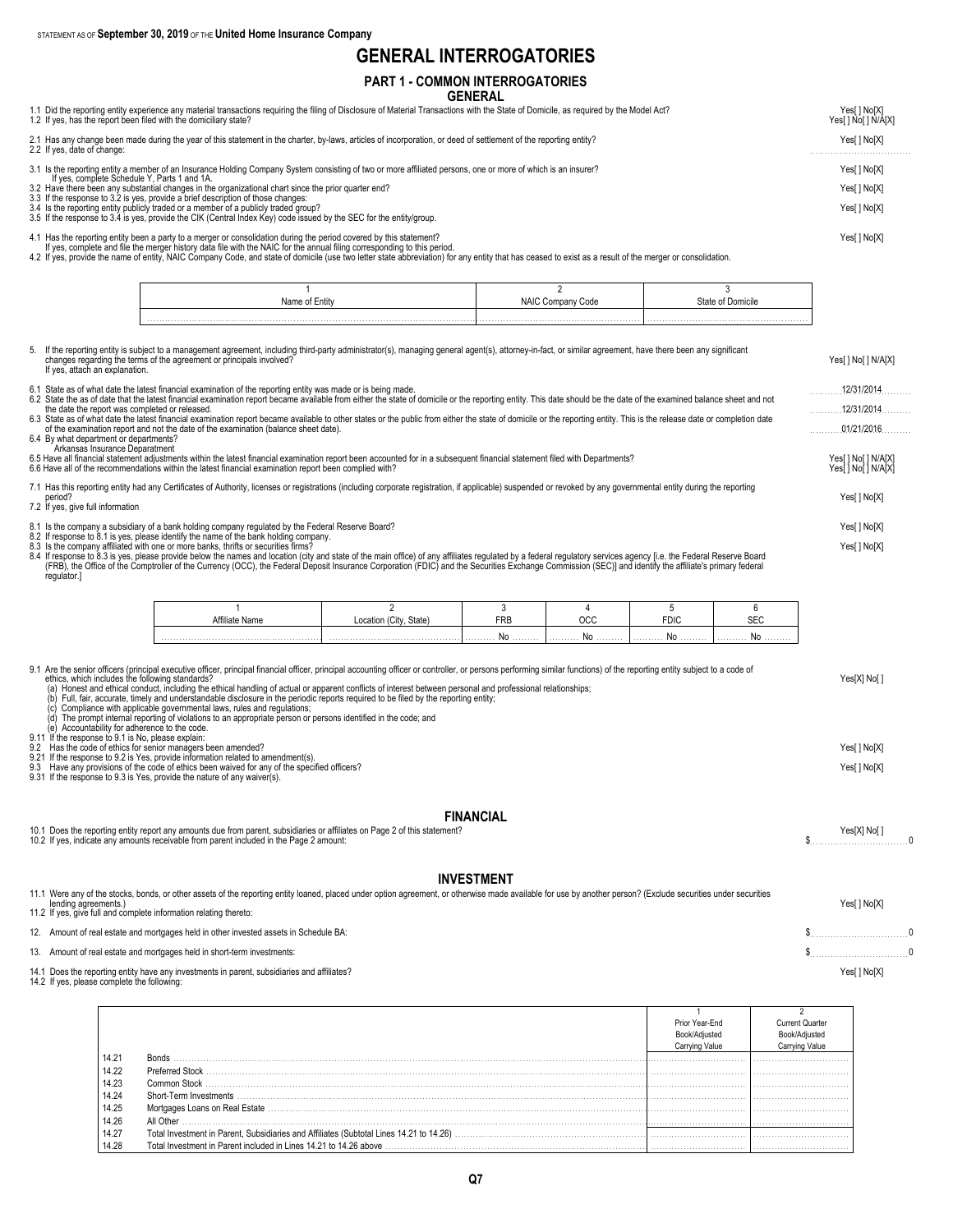### **GENERAL INTERROGATORIES (Continued)**

- 15.1 Has the reporting entity entered into any hedging transactions reported on Schedule DB? Yeses and the head of the hedging program been made available to the domiciliary state? Yeses and protect on Schedule DB and the
- 15.2 If yes, has a comprehensive description of the hedging program been made available to the domiciliary state?<br>If no, attach a description with this statement. West and this statement.
- 16. For the reporting entity's security lending program, state the amount of the following as of the current statement date:<br>16.1 Total fair value of reinvested collateral assets reported on Schedule DL, Parts 1 and 2 and
- 
- 16.2 Total book adjusted/carrying value of reinvested collateral assets reported on Schedule DL, Parts 1 and 2<br>16.3 Total payable for securities lending reported on the liability page the biology of the biology of the bio
- 17. Excluding items in Schedule E Part 3 Special Deposits, real estate, mortgage loans and investments held physically in the reporting entity's offices, vaults or safety deposit boxes, were all stocks, bonds<br>and othe
	-

| Name of Custodian(s)              | Custodian Address                           |
|-----------------------------------|---------------------------------------------|
| Centennial Bank Trust Department. |                                             |
| Arkansas Bankers Bank             | 1020 West 2nd Street. Little Rock. AR 72201 |
| Central Bank                      | 238 Madison Street, Jefferson City MO 65102 |

17.2 For all agreements that do not comply with the requirements of the NAIC Financial Condition Examiners Handbook, provide the name, location and a complete explanation:

|  | Location(s |  |
|--|------------|--|
|  |            |  |

17.3 Have there been any changes, including name changes, in the custodian(s) identified in 17.1 during the current quarter?<br>17.4 If yes, give full and complete information relating thereto:

| `ustodiar <sub>'</sub> | Date or<br>viiailus | .eason |
|------------------------|---------------------|--------|
|                        |                     |        |

17.5 Investment management - Identify all investment advisors, investment managers, broker/dealers, including individuals that have the authority to make investment decisions on behalf of the reporting entity rore assuch.

| Name<br>dua. | ·liatio |
|--------------|---------|
|              |         |
|              |         |

17.5097 For those firms/individuals listed in the table for Question 17.5, do any firms/individuals unaffiliated with the reporting entity (i.e. designated with a "U") manage more than 10% of the reporting

entity's assets?<br>17.5098 For firms/individuals unaffiliated with the reporting entity (i.e. designated with a "U") listed in the table for Question 17.5, does the total assets under management aggregate to more than 50%

17.6 For those firms or individuals listed in the table for 17.5 with an affiliation code of "A" (affiliated) or "U" (unaffiliated), provide the information for the table below.<br>17.6 For those firms or individuals listed i

| <b>Central Registration</b> |                            | Legal Entity     | Registered | Investment Management |
|-----------------------------|----------------------------|------------------|------------|-----------------------|
| Depository Number           | Name of Firm or Individual | Identifier (LEI) | With       | Agreement (IMA) Filed |
|                             |                            |                  |            |                       |

18.1 Have all the filing requirements of the Purposes and Procedures Manual of the NAIC Investment Analysis Office been followed? Yesel Yesel No [1] No [1] No [1] No [1] No [1] No [1] No [1] No [1] No [1] No [1] No [1] No

18.2 If no, list exceptions

19. By self-designating 5GI securities, the reporting entity is certifying the following elements for each self-designated 5GI security:<br>a. Documentation necessary to permit a full credit analysis of the security does not

b. Issuer or obligor is current on all contracted interest and principal payments.<br>c. The insurer has an actual expectation of ultimate payment of all contracted interest and principal.<br>Has the reporting entity self-design

20. By self-designating PLGI securities, the reporting entity is certifying the following elements for each self-designated PLGI security:

a. The security was purchased prior to January 1, 2018 .<br>b. The reporting entity is holding capital commensurate with the NAIC Designation reported for the security.<br>c. The NAIC Designation was derived from the credit rati

available for examination by state insurance regulators. d. The reporting entity is not permitted to share this credit rating of the PL security with the SVO.

Has the reporting entity self-designated PLGI securities? The result of the reporting entity self-designated PLGI securities?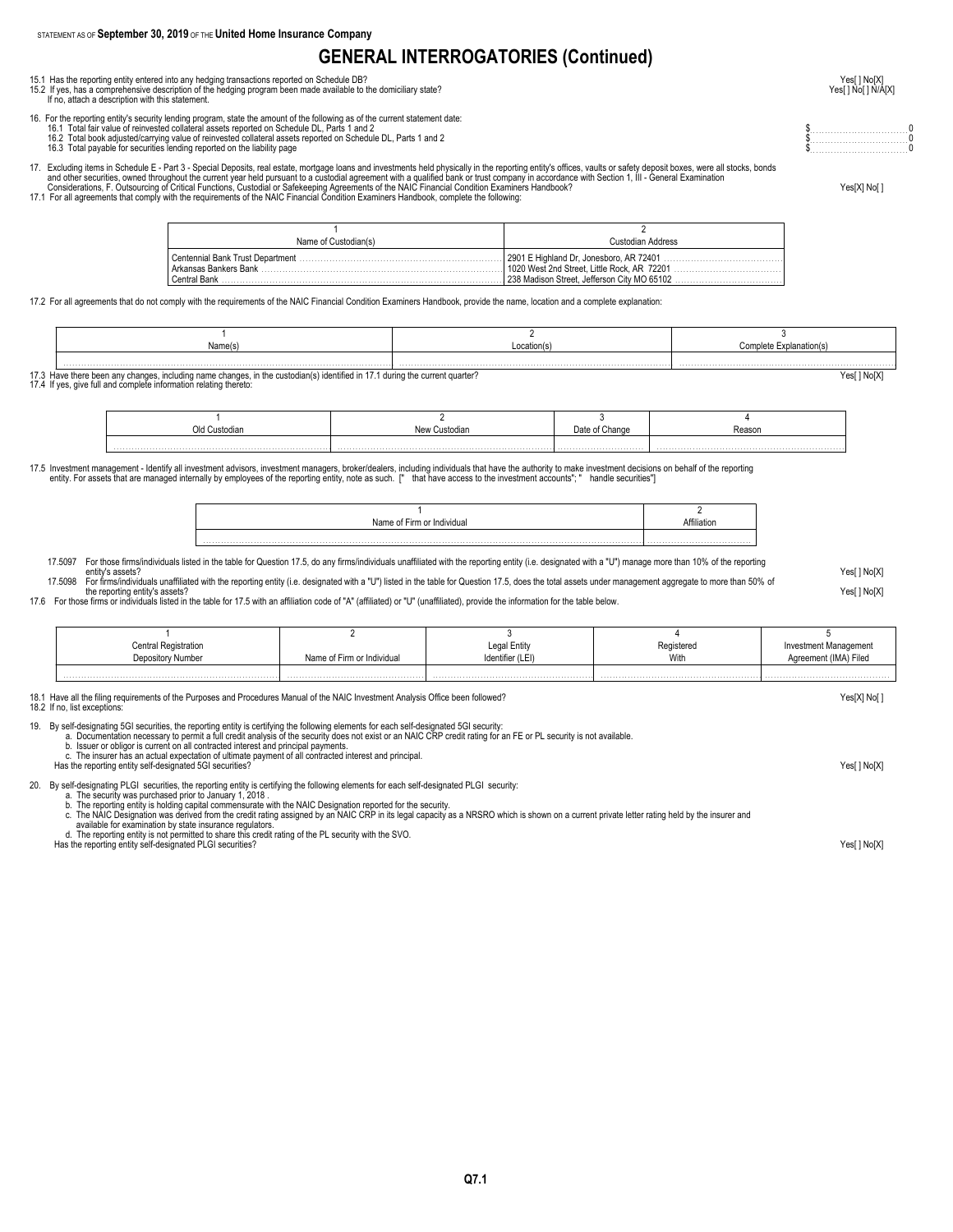### **GENERAL INTERROGATORIES**

#### **PART 2 - PROPERTY & CASUALTY INTERROGATORIES** 1. If the reporting entity is a member of a pooling arrangement, did the agreement or the reporting entity's participation change?

| If yes, attach an explanation.                                                                                                                                                                                                                                      |             |
|---------------------------------------------------------------------------------------------------------------------------------------------------------------------------------------------------------------------------------------------------------------------|-------------|
| 2. Has the reporting entity reinsured any risk with any other reporting entity and agreed to release such entity from liability, in whole or in part, from any loss that may occur on the risk, or portion thereof,<br>reinsured?<br>If yes, attach an explanation. | Yes[] No[X] |
| 3.1 Have any of the reporting entity's primary reinsurance contracts been canceled?<br>3.2 If yes, give full and complete information thereto                                                                                                                       | Yes[] No[X] |
|                                                                                                                                                                                                                                                                     |             |

4.1 Are any of the liabilities for unpaid losses and loss adjustment expenses other than certain workers' compensation tabular reserves (see annual statement instructions pertaining to disclosure of discounting to disclos

|                                                                                                                                                                                                                                   |                                                                                                                                                                                                                                                                                                                        |          |          |        | <b>TOTAL DISCOUNT</b> |             |              |        | DISCOUNT TAKEN DURING PERIOD |                              |                             |
|-----------------------------------------------------------------------------------------------------------------------------------------------------------------------------------------------------------------------------------|------------------------------------------------------------------------------------------------------------------------------------------------------------------------------------------------------------------------------------------------------------------------------------------------------------------------|----------|----------|--------|-----------------------|-------------|--------------|--------|------------------------------|------------------------------|-----------------------------|
|                                                                                                                                                                                                                                   |                                                                                                                                                                                                                                                                                                                        |          |          |        |                       |             |              |        |                              | 10                           |                             |
|                                                                                                                                                                                                                                   |                                                                                                                                                                                                                                                                                                                        | Maximum  | Discount | Unpaid | Unpaid                |             |              | Unpaid | Unpaid                       |                              |                             |
|                                                                                                                                                                                                                                   | Line of Business                                                                                                                                                                                                                                                                                                       | Interest | Rate     | Losses | LAE                   | <b>IBNR</b> | <b>TOTAL</b> | Losses | LAF                          | <b>IBNR</b>                  | <b>TOTAL</b>                |
|                                                                                                                                                                                                                                   | 04.2999 Total                                                                                                                                                                                                                                                                                                          |          |          |        |                       |             |              |        |                              |                              |                             |
| Operating Percentages:<br>5.1 A&H loss percent<br>5.2 A&H cost containment percent<br>5.3 A&H expense percent excluding cost containment expenses                                                                                 |                                                                                                                                                                                                                                                                                                                        |          |          |        |                       |             |              |        |                              |                              | 0.000%<br>0.000%<br>0.000%  |
|                                                                                                                                                                                                                                   | 6.1 Do you act as a custodian for health savings accounts?<br>6.2 If yes, please provide the amount of custodial funds held as of the reporting date.<br>6.3 Do you act as an administrator for health savings accounts?<br>6.4 If yes, please provide the balance of the funds administered as of the reporting date. |          |          |        |                       |             |              |        |                              |                              | Yes[ ] No[X]<br>Yes[] No[X] |
| 7. Is the reporting entity licensed or chartered, registered, qualified, eligible or writing business in at least two states?<br>7.1 If no, does the reporting entity assume reinsurance business that covers risks residing in a |                                                                                                                                                                                                                                                                                                                        |          |          |        |                       |             |              |        |                              | Yes[X] No[ ]<br>Yes[ ] No[X] |                             |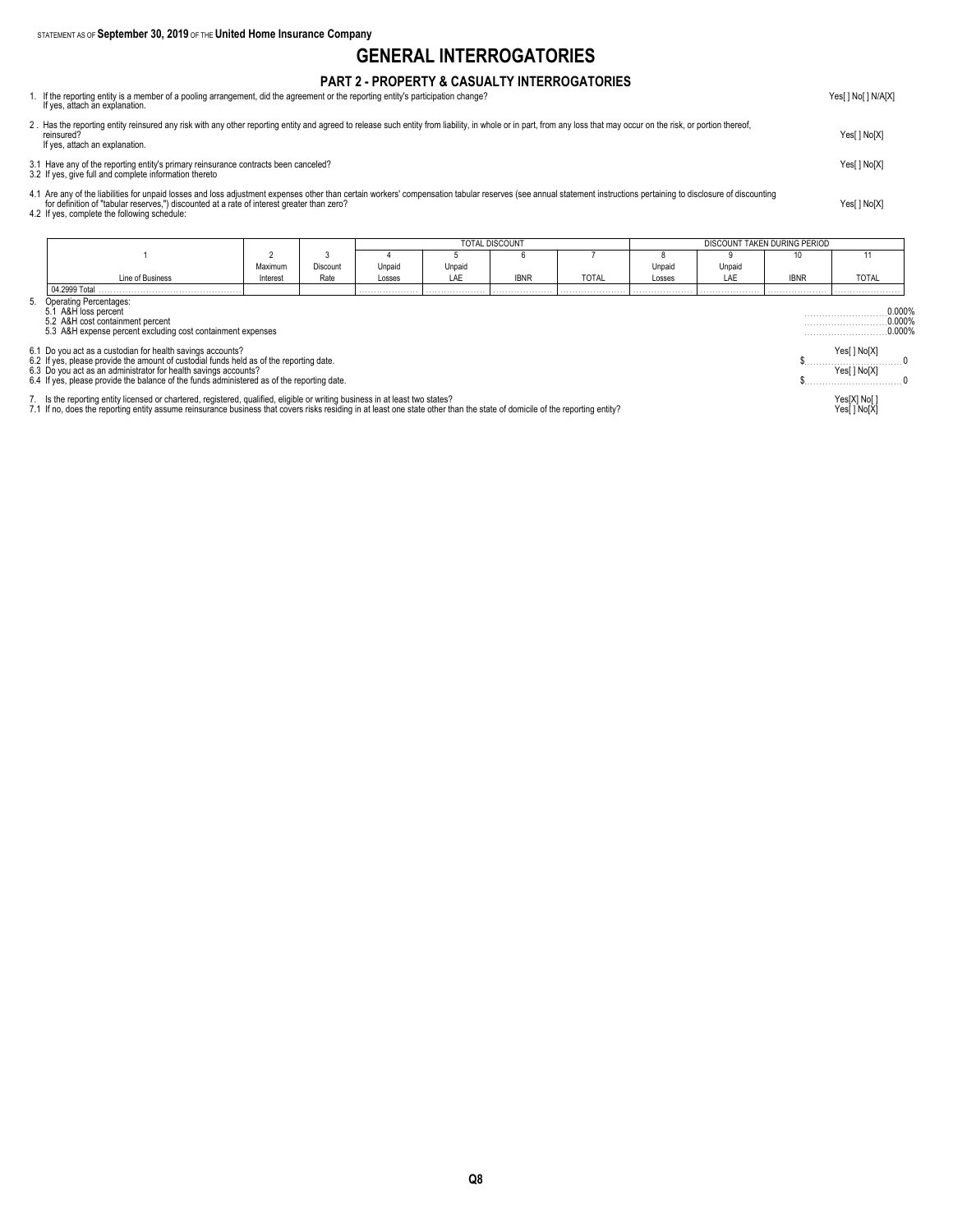### **SCHEDULE F - CEDED REINSURANCE**

**Showing all new reinsurers - Current Year to Date**

| <b>NAIC</b>        |                          |                                                          |              |           | Certified               | <b>Effective Date</b>   |
|--------------------|--------------------------|----------------------------------------------------------|--------------|-----------|-------------------------|-------------------------|
| Company            |                          | Name of                                                  | Domiciliary  | Type of   | <b>Reinsurer Rating</b> | of Certified            |
| Code               | <b>ID Number</b>         | Reinsurer                                                | Jurisdiction | Reinsurer | (1 through 6)           | <b>Reinsurer Rating</b> |
|                    |                          |                                                          |              |           |                         |                         |
| U.S. insurers      |                          |                                                          |              |           |                         |                         |
| 38636              | 13-3031176.              | . I PARTNER REINS CO OF THE US.                          | <b>NY</b>    |           |                         |                         |
|                    |                          |                                                          |              |           |                         |                         |
|                    |                          |                                                          |              |           |                         |                         |
| All other insurers |                          |                                                          |              |           |                         |                         |
| $00000$<br>$00000$ | AA-3770492<br>AA-1120156 | . Topsail Reins Spc Ltd<br>LLOYD'S SYNDICATE NUMBER 1686 | CYM<br>GBR   |           |                         |                         |
|                    |                          |                                                          |              |           |                         |                         |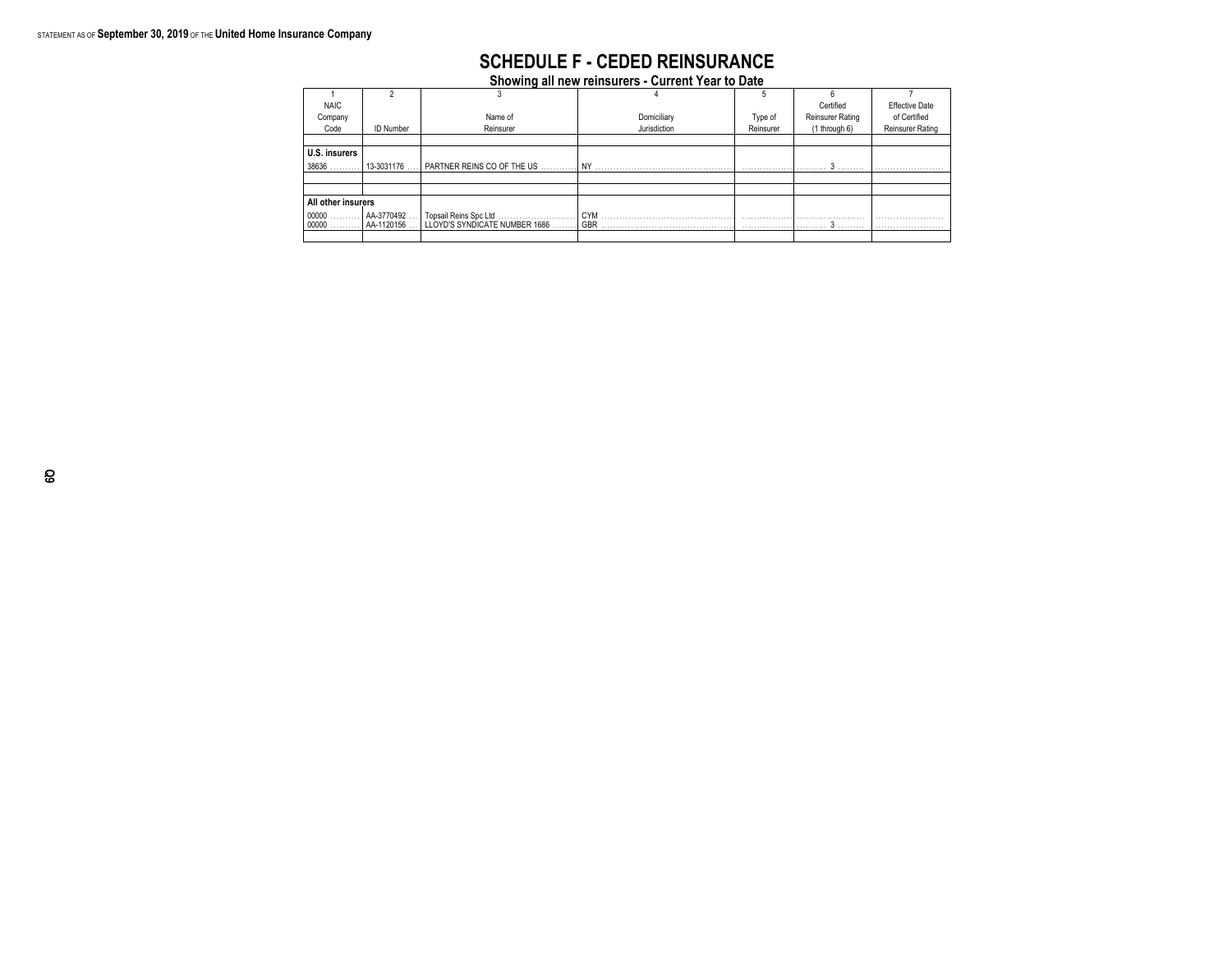### $\frac{1}{\text{STATEMENT AS OF September 30, 2019 OF THE United Home Insurance Company}}$  SCHEDULE T - EXHIBIT OF PREMIUMS WRITTEN  $\overline{\mathbf{v}}$

|        |                                                                 |                                                        | Current Year to Date - Allocated by States and Territories |                         |                                        |                                   | Direct Losses Unpaid |                |  |  |
|--------|-----------------------------------------------------------------|--------------------------------------------------------|------------------------------------------------------------|-------------------------|----------------------------------------|-----------------------------------|----------------------|----------------|--|--|
|        |                                                                 |                                                        | $\overline{\phantom{a}}$                                   | Direct Premiums Written | Direct Losses Paid (Deducting Salvage) |                                   | 6                    |                |  |  |
|        |                                                                 |                                                        |                                                            |                         |                                        |                                   |                      |                |  |  |
|        |                                                                 |                                                        |                                                            |                         |                                        |                                   |                      |                |  |  |
|        |                                                                 | <b>Active Status</b>                                   | <b>Current Year</b>                                        | Prior Year              | <b>Current Year</b>                    | Prior Year                        | Current Year         | Prior Year     |  |  |
|        | States, etc.                                                    | (a)                                                    | To Date                                                    | To Date                 | To Date                                | To Date                           | To Date              | To Date        |  |  |
| 1.     |                                                                 | . N                                                    |                                                            |                         |                                        |                                   | .                    | .              |  |  |
| 2.     |                                                                 | $\ldots \ldots \ldots \mathbf{N} \ldots \ldots \ldots$ |                                                            |                         |                                        |                                   |                      |                |  |  |
| 3.     |                                                                 | N                                                      |                                                            |                         |                                        | $\mathcal{L}$                     | .                    | .              |  |  |
| 4.     |                                                                 | L                                                      | 21.691.114<br>.                                            | 20,767,189<br>.         |                                        | $\dots$ 10,153,739<br>.           | 5,112,674            | 3,879,316<br>. |  |  |
| 5.     |                                                                 | . N                                                    |                                                            |                         |                                        |                                   |                      | .              |  |  |
| 6.     |                                                                 | N                                                      |                                                            | .                       | $\sim$                                 |                                   |                      | .              |  |  |
| 7.     |                                                                 | N                                                      | .                                                          |                         |                                        |                                   |                      |                |  |  |
| 8.     |                                                                 | . N                                                    |                                                            |                         |                                        |                                   |                      |                |  |  |
| 9.     |                                                                 | N                                                      |                                                            |                         | .                                      | .                                 | .                    | .              |  |  |
| 10.    |                                                                 | <b>MARIAN MARINE</b>                                   | .                                                          |                         |                                        |                                   |                      |                |  |  |
|        |                                                                 |                                                        |                                                            |                         |                                        |                                   |                      |                |  |  |
| 11.    |                                                                 | . N                                                    |                                                            |                         |                                        |                                   |                      |                |  |  |
| 12.    |                                                                 | $\ldots \ldots \ldots \mathbf{N} \ldots \ldots \ldots$ |                                                            |                         | .                                      | .                                 | .                    | .              |  |  |
| 13.    |                                                                 | N                                                      |                                                            |                         |                                        |                                   |                      |                |  |  |
| 14.    |                                                                 | .<br>$N$                                               |                                                            |                         |                                        |                                   |                      |                |  |  |
| 15.    |                                                                 | L                                                      |                                                            |                         |                                        |                                   | .<br>.               | .              |  |  |
| 16.    |                                                                 | $N$<br>.                                               | .                                                          |                         |                                        |                                   |                      |                |  |  |
| 17.    |                                                                 | L                                                      |                                                            |                         |                                        |                                   |                      | .              |  |  |
| 18.    |                                                                 | mini Linni                                             | 3,644,386                                                  |                         |                                        | 69,076                            | 823,851<br>.         | 68,389<br>.    |  |  |
| 19.    |                                                                 | N                                                      |                                                            | .                       | .                                      |                                   |                      | .              |  |  |
| 20.    |                                                                 | N                                                      |                                                            |                         |                                        |                                   |                      |                |  |  |
| 21.    |                                                                 | <b>MARITIAN</b>                                        |                                                            |                         |                                        |                                   | .                    | .              |  |  |
| 22.    | Massachusetts (MA)                                              | N                                                      | .                                                          |                         |                                        |                                   |                      |                |  |  |
| 23.    |                                                                 | N                                                      |                                                            |                         |                                        |                                   |                      |                |  |  |
| 24.    |                                                                 |                                                        |                                                            |                         |                                        |                                   |                      |                |  |  |
|        |                                                                 | N                                                      |                                                            |                         |                                        |                                   |                      |                |  |  |
| 25.    |                                                                 | $N$<br>.                                               |                                                            |                         |                                        |                                   |                      |                |  |  |
| 26.    |                                                                 | L'                                                     |                                                            | $\ldots$ 9,322,167      | 6,504,368                              | $\ldots$ 6,112,277                | 2,202,988<br>.       |                |  |  |
| 27.    |                                                                 | <b>MARIAN MARINE</b>                                   |                                                            |                         |                                        |                                   |                      | .              |  |  |
| 28.    |                                                                 | <b>MARIE NATIONAL</b>                                  |                                                            |                         |                                        |                                   |                      | .              |  |  |
| 29.    |                                                                 | $\ldots \ldots \ldots \mathbf{N} \ldots \ldots \ldots$ |                                                            |                         |                                        |                                   |                      |                |  |  |
| 30.    |                                                                 |                                                        |                                                            |                         |                                        |                                   |                      | .              |  |  |
| 31.    |                                                                 | <b>MARIAN MARINE</b>                                   |                                                            |                         |                                        |                                   |                      | .              |  |  |
| 32.    |                                                                 | N                                                      | .                                                          |                         |                                        |                                   |                      |                |  |  |
| 33.    |                                                                 | <b>MARIAN MARINE</b>                                   |                                                            |                         |                                        |                                   |                      | .              |  |  |
| 34.    |                                                                 | <b>MARITIAN</b>                                        |                                                            |                         | $\cdots$                               |                                   | .                    | .              |  |  |
| 35.    |                                                                 | N                                                      |                                                            |                         |                                        |                                   |                      |                |  |  |
| 36.    |                                                                 | <b>MANUEL NUMBER</b>                                   |                                                            | .                       | $\cdots$                               | .                                 |                      | .              |  |  |
|        |                                                                 |                                                        | 9.899.512                                                  | 9.221.113               | 4.645.501                              |                                   | 2.530.554            | 1,491,898      |  |  |
| 37.    |                                                                 | L                                                      | .                                                          | .                       | .                                      |                                   | .                    |                |  |  |
| 38.    |                                                                 | N                                                      |                                                            | .                       |                                        |                                   | .                    | .              |  |  |
| 39.    |                                                                 |                                                        |                                                            |                         |                                        |                                   |                      | .              |  |  |
| 40.    |                                                                 | $\ldots \ldots$ N $\ldots \ldots$                      |                                                            |                         |                                        |                                   |                      | .              |  |  |
| 41.    |                                                                 | N                                                      |                                                            |                         |                                        |                                   | .                    | .              |  |  |
| 42.    |                                                                 | N                                                      |                                                            |                         |                                        |                                   |                      |                |  |  |
| 43.    |                                                                 | L'                                                     | 267.708<br>.                                               |                         | . 19.178                               |                                   | . 19,519             |                |  |  |
| 44.    |                                                                 | $L$<br>.                                               | .<br>.                                                     | .<br>.                  | .                                      |                                   |                      | .              |  |  |
| 45.    |                                                                 | N                                                      |                                                            |                         |                                        |                                   |                      |                |  |  |
| 46.    |                                                                 | . N                                                    |                                                            |                         |                                        |                                   |                      |                |  |  |
| 47.    |                                                                 | N                                                      | .<br>.                                                     | .<br>.                  | $\sim$                                 |                                   | .                    | .              |  |  |
| 48.    |                                                                 |                                                        |                                                            |                         | .                                      |                                   |                      |                |  |  |
| 49.    |                                                                 | <b>MARIAN MARINE</b>                                   |                                                            |                         |                                        |                                   |                      |                |  |  |
| 50.    |                                                                 |                                                        |                                                            |                         |                                        |                                   |                      | .              |  |  |
|        |                                                                 |                                                        |                                                            |                         |                                        |                                   |                      |                |  |  |
| 51.    |                                                                 | N                                                      |                                                            |                         |                                        |                                   |                      |                |  |  |
| 52.    |                                                                 | N<br>.                                                 |                                                            |                         |                                        |                                   |                      |                |  |  |
| 53.    |                                                                 | . N                                                    | 1.1.1.                                                     |                         |                                        |                                   |                      |                |  |  |
| 54.    |                                                                 | . N                                                    |                                                            |                         |                                        |                                   |                      |                |  |  |
| 55.    |                                                                 | N                                                      |                                                            |                         |                                        |                                   |                      |                |  |  |
| 56.    |                                                                 | N                                                      |                                                            |                         |                                        |                                   |                      |                |  |  |
| 57.    |                                                                 | $N$<br>.                                               |                                                            |                         |                                        |                                   |                      |                |  |  |
| 58.    |                                                                 | $XXX$                                                  |                                                            |                         |                                        |                                   |                      |                |  |  |
| 59.    | Totals                                                          | XXX.                                                   | 44,647,837                                                 | 40,057,105<br>.         | .23,092,729<br>.                       | $\ldots \ldots \ldots 19,109,812$ | $\ldots$ 10,689,586  | 8,526,507<br>. |  |  |
|        | <b>DETAILS OF WRITE-INS</b>                                     |                                                        |                                                            |                         |                                        |                                   |                      |                |  |  |
| 58001. |                                                                 | $XXX$                                                  | .                                                          |                         |                                        |                                   |                      |                |  |  |
| 58002. |                                                                 | <b>XXX</b><br>.                                        | .<br>.                                                     | .<br>.                  | .                                      | 1.1.1.                            |                      | .              |  |  |
| 58003. |                                                                 | $XXX$<br>$\mathcal{L}$                                 |                                                            |                         |                                        |                                   |                      |                |  |  |
|        |                                                                 |                                                        |                                                            |                         |                                        |                                   |                      |                |  |  |
|        | 58998. Summary of remaining write-ins for Line 58 from overflow |                                                        |                                                            |                         |                                        |                                   |                      |                |  |  |
|        |                                                                 | <b>XXX</b>                                             | .                                                          | .                       |                                        | .                                 |                      |                |  |  |
|        | 58999. TOTALS (Lines 58001 through 58003 plus 58998) (Line 58   |                                                        |                                                            |                         |                                        |                                   |                      |                |  |  |
|        |                                                                 | XXX.                                                   |                                                            |                         |                                        |                                   |                      |                |  |  |

(a) Active Status Counts:<br>L. Licensed or Chartered - Licensed insurance carrier or domiciled RRG<br>E Eligible - Reporting entities eligible or approved to write surplus lines in the state (other than their state of domicile

R Registered - Non-domiciled RRGs<br>
Q Qualified - Qualified or accredited reinsurer<br>
N None of the above Not allowed to write business in the state

 $\begin{array}{|c|c|}\hline \quad & 49 \\ \hline \hline \end{array}$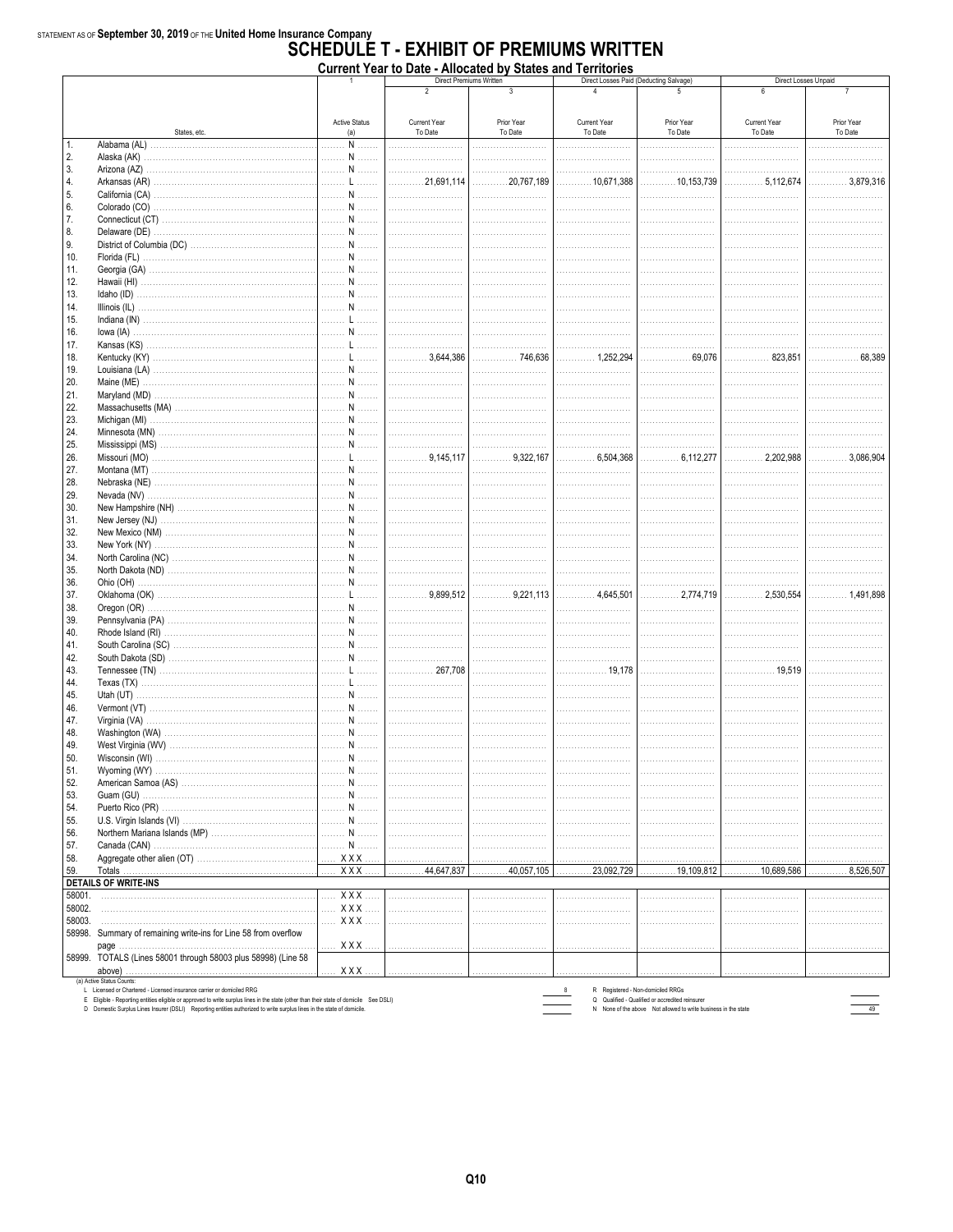## **SCHEDULE Y - INFORMATION CONCERNING ACTIVITIES OF INSURER**

**MEMBERS OF A HOLDING COMPANY GROUP**

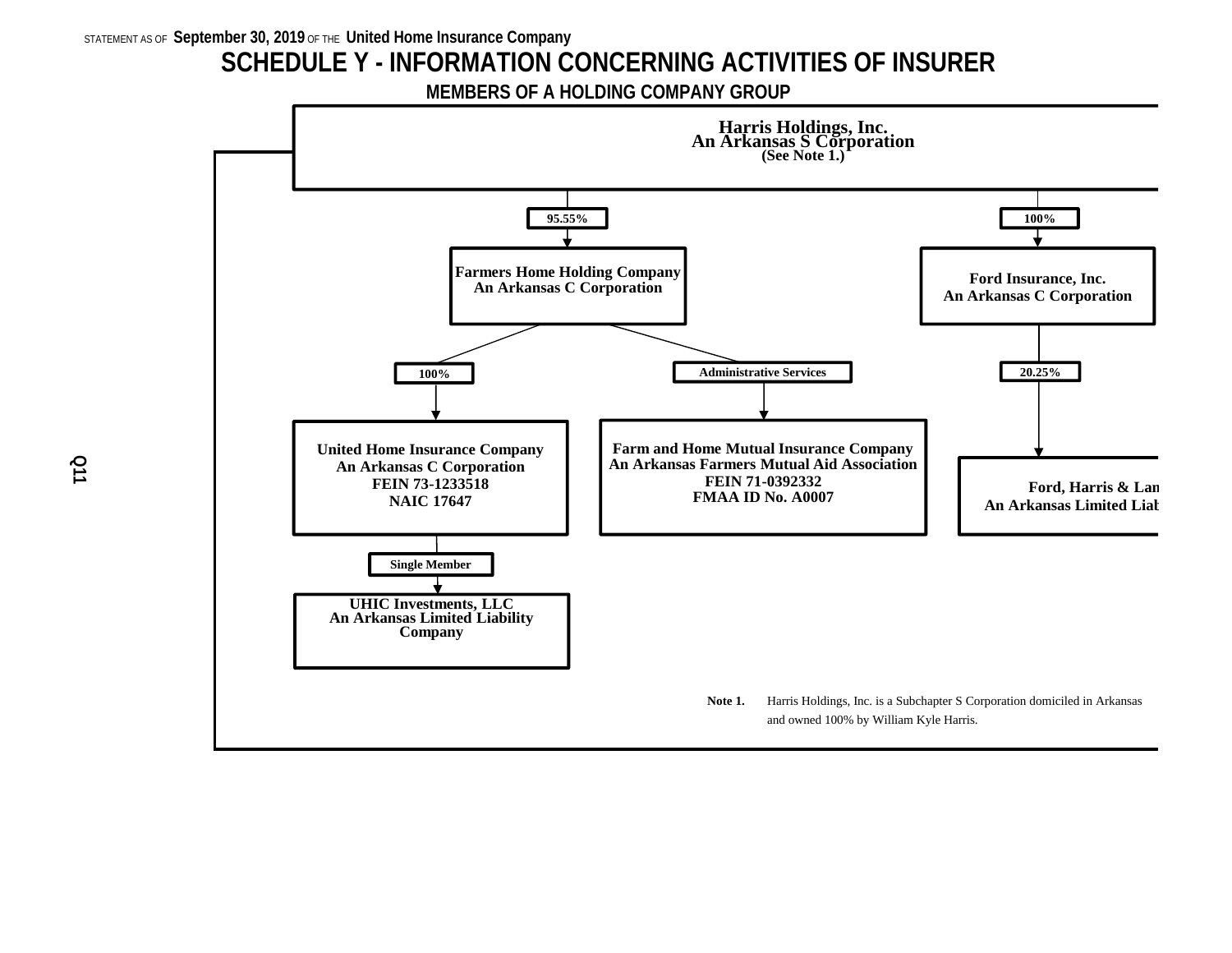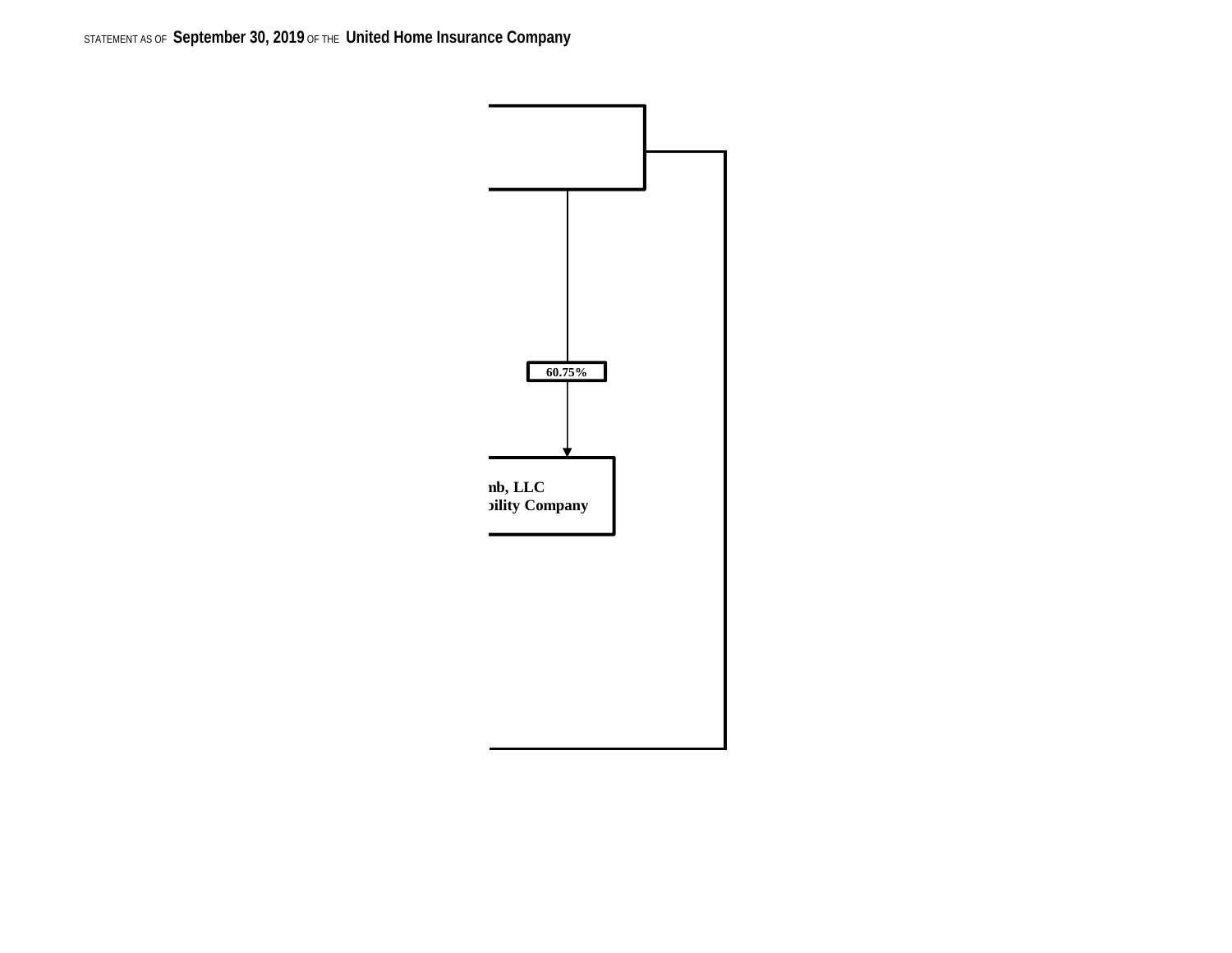#### **SCHEDULE Y** PART 1A - DETAIL OF INSURANCE HOLDING COMPANY SYSTEM

|          |            |                   |            |             |     | .                |                            |             |                  |                                   |                       |                         |                              |                       |    |
|----------|------------|-------------------|------------|-------------|-----|------------------|----------------------------|-------------|------------------|-----------------------------------|-----------------------|-------------------------|------------------------------|-----------------------|----|
|          |            |                   |            |             |     |                  |                            |             |                  |                                   |                       |                         |                              |                       | 16 |
|          |            |                   |            |             |     | Name of          |                            |             |                  | Directly                          | Type of Control       |                         |                              |                       |    |
|          |            |                   |            |             |     | Securities       | Names of                   |             | <b>Relation-</b> | Controlled                        | (Ownership,           | If Control              |                              | ls an                 |    |
|          |            | <b>NAIC</b>       |            |             |     | Exchange         | Parent,                    | Domic-      | ship to          |                                   | Board                 |                         | Ultimate                     | <b>SCA</b>            |    |
|          |            | <sub>I</sub> Comp |            |             |     | if Publicly      | Subsidiaries               | iliarv      | Report-          | (Name of                          | Management            | Ownership               | Controlling                  | Filina                |    |
| Group    |            | any               |            | FEDERAL     |     | Traded (U.S.     |                            | Loca-       | ina              | Entity                            | Attornev-in-Fact      | Provide                 | Entity(ies)                  | Required <sup>®</sup> |    |
| Code     | Group Name | Code              | Number     | <b>RSSD</b> | CIK | or International | <b>Affiliates</b>          | tion        | Entity           | Person)                           | Influence, Other)     | Percentage              | / Person(s)                  | (Y/N)                 |    |
| 0000     |            |                   |            | .           | .   | .                | Harris Holdings Inc        | AR          | $\therefore$ UIP | William Kyle Harris               | Ownership, Management | $\ldots$ 100.0 $\cdots$ | l William Kyle Harris        | IN                    | .  |
| .        |            |                   | 20-309700  | .           | .   |                  | Farmers Home Holding<br>.  | AR          | UDF              | Harris Holdings Inc.              |                       | 95.6                    | Harris Holdings Inc.<br>.    | IN                    | .  |
| .        |            |                   | 73-123351  | .           | .   | .                | United Home Insuracne<br>. |             | <b>UDF</b>       | Farmers Home Holding Company<br>. |                       | $\ldots$ 100.0 $\cdots$ | I Harris Holdings Inc.<br>.  | IN                    | .  |
| .        |            | 0000              | 47-5373721 | .           | .   |                  | UHIC Investments LLC       |             | <b>UDP</b>       | United Home Insurance Company     |                       |                         | 100.0   Harris Holdings Inc. | IN                    | .  |
|          |            |                   |            |             |     |                  |                            |             |                  |                                   |                       |                         |                              |                       |    |
| Asterisk |            |                   |            |             |     |                  |                            | Explanation |                  |                                   |                       |                         |                              |                       |    |
| 0000001  |            |                   |            |             |     |                  |                            |             |                  |                                   |                       |                         |                              |                       |    |
|          |            |                   |            |             |     |                  |                            |             |                  |                                   |                       |                         |                              |                       |    |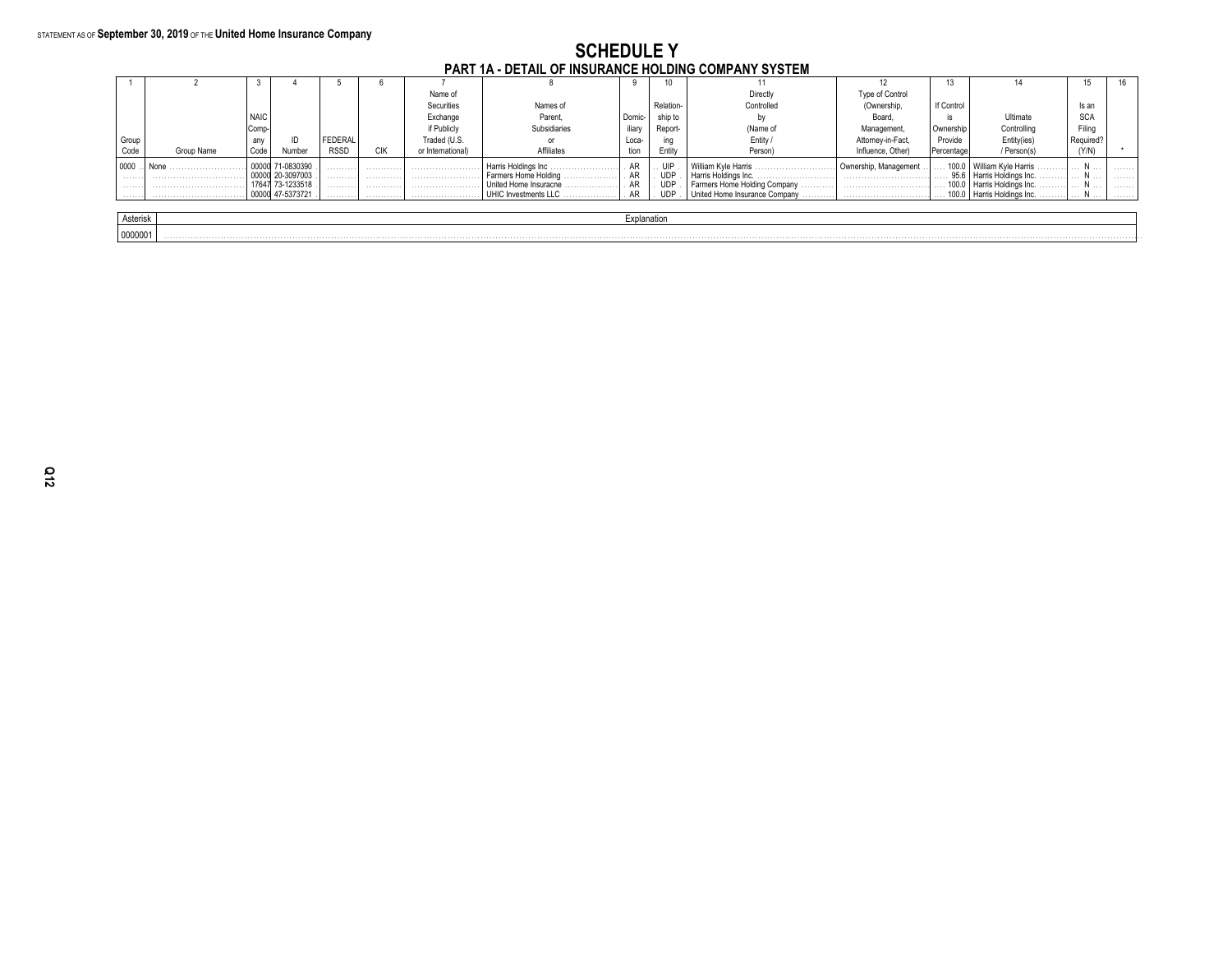|                  |                                                                                                                                                                                                                                      |                                                              | Current Year to Date                                |                                                      |                    |
|------------------|--------------------------------------------------------------------------------------------------------------------------------------------------------------------------------------------------------------------------------------|--------------------------------------------------------------|-----------------------------------------------------|------------------------------------------------------|--------------------|
|                  |                                                                                                                                                                                                                                      | $\mathbf{1}$                                                 | $\overline{2}$                                      | 3                                                    | Prior Year to Date |
|                  |                                                                                                                                                                                                                                      | <b>Direct Premiums</b>                                       | Direct Losses                                       | <b>Direct</b>                                        | Direct Loss        |
|                  | Line of Business                                                                                                                                                                                                                     | Earned                                                       | Incurred                                            | Loss Percentage                                      | Percentage         |
| 1.               | Fire entry and the second contract of the second contract of the second contract of the second contract of the                                                                                                                       |                                                              |                                                     | $\overline{0.551}$                                   |                    |
| 2.               |                                                                                                                                                                                                                                      | $\ldots \ldots \ldots \ldots \ldots \ldots 1.471.416$        |                                                     | 48.210                                               |                    |
| 3.               |                                                                                                                                                                                                                                      | $\ldots \ldots \ldots \ldots \ldots \ldots \ldots 1.409.393$ | 530.635                                             | 37.650                                               | 40.221             |
| $\overline{4}$ . |                                                                                                                                                                                                                                      |                                                              |                                                     |                                                      | 50.342             |
| 5.               |                                                                                                                                                                                                                                      |                                                              |                                                     |                                                      |                    |
| 6.               |                                                                                                                                                                                                                                      |                                                              |                                                     |                                                      |                    |
| 8.               |                                                                                                                                                                                                                                      |                                                              |                                                     |                                                      |                    |
| 9.               | <b>Inland marine</b>                                                                                                                                                                                                                 |                                                              |                                                     |                                                      |                    |
| 10.              |                                                                                                                                                                                                                                      |                                                              |                                                     |                                                      |                    |
| 11.1             |                                                                                                                                                                                                                                      |                                                              |                                                     |                                                      |                    |
| 11.2             |                                                                                                                                                                                                                                      |                                                              |                                                     |                                                      |                    |
| 12.              |                                                                                                                                                                                                                                      |                                                              |                                                     |                                                      |                    |
| 13.              |                                                                                                                                                                                                                                      |                                                              |                                                     |                                                      |                    |
| 14.              |                                                                                                                                                                                                                                      |                                                              |                                                     |                                                      |                    |
| 15.              |                                                                                                                                                                                                                                      |                                                              |                                                     |                                                      |                    |
| 16.              |                                                                                                                                                                                                                                      |                                                              |                                                     |                                                      |                    |
| 17.1             |                                                                                                                                                                                                                                      |                                                              |                                                     | 1.360                                                | (38.861)           |
| 17.2             |                                                                                                                                                                                                                                      |                                                              |                                                     |                                                      |                    |
| 17.3             |                                                                                                                                                                                                                                      |                                                              |                                                     |                                                      |                    |
| 18.1             |                                                                                                                                                                                                                                      |                                                              |                                                     |                                                      |                    |
| 18.2             |                                                                                                                                                                                                                                      |                                                              |                                                     |                                                      |                    |
| 19.1             |                                                                                                                                                                                                                                      |                                                              |                                                     |                                                      |                    |
| 19.3             |                                                                                                                                                                                                                                      |                                                              |                                                     |                                                      |                    |
| 21.              |                                                                                                                                                                                                                                      |                                                              |                                                     | 50.036                                               |                    |
| 22.              |                                                                                                                                                                                                                                      |                                                              |                                                     |                                                      |                    |
| 23.              |                                                                                                                                                                                                                                      |                                                              |                                                     |                                                      |                    |
| 24.              |                                                                                                                                                                                                                                      |                                                              |                                                     |                                                      |                    |
| 26.              |                                                                                                                                                                                                                                      |                                                              | $\ldots \ldots \ldots \ldots \ldots \ldots (4.163)$ | $\ldots \ldots \ldots \ldots \ldots \ldots (12.355)$ |                    |
| 27.              |                                                                                                                                                                                                                                      |                                                              |                                                     |                                                      |                    |
| 28.              |                                                                                                                                                                                                                                      |                                                              |                                                     |                                                      |                    |
| 29.              | International <b>Executive Contract Contract Contract Contract Contract Contract Contract Contract Contract Contract Contract Contract Contract Contract Contract Contract Contract Contract Contract Contract Contract Contract</b> |                                                              |                                                     |                                                      |                    |
| 30.              |                                                                                                                                                                                                                                      |                                                              |                                                     |                                                      |                    |
| 31.              |                                                                                                                                                                                                                                      |                                                              |                                                     |                                                      | <b>XXX</b><br>.    |
| 32.              |                                                                                                                                                                                                                                      |                                                              |                                                     |                                                      | <b>XXX</b>         |
| 33.              |                                                                                                                                                                                                                                      |                                                              |                                                     |                                                      | XXX                |
| 34.              |                                                                                                                                                                                                                                      |                                                              |                                                     |                                                      |                    |
| 35.              |                                                                                                                                                                                                                                      |                                                              |                                                     |                                                      |                    |
|                  | <b>DETAILS OF WRITE-INS</b>                                                                                                                                                                                                          |                                                              |                                                     |                                                      |                    |
| 3401.            |                                                                                                                                                                                                                                      |                                                              |                                                     |                                                      |                    |
| 3402.            |                                                                                                                                                                                                                                      |                                                              |                                                     |                                                      |                    |
| 3403.            |                                                                                                                                                                                                                                      |                                                              |                                                     |                                                      |                    |
| 3498.            |                                                                                                                                                                                                                                      |                                                              |                                                     |                                                      |                    |
| 3499             | TOTALS (Lines 3401 through 3403 plus 3498) (Line 34 above) with a series and contact the content of the content of the content of the content of the content of the content of the content of the content of the content of th       |                                                              |                                                     |                                                      |                    |
|                  |                                                                                                                                                                                                                                      |                                                              |                                                     |                                                      |                    |

#### **PART 2 - DIRECT PREMIUMS WRITTEN**

|       |                                                                                                                                                                                                                                | $\mathbf{1}$ | $\overline{2}$ | $\overline{3}$ |
|-------|--------------------------------------------------------------------------------------------------------------------------------------------------------------------------------------------------------------------------------|--------------|----------------|----------------|
|       |                                                                                                                                                                                                                                | Current      | Current        | Prior Year     |
|       | Line of Business                                                                                                                                                                                                               | Quarter      | Year to Date   | Year to Date   |
| 1.    |                                                                                                                                                                                                                                |              |                |                |
| 2.    |                                                                                                                                                                                                                                |              |                |                |
| 3.    |                                                                                                                                                                                                                                |              |                |                |
| 4.    |                                                                                                                                                                                                                                |              |                |                |
| 5.    |                                                                                                                                                                                                                                |              |                |                |
| 6.    |                                                                                                                                                                                                                                |              |                |                |
| 8.    |                                                                                                                                                                                                                                |              |                |                |
| 9.    |                                                                                                                                                                                                                                |              |                |                |
| 10.   |                                                                                                                                                                                                                                |              |                |                |
| 11.1  | Medical professional liability - occurrence www.communically.com/www.communically.com/www.communically.com/www.communically.com/www.communically.com/www.communically.com/www.communically.com/www.communically.com/www.commun |              |                |                |
| 11.2  |                                                                                                                                                                                                                                |              |                |                |
| 12.   |                                                                                                                                                                                                                                |              |                |                |
| 13.   |                                                                                                                                                                                                                                |              |                |                |
| 14.   |                                                                                                                                                                                                                                |              |                |                |
| 15.   |                                                                                                                                                                                                                                |              |                |                |
| 16.   |                                                                                                                                                                                                                                |              |                |                |
| 17.1  |                                                                                                                                                                                                                                |              |                |                |
| 17.2  |                                                                                                                                                                                                                                |              |                |                |
| 17.3  |                                                                                                                                                                                                                                |              |                |                |
| 18.1  |                                                                                                                                                                                                                                |              |                |                |
| 18.2  |                                                                                                                                                                                                                                |              |                |                |
| 19.1  |                                                                                                                                                                                                                                |              |                |                |
| 19.3  |                                                                                                                                                                                                                                |              |                |                |
| 21.   |                                                                                                                                                                                                                                |              |                |                |
| 22.   |                                                                                                                                                                                                                                |              |                |                |
| 23.   |                                                                                                                                                                                                                                |              |                |                |
| 24.   |                                                                                                                                                                                                                                |              |                |                |
| 26.   |                                                                                                                                                                                                                                |              |                |                |
| 27.   |                                                                                                                                                                                                                                |              |                |                |
| 28.   |                                                                                                                                                                                                                                |              |                |                |
| 29.   |                                                                                                                                                                                                                                |              |                |                |
| 30.   |                                                                                                                                                                                                                                |              |                |                |
| 31.   |                                                                                                                                                                                                                                |              |                | $\mathbf{XXX}$ |
| 32.   |                                                                                                                                                                                                                                |              |                |                |
| 33.   |                                                                                                                                                                                                                                |              |                | $\mathbf{XXX}$ |
| 34.   | Aggregate write-ins for other lines of business with the content of the content of the content of the content of the content of the content of the content of the content of the content of the content of the content of the  |              |                |                |
| 35.   |                                                                                                                                                                                                                                |              |                |                |
|       | <b>DETAILS OF WRITE-INS</b>                                                                                                                                                                                                    |              |                |                |
| 3401. |                                                                                                                                                                                                                                |              |                |                |
| 3402. | <u> 1999 - Johann Stein, fransk politik (f. 1989)</u>                                                                                                                                                                          |              |                |                |
| 3403. |                                                                                                                                                                                                                                |              |                |                |
| 3498. |                                                                                                                                                                                                                                |              |                |                |
| 3499. |                                                                                                                                                                                                                                |              |                |                |
|       |                                                                                                                                                                                                                                |              |                |                |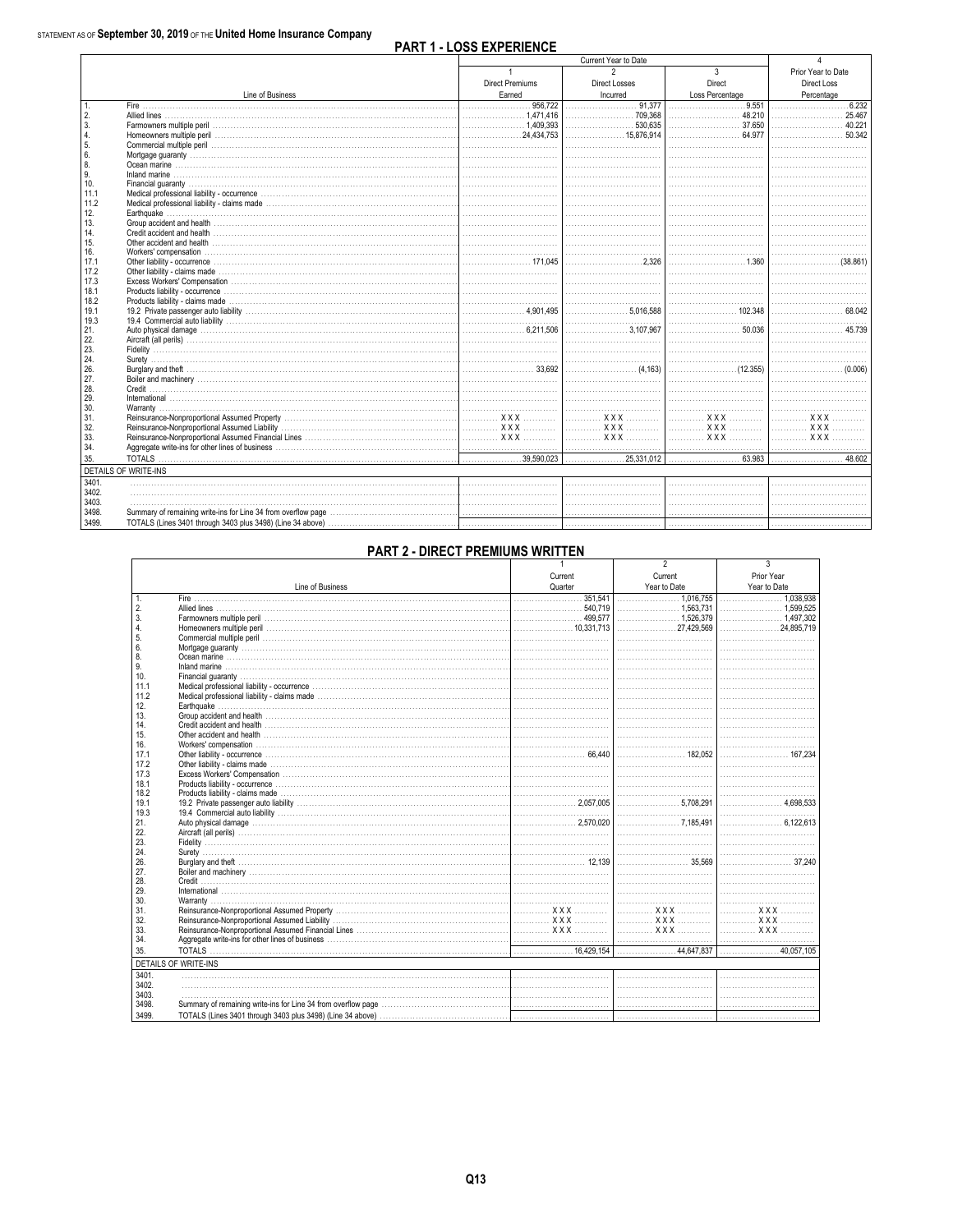### **PART 3 (000 omitted) LOSS AND LOSS ADJUSTMENT EXPENSE RESERVES SCHEDULE**

|     |                              |                       |             |                    |              |             |                       |                  |                              |                  | 10                           | 11               | 12                       | 13                |
|-----|------------------------------|-----------------------|-------------|--------------------|--------------|-------------|-----------------------|------------------|------------------------------|------------------|------------------------------|------------------|--------------------------|-------------------|
|     |                              |                       |             |                    |              |             |                       | Q.S. Date        | Q.S. Date                    |                  |                              | Prior Year-End   | Prior Year-End           | Prior Year-End    |
|     |                              |                       |             |                    | 2019         | 2019 Loss   |                       | Known Case       | Known Case                   |                  |                              | Known Case Loss  | <b>IBNR Loss</b>         | <b>Total Loss</b> |
|     |                              | Prior                 | Prior       | <b>Total Prior</b> | Loss and LAE | and LAE     |                       | Loss and LAE     | Loss and LAE                 |                  |                              | and LAE Reserves | and LAE Reserves         | and LAE           |
|     |                              | Year-End              | Year-End    | Year-End           | Payments     | Payments    | Total                 | Reserves         | Reserves on Claims           |                  | Total                        | Developed        | Developed                | Reserves          |
|     |                              | Known                 | <b>IBNR</b> | Loss and           | on Claims    | on Claims   | 2019 Loss             | on Claims        | Reported or                  | Q.S. Date        | Q.S. Loss                    | (Savings)/       | (Savings)/               | Developed         |
|     | Years in Which               | Case Loss             | Loss and    | LAE                | Reported     | Unreported  | and LAE               | Reported and     | Reopened                     | <b>IBNR Loss</b> | and LAE                      | Deficiency       | Deficiency               | (Savings)/        |
|     | Losses                       | and LAE               | LAE         | Reserves           | as of Prior  | as of Prior | Payments              | Open as of Prior | Subsequent                   | and LAE          | Reserves                     | (Cols. $4 + 7$   | $(Cols. 5 + 8 + 9)$      | Deficiency        |
|     | Occurred                     | Reserves              | Reserves    | $(Cols. 1 + 2)$    | Year-End     | Year-End    | $(Cols. 4 + 5)$       | Year-End         | to Prior Year-End            | Reserves         | $(Cols. 7 + 8 + 9)$          | minus Col. 1)    | minus Col. 2)            | (Cols. 11 + 12)   |
|     | $2016 + Prior$               | 251                   | 383         | 634                | .357         | 29          | 386                   | . 144            |                              | 103              | 256                          | 250              | (242)                    |                   |
| 2.  | 2017                         | 334                   | . 475       | 809                | 463          | . 70        | 533                   | . 196            |                              | . 118            | 335                          | 325              | (266)                    |                   |
| 3.  | Subtotals 2017 + Prior       | 585                   | 858         | $\ldots$ 1,443     | . 820        | . 99        | 919                   | 340<br>.         | .                            | 221              | 591                          | 575<br>.         | (508)<br>.               | 67                |
| 4.  | 2018                         | 3,005                 | 1,949       | . 4,954            | 2,252        | 1,367       | $\ldots \ldots 3,619$ | 327<br>.         | 176<br>.                     | . 656            | 1,159                        | (426)<br>.       | 250                      | . (176)           |
| 5.  | Subtotals 2018 + Prior       | 3,590                 | .2,807      | 6,397              | .3,072<br>.  | 1,466       | 4,538                 | .667             | 206<br>.                     | .877             | 1,750                        | . 149            |                          | . (109)           |
| 6.  | 2019                         | XXX                   | $XXX$       | XXX                | XXX          | 15,987<br>. | 15,987<br>.           | <b>XXX</b>       | $\ldots \ldots \ldots 4,297$ | 2,727<br>.       | $\ldots \ldots \ldots 7,024$ | XXX              | XXX                      | $XXX$             |
|     | Totals                       | $\ldots \ldots 3.590$ | .2,807<br>. | . 6,397            | 3,072        | 17,453      | 20,525                | . 667            | .4,503<br>.                  | 3,604            | $\ldots \ldots 8,774$        | . 149            |                          | $\ldots$ (109)    |
|     |                              |                       |             |                    |              |             |                       |                  |                              |                  |                              | Col. 11, Line 7  | Col. 12, Line 7          | Col. 13, Line 7   |
|     |                              |                       |             |                    |              |             |                       |                  |                              |                  |                              | As % of Col. 1   | As % of Col. 2           | As % of Col. 3    |
|     |                              |                       |             |                    |              |             |                       |                  |                              |                  |                              | Line 7           | Line 7                   | Line 7            |
| 18. | Prior Year-End Surplus As    |                       |             |                    |              |             |                       |                  |                              |                  |                              |                  |                          |                   |
|     | <b>Regards Policyholders</b> | 18,077,061            |             |                    |              |             |                       |                  |                              |                  |                              |                  | $.4.150$   2.<br>(9.191) | $3$ . (1.704)     |
|     |                              |                       |             |                    |              |             |                       |                  |                              |                  |                              |                  |                          | Col. 13, Line 7   |
|     |                              |                       |             |                    |              |             |                       |                  |                              |                  |                              |                  |                          | Line 8            |
|     |                              |                       |             |                    |              |             |                       |                  |                              |                  |                              |                  |                          |                   |
|     |                              |                       |             |                    |              |             |                       |                  |                              |                  |                              |                  |                          | $4$ (0.001)       |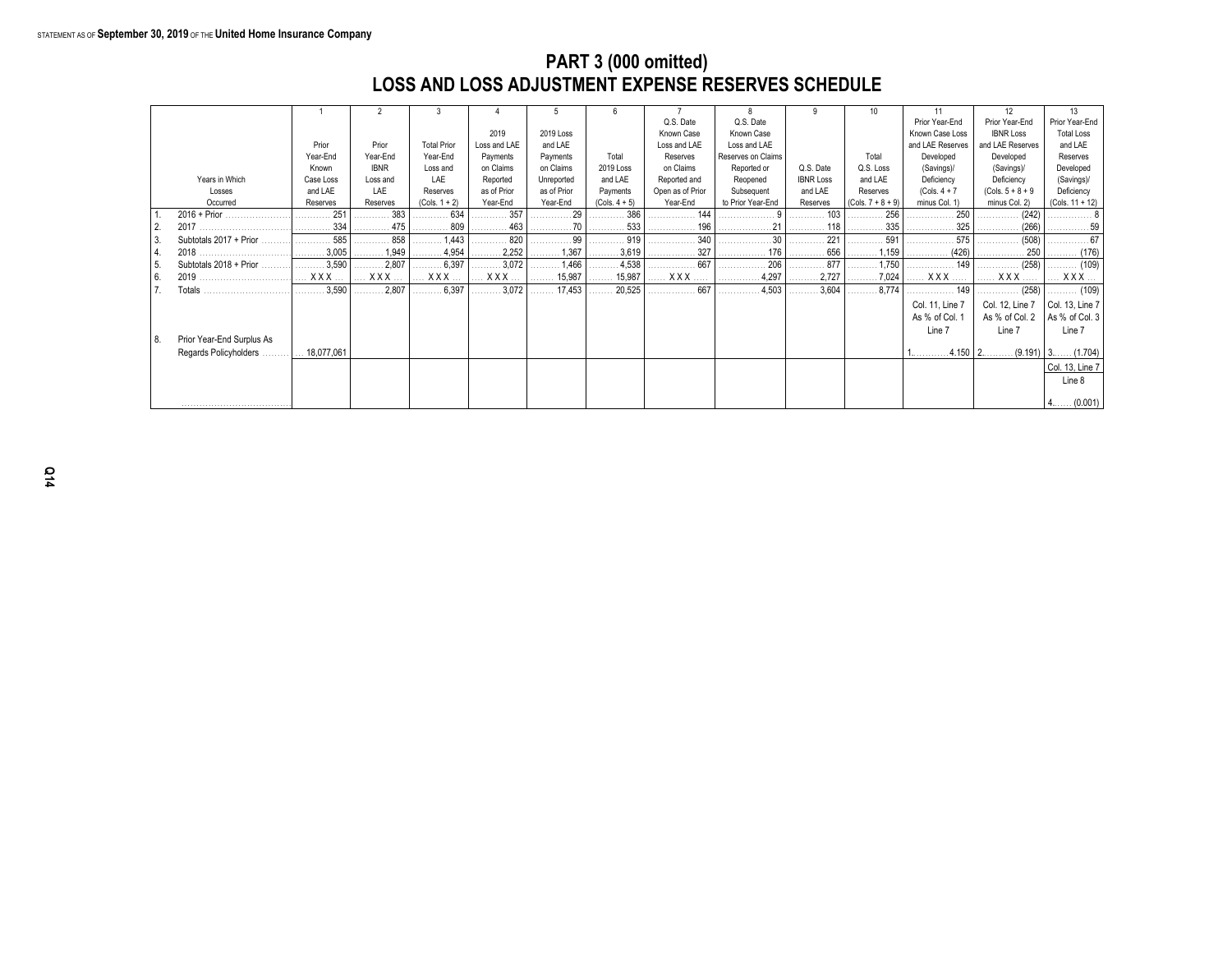### **SUPPLEMENTAL EXHIBITS AND SCHEDULES INTERROGATORIES**

The following supplemental reports are required to be filed as part of your statement filing. However, in the event that your company does not transact the type of<br>business for which the special report must be filed, your

- 
- 
- 1. Will the Trusteed Surplus Statement be filed with the state of domicile and the NAIC with this statement?<br>2. Will Supplement A to Schedule T (Medical Professional Liability Supplement) be filed with this statement?<br>3. W

**RESPONSES**

Explanations:



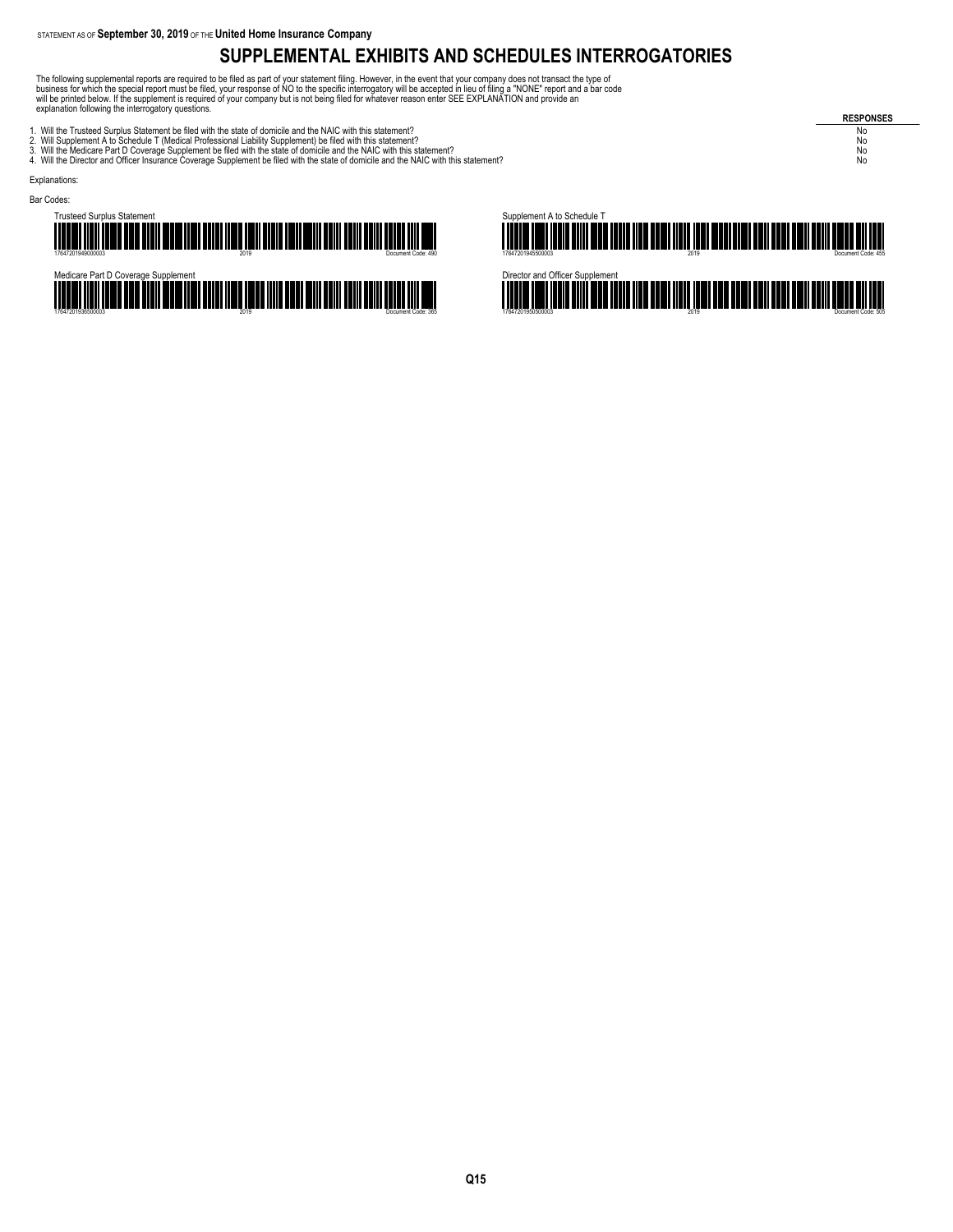### **STATEMENT OF INCOME**

|       |         | Year    | Prior Year Ended |
|-------|---------|---------|------------------|
|       | to Date | to Date | December 31      |
| 0597. |         |         |                  |
| 1404. |         |         |                  |
| 1405. | .       |         |                  |
| 1497. |         |         |                  |
| 3704. |         |         |                  |
| 3705. | .       |         |                  |
| 3706. |         |         |                  |
| 3707  | .       |         |                  |
| 3708. |         |         |                  |
| 3709. |         |         |                  |
| 3710. |         |         |                  |
| 3711. |         |         |                  |
| 3712. |         |         |                  |
| 3713. |         |         |                  |
| 3714. |         |         |                  |
| 3715. |         |         |                  |
| 3797. |         |         |                  |
|       |         |         |                  |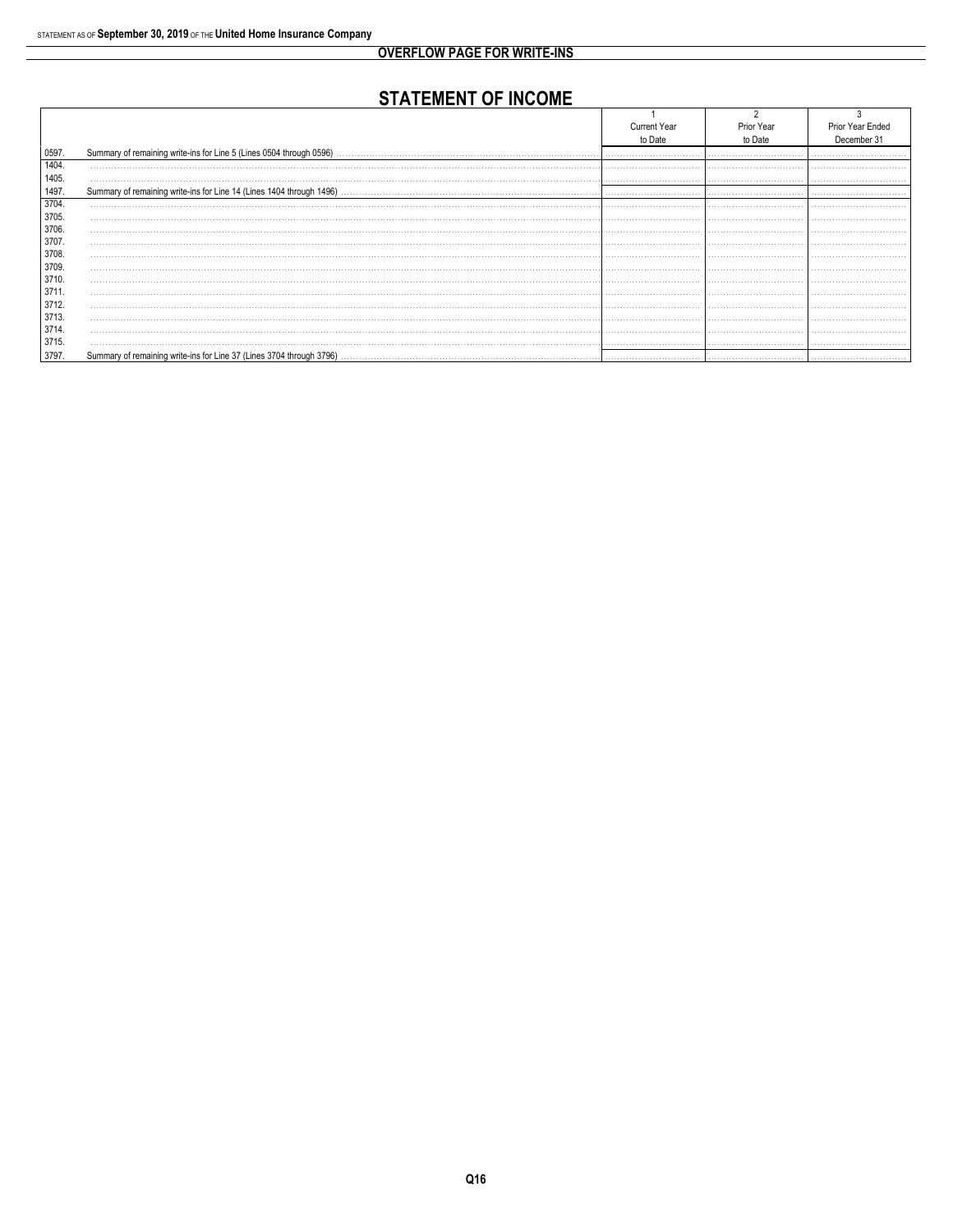|           |                                                                                                                                                                                                                                |              | Prior Year Ended |
|-----------|--------------------------------------------------------------------------------------------------------------------------------------------------------------------------------------------------------------------------------|--------------|------------------|
|           |                                                                                                                                                                                                                                | Year To Date | December 31      |
|           |                                                                                                                                                                                                                                | 2.413.712    |                  |
| 2.        | Cost of acquired:                                                                                                                                                                                                              |              |                  |
|           | Actual cost at time of acquisition with the contract of actual cost at time of acquisition with the cost at time of acquisition with the contract of the cost at time of acquisition with the cost of the cost of the cost of  | 2.064.331    | 377 972          |
|           | Additional investment made after acquisition with the content of the content of the content of the content of the content of the content of the content of the content of the content of the content of the content of the con | 150.484      |                  |
| 3.        | Current year change in encumbrances                                                                                                                                                                                            |              |                  |
| 4.        | Total gain (loss) on disposals                                                                                                                                                                                                 |              |                  |
| 5.        | Deduct amounts received on disposals                                                                                                                                                                                           |              |                  |
| 6.        | Total foreign exchange change in book/adjusted carrying value with material content to construct the content material content and the construction of the construction of the construction of the construction of the construc |              |                  |
| 7.        |                                                                                                                                                                                                                                |              |                  |
| 8.        | Deduct current year's depreciation                                                                                                                                                                                             |              |                  |
| <b>9.</b> |                                                                                                                                                                                                                                | 4.613.742    | 2.413.712        |
| 10.       | Deduct total nonadmitted amounts                                                                                                                                                                                               |              |                  |
|           |                                                                                                                                                                                                                                |              | $.4.613.742$ $.$ |

### **SCHEDULE B - VERIFICATION**

|                | --------- |  |  |  |  |  |  |  |  |  |
|----------------|-----------|--|--|--|--|--|--|--|--|--|
| Mortgage Loans |           |  |  |  |  |  |  |  |  |  |
|                |           |  |  |  |  |  |  |  |  |  |

|     |                                                                                                                                                                                                                                |              | Prior Year Ended |
|-----|--------------------------------------------------------------------------------------------------------------------------------------------------------------------------------------------------------------------------------|--------------|------------------|
|     |                                                                                                                                                                                                                                | Year To Date | December 31      |
|     | Book value/recorded investment excluding accrued interest, December 31 of prior year manufactured content to the content of the content of the content of the content of the content of the content of the content of the cont |              |                  |
|     | Cost of acquired:                                                                                                                                                                                                              |              |                  |
|     | 2.1                                                                                                                                                                                                                            |              |                  |
|     | 2.2                                                                                                                                                                                                                            |              |                  |
|     | Capitalized deferred interest and other www.communicalizations are constructed in the content of the content of the content of the content of the content of the content of the content of the content of the content of the c |              |                  |
|     | Accrual of discount                                                                                                                                                                                                            |              |                  |
| 5.  |                                                                                                                                                                                                                                |              |                  |
| 6.  |                                                                                                                                                                                                                                |              |                  |
|     |                                                                                                                                                                                                                                |              |                  |
| 8.  | Deduct amortization of premium and mortgage interest points and commitment fees                                                                                                                                                |              |                  |
| 9.  |                                                                                                                                                                                                                                |              |                  |
| 10. | Deduct current year's other-than-temporary impairment recognized manufactured contains and the contained contains and the contained contained and the contact of the contact of the contact of the contact of the contact of t |              |                  |
| 11. |                                                                                                                                                                                                                                |              |                  |
| 12. | Total valuation allowance                                                                                                                                                                                                      |              |                  |
| 13. |                                                                                                                                                                                                                                |              |                  |
| 14. | Deduct total nonadmitted amounts                                                                                                                                                                                               |              |                  |
|     |                                                                                                                                                                                                                                |              |                  |

### SCHEDULE BA VEDICICATION

| <b>SCHEDULE BA - VERIFICATION</b> |  |  |
|-----------------------------------|--|--|
| Other Long-Term Invested Assets   |  |  |

|     |                                                                                                                                                                                                                                |              | Prior Year Ended |
|-----|--------------------------------------------------------------------------------------------------------------------------------------------------------------------------------------------------------------------------------|--------------|------------------|
|     |                                                                                                                                                                                                                                | Year To Date | December 31      |
|     | Book/adjusted carrying value, December 31 of prior year                                                                                                                                                                        |              |                  |
|     | Cost of acquired:                                                                                                                                                                                                              |              |                  |
|     | Actual cost at time of acquisition<br>2.1                                                                                                                                                                                      |              |                  |
|     | Additional investment made after acquisition with the content of the content of the content of the content of the content of the content of the content of the content of the content of the content of the content of the con |              |                  |
|     | Capitalized deferred interest and other                                                                                                                                                                                        |              |                  |
|     | Accrual of discount                                                                                                                                                                                                            |              |                  |
| -5. |                                                                                                                                                                                                                                |              |                  |
|     |                                                                                                                                                                                                                                |              |                  |
|     |                                                                                                                                                                                                                                |              |                  |
| 8.  | Deduct amortization of premium and depreciation measurements are according to the contract of premium and depreciation measurements.                                                                                           |              |                  |
| 9.  | Total foreign exchange change in book/adjusted carrying value www.communities.com/www.communities.com/www.communities.com/www.communities.com/www.communities.com/www.communities.com/www.communities.com/www.communities.com/ |              |                  |
| 10. |                                                                                                                                                                                                                                |              |                  |
| 11. |                                                                                                                                                                                                                                |              |                  |
| 12. | Deduct total nonadmitted amounts                                                                                                                                                                                               |              |                  |
|     |                                                                                                                                                                                                                                |              |                  |

# **SCHEDULE D - VERIFICATION**<br>Bonds and Stocks

|     |                                                                                                                                                                                                                                |              | Prior Year Ended |
|-----|--------------------------------------------------------------------------------------------------------------------------------------------------------------------------------------------------------------------------------|--------------|------------------|
|     |                                                                                                                                                                                                                                | Year To Date | December 31      |
|     | Book/adjusted carrying value of bonds and stocks, December 31 of prior year manufactured contains and contained and stocks with the state of prior year manufactured carrying value of bonds and stocks. December 31 of prior  | 28.908.685   | 26.073.333       |
|     | Cost of bonds and stocks acquired                                                                                                                                                                                              |              |                  |
|     | Accrual of discount                                                                                                                                                                                                            |              | 33.556           |
|     | Unrealized valuation increase (decrease)                                                                                                                                                                                       | 77.163       | 209.590)         |
|     | Total gain (loss) on disposals                                                                                                                                                                                                 | .436         |                  |
|     |                                                                                                                                                                                                                                | .900.000     | 393.402          |
|     | Deduct amortization of premium with the content of the content of the content of the content of the content of the content of the content of the content of the content of the content of the content of the content of the co | 32.326       |                  |
| 8.  | Total foreign exchange change in book/adjusted carrying value with the content of the content of the content of the content of the content of the content of the content of the content of the content of the content of the c |              |                  |
| ι9. |                                                                                                                                                                                                                                |              |                  |
| 10. |                                                                                                                                                                                                                                |              |                  |
|     |                                                                                                                                                                                                                                |              |                  |
|     | Deduct total nonadmitted amounts                                                                                                                                                                                               |              |                  |
|     |                                                                                                                                                                                                                                |              |                  |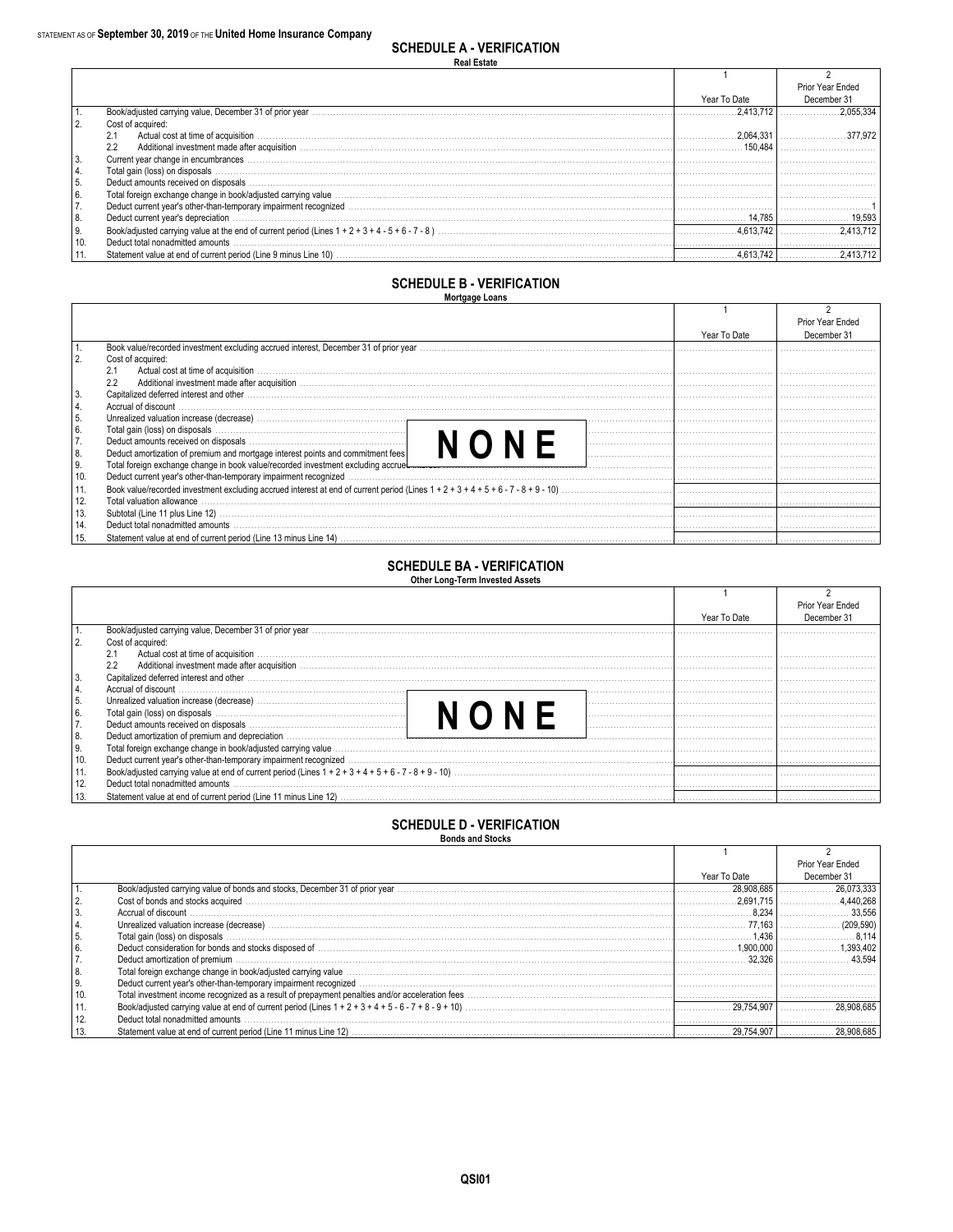#### During the Current Quarter for all Bonds and Preferred Stock by NAIC Designation  $\overline{2}$  $\overline{\mathbf{3}}$  $\overline{4}$ 5 6  $\overline{7}$  $\overline{\mathbf{8}}$ Book/Adjusted Book/Adjusted Book/Adjusted Book/Adjusted Book/Adjusted Carrying Value Acquisitions Dispositions Non-Trading Carrying Value Carrying Value Carrying Value Carrying Value During Current During Current Beginning of **Activity During** End of End of End of December 31 **NAIC Designation Current Quarter** Quarter Quarter **Current Quarter** First Quarter Second Quarter Third Quarter Prior Year **BONDS** NAIC 1 (a) 28,455,429 1,573,344 .790,000 65,083 28,488,564 28,455,429 .29,303,856 .28,457,635  $1.$  $\vert$  2. NAIC  $2(a)$ 3. NAIC  $3(a)$ .  $\vert$  4. NAIC  $4(a)$ 5. NAIC  $5(a)$ . 6. NAIC  $6(a)$ . <sup>7.</sup> Total Bonds 28.455.429 1.573.344 790.000 65.083 28.488.564 28.455.429  $.29,303,856$  $.28,457,635$ **PREFERRED STOCK** 8. NAIC 1  $9.$ NAIC<sub>2</sub>  $10.$ NAIC<sub>3</sub> NAIC 4  $11.$  $12.$ NAIC<sub>5</sub> NAIC<sub>6</sub> 13. 14. Total Preferred Stock 1,573,344 28,488,564  $.28,455,429$  $.28,457,635$ 15. Total Bonds & Preferred Stock 28,455,429  $.790,000$ 65,083  $.29,303,856$

**SCHEDULE D - PART 1B** Showing the Acquisitions, Dispositions and Non-Trading Activity

 $0080$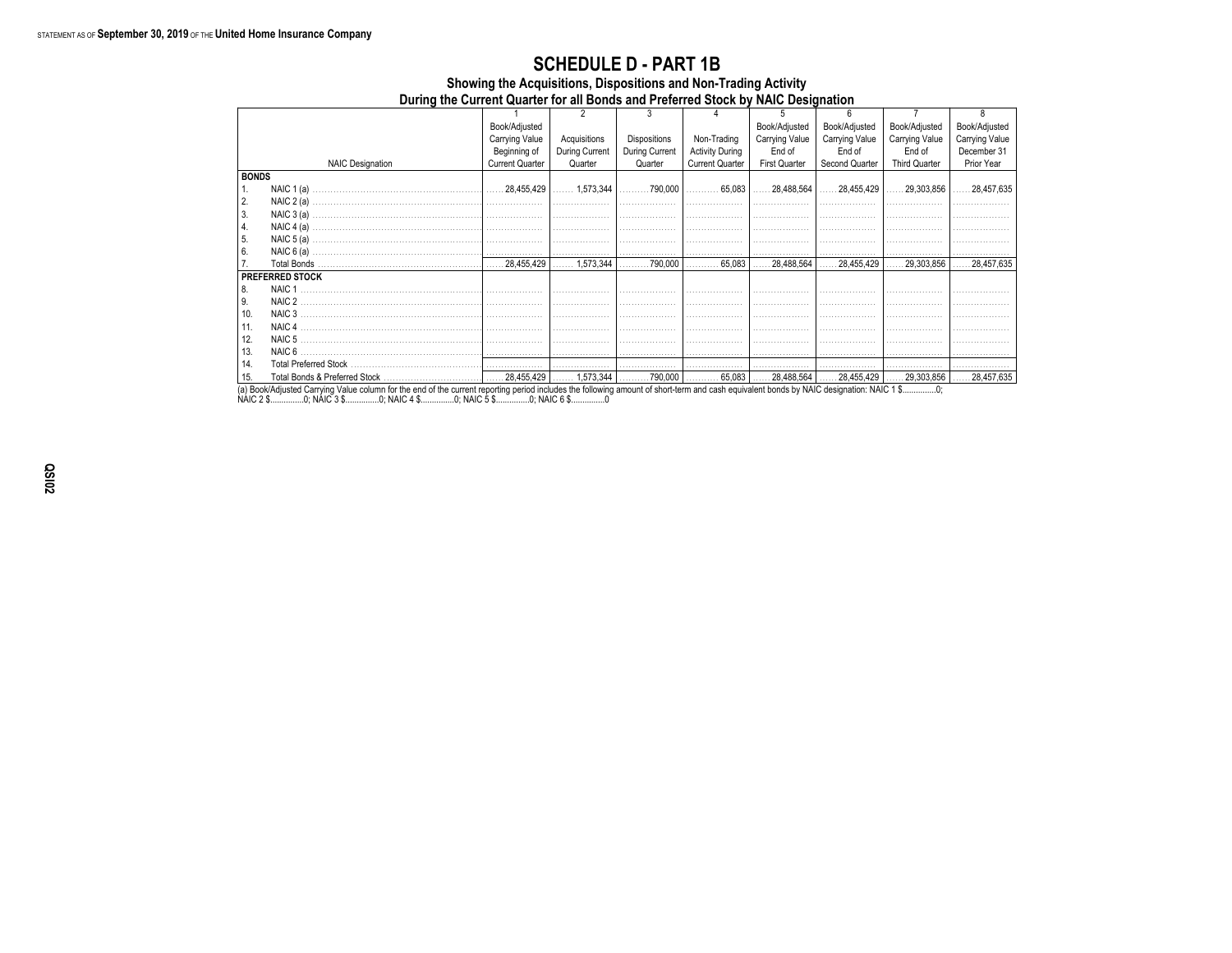| SI07 Schedule DB - Verification (1) (1) The Content of State Content of State OB - Verification (1) (1) The Co |  |
|----------------------------------------------------------------------------------------------------------------|--|
|                                                                                                                |  |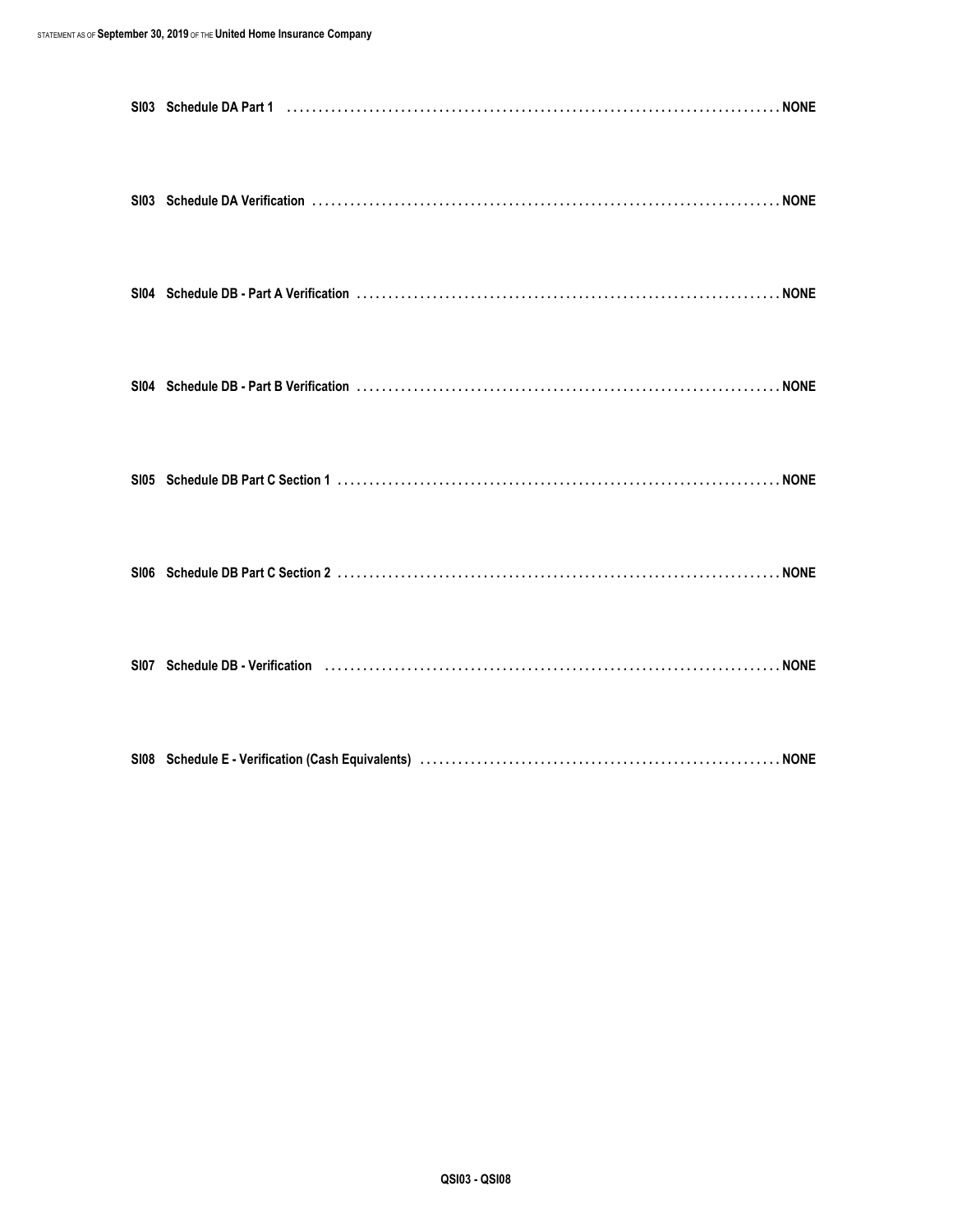| E01 Schedule A Part 3 (a) (b) Contact Contact Contact Contact Contact Contact Contact Contact Contact Contact Contact Contact Contact Contact Contact Contact Contact Contact Contact Contact Contact Contact Contact Contact |  |
|-------------------------------------------------------------------------------------------------------------------------------------------------------------------------------------------------------------------------------|--|
|                                                                                                                                                                                                                               |  |
|                                                                                                                                                                                                                               |  |
|                                                                                                                                                                                                                               |  |
|                                                                                                                                                                                                                               |  |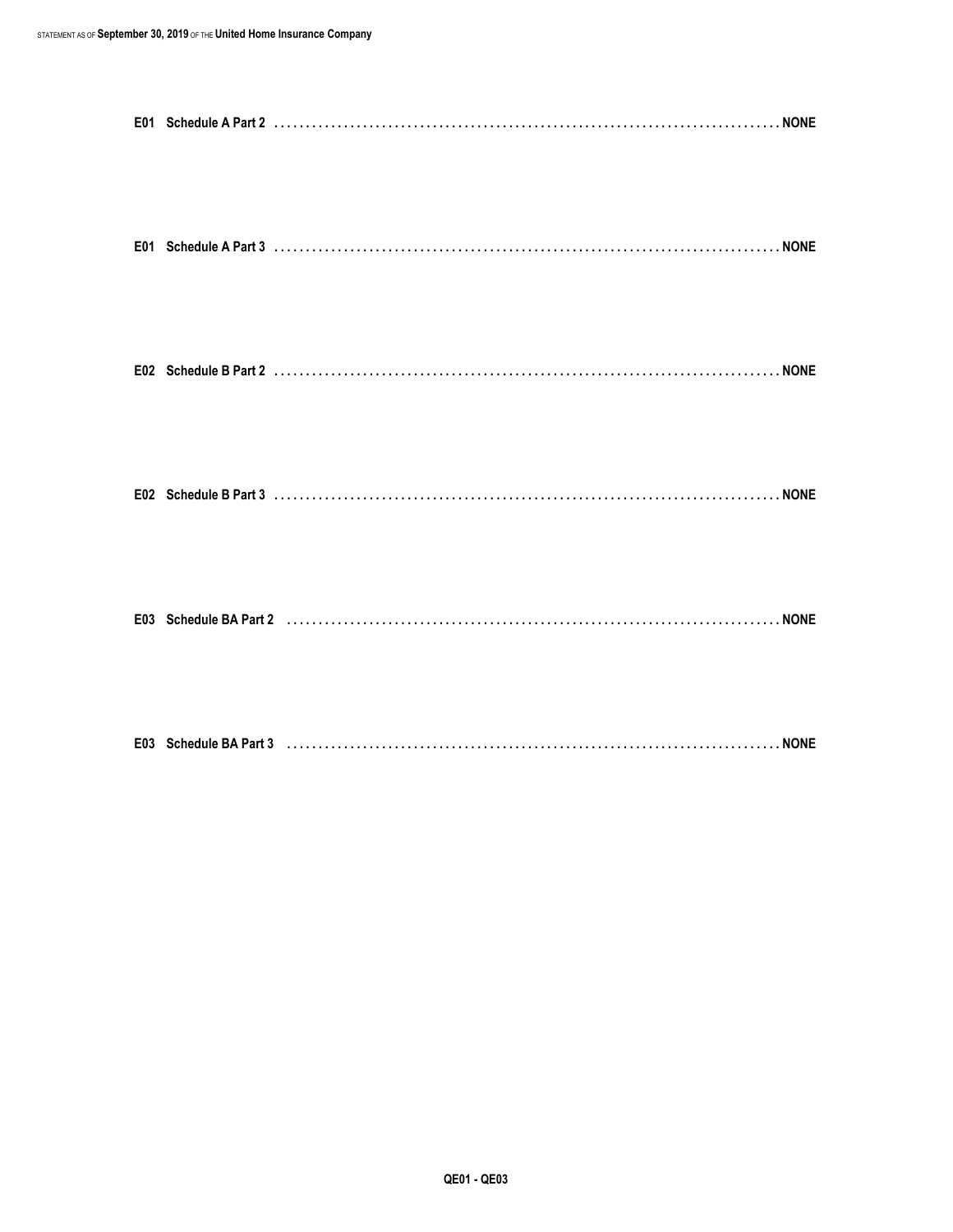### **SCHEDULE D - PART 3**

| Show All Long-Term Bonds and Stock Acquired During the Current Quarter |  |  |  |  |  |  |  |  |  |  |  |  |
|------------------------------------------------------------------------|--|--|--|--|--|--|--|--|--|--|--|--|
|------------------------------------------------------------------------|--|--|--|--|--|--|--|--|--|--|--|--|

|                          |                                                                                               |         |               |                     |                  |                      |                  | q                | 10 <sup>1</sup>        |
|--------------------------|-----------------------------------------------------------------------------------------------|---------|---------------|---------------------|------------------|----------------------|------------------|------------------|------------------------|
|                          |                                                                                               |         |               |                     |                  |                      |                  | Paid for Accrued | NAIC Designation and   |
| <b>CUSIP</b>             |                                                                                               |         |               | Name of             | Number of        |                      |                  | Interest and     | Administrative Symbol/ |
| Identification           | Description                                                                                   | Foreian | Date Acquired | Vendor              | Shares of Stock  | <b>Actual Cost</b>   | Par Value        | Dividends        | Market Indicator (a)   |
|                          | Bonds - U.S. Political Subdivisions of States, Territories and Possessions                    |         |               |                     |                  |                      |                  |                  |                        |
| 568598G83                | Marion AR School District                                                                     |         | 07/23/2019    | <b>FNBB</b>         | $XXX$            | 100,000              | 100,000          |                  |                        |
|                          | 2499999 Subtotal - Bonds - U.S. Political Subdivisions of States, Territories and Possessions |         |               |                     | $XXX$            | 100,000              | 100,000          |                  | <b>XXX</b>             |
|                          | Bonds - U.S. Special Revenue, Special Assessment                                              |         |               |                     |                  |                      |                  |                  |                        |
| 49126KKG5                |                                                                                               |         | 07/22/2019    | Centennial Bank     | XXX.             | 160.421              | 150,000          | 883              | 1FF                    |
| 637106AP0                | National Park College                                                                         |         | 09/09/2019    | Centennial Bank.    | $XXX$            | 90,000               | 90,000           |                  |                        |
| 392276AV3                |                                                                                               |         | 09/11/2019    | Centennial Bank     | $XXX$            | 200,000              | 200,000          |                  | 1z                     |
| 422511ES0                |                                                                                               |         | 09/25/2019    | Centennial Bank     | $XXX$            | 200,000<br>.         | 200,000          | 467              |                        |
| 071808JK6                |                                                                                               |         | 09/17/2019    | Centennial Bank     | $XXX$            | 204,652              | 200,000          | 300              | 2FF                    |
| 04109FCA4                |                                                                                               |         | 09/09/2019    | Centennial Bank     | $XXX$            | 250,000<br>.         | 250,000          |                  |                        |
| 085764AQ1                | Berry AL Water & Sewer                                                                        |         | 09/27/2019    | Centennial Bank     | $XXX$            | 170,000              | 170,000          |                  |                        |
|                          |                                                                                               |         | $XXX$         | 1,275,073           | 1.260.000        | 1.793                | XXX              |                  |                        |
|                          | Bonds - Industrial and Miscellaneous (Unaffiliated)                                           |         |               |                     |                  |                      |                  |                  |                        |
| 000000000                |                                                                                               |         | 08/11/2019    | First National Bank | $XXX$            | 9.231                | .9.231           |                  |                        |
| 000000000                |                                                                                               |         | . 08/12/2019  | First National Bank | $XXX$            | 189,040              | 189,040          |                  |                        |
|                          |                                                                                               |         |               |                     | $XXX$            | 198.271              | 198,271<br>.     |                  | . X X X                |
|                          | 8399997 Subtotal - Bonds - Part 3                                                             |         |               |                     | XXX              | 1.573.343            | 1,558,271        | 1,793            | <b>XXX</b>             |
|                          |                                                                                               |         |               |                     | $\overline{XXX}$ | <b>XXX</b>           | <b>XXX</b>       | <b>XXX</b>       | <b>XXX</b>             |
| 8399999 Subtotal - Bonds |                                                                                               |         |               |                     | $\overline{XXX}$ | .573.343             | 1.558.271        | 1.793            | $\overline{XX}$        |
|                          |                                                                                               |         |               |                     | XXX              | <b>XXX</b>           | <b>XXX</b>       | XXX              | <b>XXX</b>             |
|                          | 8999999 Subtotal - Preferred Stocks                                                           |         |               |                     | $\overline{XXX}$ |                      | $\overline{XXX}$ |                  | $\overline{XXX}$       |
|                          |                                                                                               |         |               |                     | $\overline{XXX}$ | <b>XXX</b>           | $\overline{XX}$  | <b>XXX</b>       | $\overline{XX}$        |
|                          | 9799999 Subtotal - Common Stocks                                                              |         |               |                     | $\overline{XXX}$ |                      | $XXX$            |                  | <b>XXX</b>             |
|                          | 9899999 Subtotal - Preferred and Common Stocks                                                |         |               |                     | $\overline{XXX}$ |                      | $\overline{XXX}$ |                  | $\overline{XX}$        |
|                          |                                                                                               |         |               |                     | $XXX$            | $\ldots$ . 1,573,343 | XXX              |                  | XXX                    |

(a) For all common stock bearing the NAIC market indicator "U" provide: the number of such issues ...............0.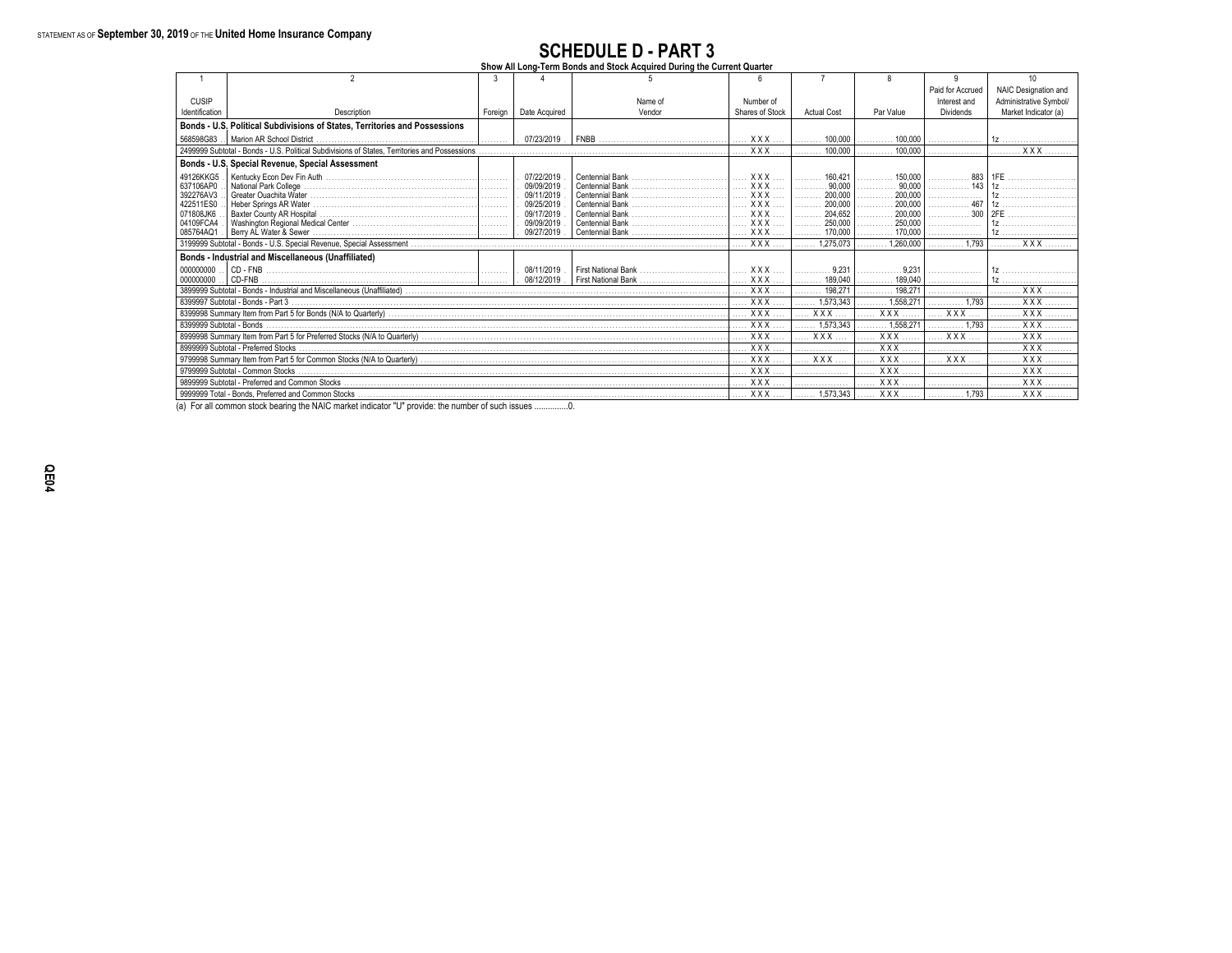### **SCHEDULE D - PART 4**

Show All Long-Term Bonds and Stocks Sold, Redeemed or Otherwise Disposed of

**During the Current Quarter** 

|                                                                            |                                                                                                                                                                                                                                                                                                                                        |                                                                                                   |                                                                                                                                                                                                                                                                            |                                                                                                                                                                                                                 |                                                                                                                                                                                                                                      |                                                                                                                                                                                                                                             |                                                                                                                                                                                            | 10                                                                                                                                                                                      |                                                                                                                                                                                                                                    |                                                                                                             |                                                                                                                                                                                                                        |                                                                                     |                                                                                                                                                                                                               |                                                                                                   |                                                                                                                                                                                                  |                                                                                                                                                                           |                                                                     |                                                                                                                |                                                                                                                                                                                                                                     |                                                                                                                                                  |
|----------------------------------------------------------------------------|----------------------------------------------------------------------------------------------------------------------------------------------------------------------------------------------------------------------------------------------------------------------------------------------------------------------------------------|---------------------------------------------------------------------------------------------------|----------------------------------------------------------------------------------------------------------------------------------------------------------------------------------------------------------------------------------------------------------------------------|-----------------------------------------------------------------------------------------------------------------------------------------------------------------------------------------------------------------|--------------------------------------------------------------------------------------------------------------------------------------------------------------------------------------------------------------------------------------|---------------------------------------------------------------------------------------------------------------------------------------------------------------------------------------------------------------------------------------------|--------------------------------------------------------------------------------------------------------------------------------------------------------------------------------------------|-----------------------------------------------------------------------------------------------------------------------------------------------------------------------------------------|------------------------------------------------------------------------------------------------------------------------------------------------------------------------------------------------------------------------------------|-------------------------------------------------------------------------------------------------------------|------------------------------------------------------------------------------------------------------------------------------------------------------------------------------------------------------------------------|-------------------------------------------------------------------------------------|---------------------------------------------------------------------------------------------------------------------------------------------------------------------------------------------------------------|---------------------------------------------------------------------------------------------------|--------------------------------------------------------------------------------------------------------------------------------------------------------------------------------------------------|---------------------------------------------------------------------------------------------------------------------------------------------------------------------------|---------------------------------------------------------------------|----------------------------------------------------------------------------------------------------------------|-------------------------------------------------------------------------------------------------------------------------------------------------------------------------------------------------------------------------------------|--------------------------------------------------------------------------------------------------------------------------------------------------|
|                                                                            |                                                                                                                                                                                                                                                                                                                                        |                                                                                                   |                                                                                                                                                                                                                                                                            |                                                                                                                                                                                                                 |                                                                                                                                                                                                                                      |                                                                                                                                                                                                                                             |                                                                                                                                                                                            |                                                                                                                                                                                         | 11                                                                                                                                                                                                                                 |                                                                                                             |                                                                                                                                                                                                                        |                                                                                     | 15                                                                                                                                                                                                            |                                                                                                   |                                                                                                                                                                                                  |                                                                                                                                                                           |                                                                     |                                                                                                                |                                                                                                                                                                                                                                     | <b>NAIC</b>                                                                                                                                      |
|                                                                            |                                                                                                                                                                                                                                                                                                                                        |                                                                                                   |                                                                                                                                                                                                                                                                            |                                                                                                                                                                                                                 |                                                                                                                                                                                                                                      |                                                                                                                                                                                                                                             |                                                                                                                                                                                            |                                                                                                                                                                                         |                                                                                                                                                                                                                                    |                                                                                                             |                                                                                                                                                                                                                        |                                                                                     |                                                                                                                                                                                                               |                                                                                                   |                                                                                                                                                                                                  |                                                                                                                                                                           |                                                                     |                                                                                                                |                                                                                                                                                                                                                                     | Designation                                                                                                                                      |
|                                                                            |                                                                                                                                                                                                                                                                                                                                        |                                                                                                   |                                                                                                                                                                                                                                                                            |                                                                                                                                                                                                                 |                                                                                                                                                                                                                                      |                                                                                                                                                                                                                                             |                                                                                                                                                                                            |                                                                                                                                                                                         |                                                                                                                                                                                                                                    |                                                                                                             |                                                                                                                                                                                                                        |                                                                                     |                                                                                                                                                                                                               |                                                                                                   |                                                                                                                                                                                                  |                                                                                                                                                                           |                                                                     |                                                                                                                |                                                                                                                                                                                                                                     | land Admini-                                                                                                                                     |
|                                                                            |                                                                                                                                                                                                                                                                                                                                        |                                                                                                   |                                                                                                                                                                                                                                                                            |                                                                                                                                                                                                                 |                                                                                                                                                                                                                                      |                                                                                                                                                                                                                                             |                                                                                                                                                                                            |                                                                                                                                                                                         |                                                                                                                                                                                                                                    |                                                                                                             |                                                                                                                                                                                                                        |                                                                                     |                                                                                                                                                                                                               |                                                                                                   |                                                                                                                                                                                                  |                                                                                                                                                                           |                                                                     |                                                                                                                |                                                                                                                                                                                                                                     | strative                                                                                                                                         |
|                                                                            |                                                                                                                                                                                                                                                                                                                                        |                                                                                                   |                                                                                                                                                                                                                                                                            |                                                                                                                                                                                                                 |                                                                                                                                                                                                                                      |                                                                                                                                                                                                                                             |                                                                                                                                                                                            |                                                                                                                                                                                         |                                                                                                                                                                                                                                    |                                                                                                             |                                                                                                                                                                                                                        |                                                                                     |                                                                                                                                                                                                               |                                                                                                   |                                                                                                                                                                                                  |                                                                                                                                                                           |                                                                     |                                                                                                                |                                                                                                                                                                                                                                     |                                                                                                                                                  |
|                                                                            |                                                                                                                                                                                                                                                                                                                                        |                                                                                                   |                                                                                                                                                                                                                                                                            |                                                                                                                                                                                                                 |                                                                                                                                                                                                                                      |                                                                                                                                                                                                                                             |                                                                                                                                                                                            |                                                                                                                                                                                         |                                                                                                                                                                                                                                    |                                                                                                             |                                                                                                                                                                                                                        |                                                                                     |                                                                                                                                                                                                               |                                                                                                   |                                                                                                                                                                                                  |                                                                                                                                                                           |                                                                     |                                                                                                                |                                                                                                                                                                                                                                     | Symbol/                                                                                                                                          |
|                                                                            |                                                                                                                                                                                                                                                                                                                                        |                                                                                                   |                                                                                                                                                                                                                                                                            |                                                                                                                                                                                                                 |                                                                                                                                                                                                                                      |                                                                                                                                                                                                                                             |                                                                                                                                                                                            |                                                                                                                                                                                         |                                                                                                                                                                                                                                    |                                                                                                             |                                                                                                                                                                                                                        |                                                                                     |                                                                                                                                                                                                               |                                                                                                   |                                                                                                                                                                                                  |                                                                                                                                                                           |                                                                     |                                                                                                                |                                                                                                                                                                                                                                     | Market                                                                                                                                           |
|                                                                            |                                                                                                                                                                                                                                                                                                                                        |                                                                                                   |                                                                                                                                                                                                                                                                            |                                                                                                                                                                                                                 |                                                                                                                                                                                                                                      |                                                                                                                                                                                                                                             |                                                                                                                                                                                            |                                                                                                                                                                                         |                                                                                                                                                                                                                                    |                                                                                                             |                                                                                                                                                                                                                        |                                                                                     |                                                                                                                                                                                                               |                                                                                                   |                                                                                                                                                                                                  |                                                                                                                                                                           |                                                                     |                                                                                                                |                                                                                                                                                                                                                                     | Indicator (a)                                                                                                                                    |
| Bonds - U.S. Political Subdivisions of States, Territories and Possessions |                                                                                                                                                                                                                                                                                                                                        |                                                                                                   |                                                                                                                                                                                                                                                                            |                                                                                                                                                                                                                 |                                                                                                                                                                                                                                      |                                                                                                                                                                                                                                             |                                                                                                                                                                                            |                                                                                                                                                                                         |                                                                                                                                                                                                                                    |                                                                                                             |                                                                                                                                                                                                                        |                                                                                     |                                                                                                                                                                                                               |                                                                                                   |                                                                                                                                                                                                  |                                                                                                                                                                           |                                                                     |                                                                                                                |                                                                                                                                                                                                                                     |                                                                                                                                                  |
| Russellville AR Sch District                                               |                                                                                                                                                                                                                                                                                                                                        |                                                                                                   | Centennial                                                                                                                                                                                                                                                                 | <b>XXX</b>                                                                                                                                                                                                      | $\ldots$ 100.000                                                                                                                                                                                                                     | 100,000                                                                                                                                                                                                                                     | $\ldots$ 99.834                                                                                                                                                                            | 100.012                                                                                                                                                                                 | .                                                                                                                                                                                                                                  |                                                                                                             |                                                                                                                                                                                                                        |                                                                                     |                                                                                                                                                                                                               | 100,000                                                                                           | .                                                                                                                                                                                                |                                                                                                                                                                           |                                                                     |                                                                                                                |                                                                                                                                                                                                                                     |                                                                                                                                                  |
|                                                                            |                                                                                                                                                                                                                                                                                                                                        |                                                                                                   |                                                                                                                                                                                                                                                                            |                                                                                                                                                                                                                 |                                                                                                                                                                                                                                      |                                                                                                                                                                                                                                             |                                                                                                                                                                                            |                                                                                                                                                                                         | .                                                                                                                                                                                                                                  |                                                                                                             |                                                                                                                                                                                                                        |                                                                                     |                                                                                                                                                                                                               |                                                                                                   | .                                                                                                                                                                                                |                                                                                                                                                                           |                                                                     |                                                                                                                |                                                                                                                                                                                                                                     |                                                                                                                                                  |
|                                                                            |                                                                                                                                                                                                                                                                                                                                        |                                                                                                   |                                                                                                                                                                                                                                                                            |                                                                                                                                                                                                                 |                                                                                                                                                                                                                                      |                                                                                                                                                                                                                                             |                                                                                                                                                                                            |                                                                                                                                                                                         |                                                                                                                                                                                                                                    |                                                                                                             |                                                                                                                                                                                                                        |                                                                                     |                                                                                                                                                                                                               |                                                                                                   |                                                                                                                                                                                                  |                                                                                                                                                                           |                                                                     |                                                                                                                |                                                                                                                                                                                                                                     |                                                                                                                                                  |
| Keller TX Ind Sch District                                                 |                                                                                                                                                                                                                                                                                                                                        |                                                                                                   | Centennia                                                                                                                                                                                                                                                                  | <b>XXX</b>                                                                                                                                                                                                      | $\ldots$ , 100,000                                                                                                                                                                                                                   | 100,000                                                                                                                                                                                                                                     | $\ldots$ 99.699                                                                                                                                                                            | $\ldots$ 99.986                                                                                                                                                                         | .                                                                                                                                                                                                                                  |                                                                                                             |                                                                                                                                                                                                                        |                                                                                     |                                                                                                                                                                                                               | 100,000                                                                                           | .                                                                                                                                                                                                |                                                                                                                                                                           |                                                                     | 4 250                                                                                                          |                                                                                                                                                                                                                                     |                                                                                                                                                  |
| Alma AR Sch District                                                       |                                                                                                                                                                                                                                                                                                                                        |                                                                                                   | Centennial                                                                                                                                                                                                                                                                 | XXX .                                                                                                                                                                                                           |                                                                                                                                                                                                                                      |                                                                                                                                                                                                                                             | $\ldots$ . 100,162                                                                                                                                                                         |                                                                                                                                                                                         | .                                                                                                                                                                                                                                  | . (1)                                                                                                       | .                                                                                                                                                                                                                      |                                                                                     | .                                                                                                                                                                                                             | $\ldots$ . 100,000                                                                                | .                                                                                                                                                                                                | .                                                                                                                                                                         |                                                                     |                                                                                                                |                                                                                                                                                                                                                                     | $1FE$                                                                                                                                            |
|                                                                            |                                                                                                                                                                                                                                                                                                                                        |                                                                                                   |                                                                                                                                                                                                                                                                            | . . XXX                                                                                                                                                                                                         |                                                                                                                                                                                                                                      |                                                                                                                                                                                                                                             |                                                                                                                                                                                            |                                                                                                                                                                                         | .                                                                                                                                                                                                                                  |                                                                                                             | .                                                                                                                                                                                                                      |                                                                                     | .                                                                                                                                                                                                             | $\ldots$ . 700.000                                                                                | .                                                                                                                                                                                                | .                                                                                                                                                                         | .                                                                   |                                                                                                                | XXX                                                                                                                                                                                                                                 | $XXX$ .                                                                                                                                          |
|                                                                            |                                                                                                                                                                                                                                                                                                                                        |                                                                                                   |                                                                                                                                                                                                                                                                            |                                                                                                                                                                                                                 |                                                                                                                                                                                                                                      |                                                                                                                                                                                                                                             |                                                                                                                                                                                            |                                                                                                                                                                                         |                                                                                                                                                                                                                                    |                                                                                                             |                                                                                                                                                                                                                        |                                                                                     |                                                                                                                                                                                                               |                                                                                                   |                                                                                                                                                                                                  |                                                                                                                                                                           |                                                                     |                                                                                                                |                                                                                                                                                                                                                                     |                                                                                                                                                  |
| Miami Dade Co Fl                                                           |                                                                                                                                                                                                                                                                                                                                        |                                                                                                   |                                                                                                                                                                                                                                                                            | $.$ $XXX$                                                                                                                                                                                                       | $\ldots 50.000$                                                                                                                                                                                                                      | 50,000                                                                                                                                                                                                                                      | $\ldots 50.505$                                                                                                                                                                            | 50.161                                                                                                                                                                                  | .                                                                                                                                                                                                                                  | .                                                                                                           | .                                                                                                                                                                                                                      | .                                                                                   | .                                                                                                                                                                                                             | .50.134                                                                                           | $\ldots$ (134)                                                                                                                                                                                   | .                                                                                                                                                                         |                                                                     | $\ldots$ . 2.748                                                                                               |                                                                                                                                                                                                                                     | $1FE$                                                                                                                                            |
|                                                                            |                                                                                                                                                                                                                                                                                                                                        |                                                                                                   |                                                                                                                                                                                                                                                                            |                                                                                                                                                                                                                 |                                                                                                                                                                                                                                      |                                                                                                                                                                                                                                             |                                                                                                                                                                                            |                                                                                                                                                                                         | .                                                                                                                                                                                                                                  |                                                                                                             |                                                                                                                                                                                                                        | .                                                                                   |                                                                                                                                                                                                               |                                                                                                   |                                                                                                                                                                                                  |                                                                                                                                                                           |                                                                     |                                                                                                                |                                                                                                                                                                                                                                     | $1FE$                                                                                                                                            |
|                                                                            |                                                                                                                                                                                                                                                                                                                                        |                                                                                                   |                                                                                                                                                                                                                                                                            |                                                                                                                                                                                                                 |                                                                                                                                                                                                                                      |                                                                                                                                                                                                                                             |                                                                                                                                                                                            |                                                                                                                                                                                         | .                                                                                                                                                                                                                                  |                                                                                                             | .                                                                                                                                                                                                                      | .                                                                                   |                                                                                                                                                                                                               |                                                                                                   |                                                                                                                                                                                                  | .                                                                                                                                                                         |                                                                     |                                                                                                                |                                                                                                                                                                                                                                     | XXX                                                                                                                                              |
|                                                                            |                                                                                                                                                                                                                                                                                                                                        |                                                                                                   |                                                                                                                                                                                                                                                                            |                                                                                                                                                                                                                 |                                                                                                                                                                                                                                      |                                                                                                                                                                                                                                             |                                                                                                                                                                                            |                                                                                                                                                                                         | .                                                                                                                                                                                                                                  |                                                                                                             | .                                                                                                                                                                                                                      | .                                                                                   |                                                                                                                                                                                                               |                                                                                                   |                                                                                                                                                                                                  | .                                                                                                                                                                         |                                                                     |                                                                                                                |                                                                                                                                                                                                                                     | <b>XXX</b>                                                                                                                                       |
|                                                                            |                                                                                                                                                                                                                                                                                                                                        |                                                                                                   |                                                                                                                                                                                                                                                                            |                                                                                                                                                                                                                 |                                                                                                                                                                                                                                      |                                                                                                                                                                                                                                             |                                                                                                                                                                                            |                                                                                                                                                                                         |                                                                                                                                                                                                                                    |                                                                                                             |                                                                                                                                                                                                                        |                                                                                     |                                                                                                                                                                                                               |                                                                                                   |                                                                                                                                                                                                  |                                                                                                                                                                           |                                                                     |                                                                                                                |                                                                                                                                                                                                                                     | XXX                                                                                                                                              |
|                                                                            |                                                                                                                                                                                                                                                                                                                                        |                                                                                                   |                                                                                                                                                                                                                                                                            |                                                                                                                                                                                                                 |                                                                                                                                                                                                                                      |                                                                                                                                                                                                                                             |                                                                                                                                                                                            |                                                                                                                                                                                         | .                                                                                                                                                                                                                                  |                                                                                                             | .                                                                                                                                                                                                                      |                                                                                     | .                                                                                                                                                                                                             | .                                                                                                 |                                                                                                                                                                                                  | .                                                                                                                                                                         |                                                                     |                                                                                                                |                                                                                                                                                                                                                                     | <b>XXX</b>                                                                                                                                       |
|                                                                            |                                                                                                                                                                                                                                                                                                                                        |                                                                                                   |                                                                                                                                                                                                                                                                            |                                                                                                                                                                                                                 |                                                                                                                                                                                                                                      |                                                                                                                                                                                                                                             |                                                                                                                                                                                            |                                                                                                                                                                                         |                                                                                                                                                                                                                                    |                                                                                                             |                                                                                                                                                                                                                        |                                                                                     |                                                                                                                                                                                                               |                                                                                                   |                                                                                                                                                                                                  |                                                                                                                                                                           |                                                                     |                                                                                                                |                                                                                                                                                                                                                                     | <b>XXX</b>                                                                                                                                       |
|                                                                            |                                                                                                                                                                                                                                                                                                                                        |                                                                                                   |                                                                                                                                                                                                                                                                            |                                                                                                                                                                                                                 | .                                                                                                                                                                                                                                    |                                                                                                                                                                                                                                             | .                                                                                                                                                                                          | .                                                                                                                                                                                       | .                                                                                                                                                                                                                                  | .                                                                                                           | .                                                                                                                                                                                                                      | .                                                                                   | .                                                                                                                                                                                                             | .                                                                                                 | .                                                                                                                                                                                                | .                                                                                                                                                                         | .                                                                   | .                                                                                                              |                                                                                                                                                                                                                                     | <b>XXX</b>                                                                                                                                       |
|                                                                            |                                                                                                                                                                                                                                                                                                                                        |                                                                                                   |                                                                                                                                                                                                                                                                            |                                                                                                                                                                                                                 |                                                                                                                                                                                                                                      |                                                                                                                                                                                                                                             |                                                                                                                                                                                            |                                                                                                                                                                                         |                                                                                                                                                                                                                                    |                                                                                                             |                                                                                                                                                                                                                        |                                                                                     |                                                                                                                                                                                                               |                                                                                                   |                                                                                                                                                                                                  |                                                                                                                                                                           |                                                                     |                                                                                                                |                                                                                                                                                                                                                                     | <b>XXX</b>                                                                                                                                       |
|                                                                            |                                                                                                                                                                                                                                                                                                                                        |                                                                                                   |                                                                                                                                                                                                                                                                            |                                                                                                                                                                                                                 | .                                                                                                                                                                                                                                    |                                                                                                                                                                                                                                             | .                                                                                                                                                                                          |                                                                                                                                                                                         | .                                                                                                                                                                                                                                  | .                                                                                                           | .                                                                                                                                                                                                                      | .                                                                                   |                                                                                                                                                                                                               | .                                                                                                 | .                                                                                                                                                                                                |                                                                                                                                                                           | .                                                                   | .                                                                                                              |                                                                                                                                                                                                                                     | XXX                                                                                                                                              |
|                                                                            |                                                                                                                                                                                                                                                                                                                                        |                                                                                                   |                                                                                                                                                                                                                                                                            |                                                                                                                                                                                                                 |                                                                                                                                                                                                                                      |                                                                                                                                                                                                                                             |                                                                                                                                                                                            |                                                                                                                                                                                         | .                                                                                                                                                                                                                                  | .                                                                                                           |                                                                                                                                                                                                                        |                                                                                     |                                                                                                                                                                                                               |                                                                                                   | .                                                                                                                                                                                                |                                                                                                                                                                           |                                                                     | .                                                                                                              |                                                                                                                                                                                                                                     | <b>XXX</b>                                                                                                                                       |
|                                                                            |                                                                                                                                                                                                                                                                                                                                        |                                                                                                   |                                                                                                                                                                                                                                                                            |                                                                                                                                                                                                                 |                                                                                                                                                                                                                                      |                                                                                                                                                                                                                                             |                                                                                                                                                                                            | .                                                                                                                                                                                       | .                                                                                                                                                                                                                                  |                                                                                                             | .                                                                                                                                                                                                                      | .                                                                                   | .                                                                                                                                                                                                             |                                                                                                   |                                                                                                                                                                                                  |                                                                                                                                                                           | (227)<br>.                                                          |                                                                                                                | XXX                                                                                                                                                                                                                                 | XXX                                                                                                                                              |
| Identification                                                             | Description<br>Parkers Chapel AR Sch District<br>Rogers AR Sch District<br>Rogers AR Sch District<br>59333NQM8<br>8399997 Subtotal - Bonds - Part 4<br>8999999 Subtotal - Preferred Stocks<br>9799999 Subtotal - Common Stocks<br>9899999 Subtotal - Preferred and Common Stocks<br>9999999 Total - Bonds, Preferred and Common Stocks | Crawford Cnty AR Sales & Use Tax<br>8399998 Summary Item from Part 5 for Bonds (N/A to Quarterly) | Disposal<br>Date<br>.<br>.<br>.<br>.<br>.<br>.<br>3199999 Subtotal - Bonds - U.S. Special Revenue. Special Assessment<br>8999998 Summary Item from Part 5 for Preferred Stocks (N/A to Quarterly)<br>9799998 Summary Item from Part 5 for Common Stocks (N/A to Quarterly) | Name of<br>Purchaser<br><b>FNRR</b><br>Centennia<br>Centennia<br>- Bonds - U.S. Political Subdivisions of States, Territories and Possessions<br>Bonds - U.S. Special Revenue, Special Assessment<br>Centennial | Number<br>of Shares<br>of Stock<br><b>XXX</b><br><b>XXX</b><br><b>XXX</b><br><b>XXX</b><br>$\ldots$ XXX $\ldots$<br>$.$ $XXX$<br>$.$ XXX<br>$\ldots$ XXX<br>$\ldots$ XXX<br>$.$ XXX<br>$.$ XXX<br>. . XXX<br>. XXX<br>. . <b>XXX</b> | l Consideration<br>$\ldots$ 100.000<br>$\ldots$ 100.000<br>200,000<br>$\ldots$ 100,000<br>$\ldots$ 700.000<br>$\ldots$ . 40.000<br>$\ldots$ . 90.000<br>790.000<br><b>XXX</b><br>.790.000<br><b>XXX</b><br><b>XXX</b><br>$\ldots$ . 790,000 | Par<br>Value<br>100,000<br>100,000<br>200,000<br>$\ldots$ 100,000<br>700,000<br>65,000<br>115,000<br>815,000<br>XXX<br>815,000<br><b>XXX</b><br>XXX<br>$.$ XXX<br>XXX<br><b>XXX</b><br>XXX | Actual<br>Cost<br>$\ldots$ 99.361<br>102.07<br>205,105<br>$\ldots$ . 706.232<br>65,173<br>$\ldots$ 115.678<br>821.910<br><b>XXX</b><br>821.910<br>$\ldots$ XXX<br><b>XXX</b><br>821,910 | Prior Year<br>Book/<br>Adjusted<br>Carrving<br>Value<br>100,046<br>100.161<br>200,295<br>$\ldots$ . 100.001<br>$\ldots \ldots$ 700,501<br>40.095<br>90.256<br>790.757<br><b>XXX</b><br>$\ldots$ . 790.757<br>XXX<br>XXX<br>790,757 | Unrealized<br>Valuation<br>Increase/<br>(Decrease)<br>.<br>.<br>. . <b>XXX</b><br>. . XXX<br>. . <b>XXX</b> | Current Year's<br>(Amortization)<br>Accretion<br>.<br>(295)<br>$\ldots \ldots \ldots$ (501)<br>$\ldots \ldots \ldots$ (29)<br>$\ldots$ (530)<br>$.$ $XXX$<br>. (530)<br>$\ldots$ XXX<br>$\ldots$ XXX<br>$\ldots$ (530) | Other Than<br>Temporarv<br>Impairment<br>Recognized<br>. XXX<br>XXX<br>$\ldots$ XXX | Change in Book/Adjusted Carrying Value<br>Current Year's<br>Total<br>Change in<br>B./A.C.V.<br>$\ldots \ldots (501)$<br>(29)<br>(530)<br>$.$ $XXX$<br>$\ldots$ (530)<br>$\ldots$ XXX<br>$\ldots$ XXX<br>(530) | Total<br>Foreian<br>Exchange<br>Change in<br>$11 + 12 - 13$<br>BJA.C.V<br>. XXX<br>. XXX<br>. XXX | Book/<br>Adjusted<br>Carrying Value<br>at Disposal<br>Date<br>100,000<br>100,000<br>200,000<br>40.093<br>.90.227<br>790.227<br><b>XXX</b><br>790.227<br>$\cdot$ XXX<br>XXX<br>$\ldots$ . 790,227 | Foreian<br>Exchange<br>Gain (Loss)<br>on Disposal<br>.<br>.<br>$\ldots$ (227)<br>$\ldots$ (227)<br><b>XXX</b><br>$\ldots$ (227)<br>$.$ XXX<br>$.$ $XXX$<br>$\ldots$ (227) | Realized<br>Gain (Loss)<br>on Disposal<br>. XXX<br>. XXX<br>$.$ XXX | Total<br>Gain (Loss)<br>on Disposal<br>(227)<br>(227)<br>XXX<br>$\ldots \ldots \ldots (227)$<br>XXX<br>$.$ XXX | <b>Bond Interest/</b><br>Stock<br>Dividends<br>Received<br>During Year<br>. 3,125<br>$\ldots$ . 20.875<br>$\ldots$ . 4.248<br>. 25,123<br><b>XXX</b><br>$\ldots$ 25.123<br>$\cdot$ XXX<br>$\overline{X}$ x x x<br>$\ldots$ . 25,123 | Stated<br>Contractu<br>Maturity<br>Date<br><b>XXX</b><br><b>XXX</b><br>XXX<br>XXX<br><b>XXX</b><br><b>XXX</b><br><b>XXX</b><br>XXX<br><b>XXX</b> |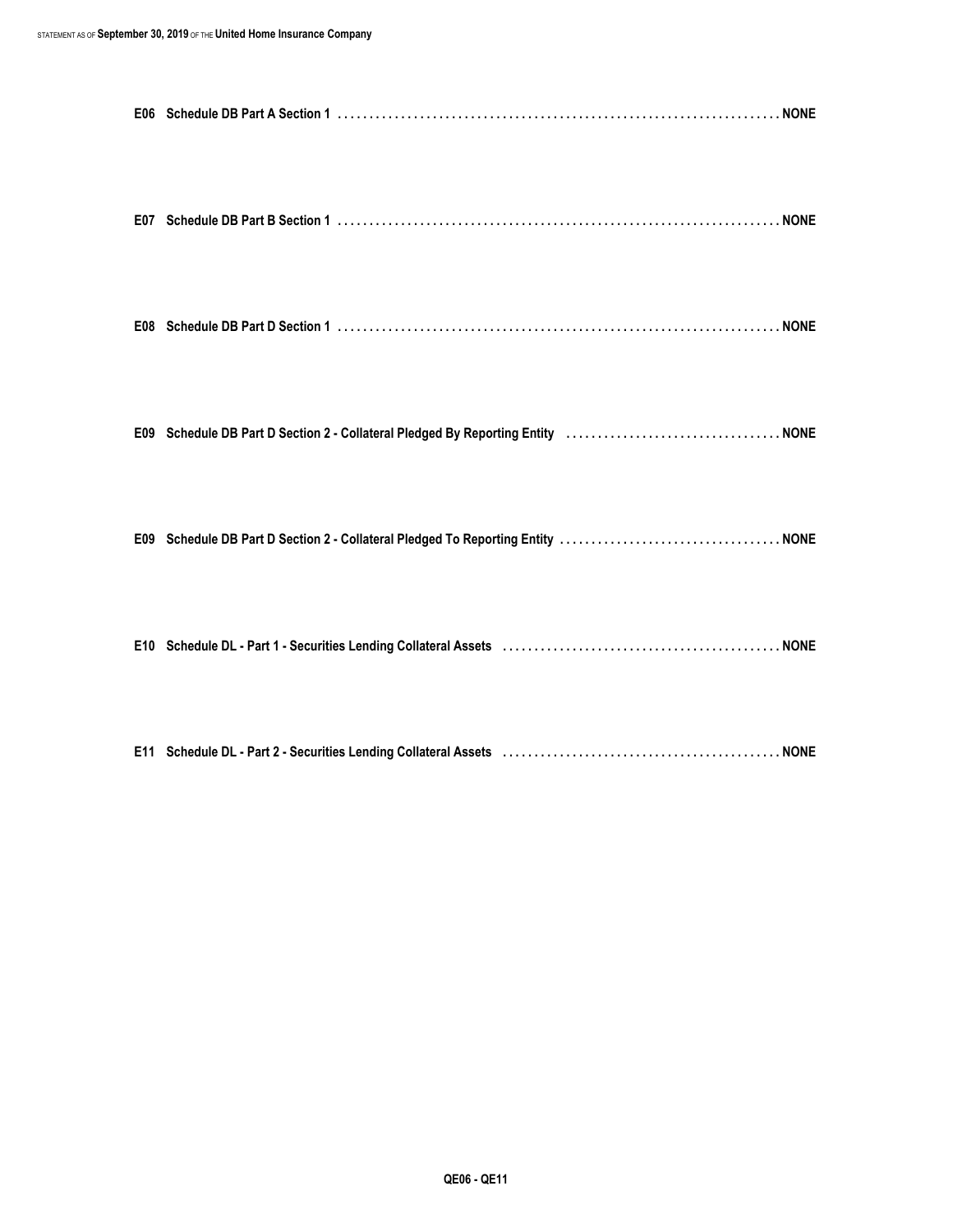# **SCHEDULE E - PART 1 - CASH Month End Depository Balances**

|                                  | <b>Month End Depository Balances</b>                                                            |          |            |            |             |            |                |                                   |           |            |  |  |  |
|----------------------------------|-------------------------------------------------------------------------------------------------|----------|------------|------------|-------------|------------|----------------|-----------------------------------|-----------|------------|--|--|--|
|                                  |                                                                                                 |          |            |            |             |            |                | Book Balance at End of Each Month |           |            |  |  |  |
|                                  |                                                                                                 |          |            |            | Amount      | Amount of  |                | During Current Quarter            |           |            |  |  |  |
|                                  |                                                                                                 |          |            |            | of Interest | Interest   |                |                                   |           |            |  |  |  |
|                                  |                                                                                                 |          |            | Received   | Accrued     |            |                |                                   |           |            |  |  |  |
|                                  |                                                                                                 |          |            |            | During      | at Current |                |                                   |           |            |  |  |  |
|                                  |                                                                                                 |          |            | Rate of    | Current     | Statement  | First          | Second                            | Third     |            |  |  |  |
|                                  | Code                                                                                            | Interest | Quarter    | Date       | Month       | Month      | Month          |                                   |           |            |  |  |  |
| open depositories                |                                                                                                 |          |            |            |             |            |                |                                   |           |            |  |  |  |
| <b>FNB REGULAR CHECKING</b><br>. | l PARAGOULD. AR                                                                                 |          | .          | 1.260      | 32,186      |            | 6,969,815      | 8.078.860                         | 8,922,810 | XXX        |  |  |  |
| <b>FNB PAYROLL ACCOUNT</b><br>.  | PARAGOULD, AR                                                                                   |          | .          |            |             |            | 15,256         | 14,476                            | 3.14.528  | XXX        |  |  |  |
| Centennial Bank Money Market     | .                                                                                               |          |            |            | 1.187.831   | 1.786.547  | 862,816        | <b>XXX</b>                        |           |            |  |  |  |
|                                  | 0199998 Deposits in 0 depositories that do not exceed the allowable limit in any one depository |          |            |            |             |            |                |                                   |           |            |  |  |  |
|                                  |                                                                                                 |          | . XXX      | XXX        |             |            |                |                                   |           | <b>XXX</b> |  |  |  |
|                                  |                                                                                                 |          | <b>XXX</b> | XXX        | 32,186      | .          | 8.172.902<br>. | 9,879,883                         | 9,800,154 | <b>XXX</b> |  |  |  |
|                                  | 0299998 Deposits in 0 depositories that do not exceed the allowable limit in any one depository |          |            |            |             |            |                |                                   |           |            |  |  |  |
|                                  |                                                                                                 |          | <b>XXX</b> | XXX        |             |            |                |                                   |           | <b>XXX</b> |  |  |  |
|                                  |                                                                                                 |          | <b>XXX</b> | XXX        |             |            |                |                                   |           | <b>XXX</b> |  |  |  |
|                                  |                                                                                                 |          | <b>XXX</b> | <b>XXX</b> | 32.186      |            | 8.172.902      | 9.879.883                         | 9,800,154 | <b>XXX</b> |  |  |  |
|                                  |                                                                                                 |          | <b>XXX</b> | <b>XXX</b> | XXX.        | XXX.       | 400            |                                   | 400       | XXX        |  |  |  |
| 0599999 Total Cash               |                                                                                                 |          | <b>XXX</b> | <b>XXX</b> | 32,186      |            | 8.173.302<br>. | 9,880,283                         | 9,800,554 | XXX        |  |  |  |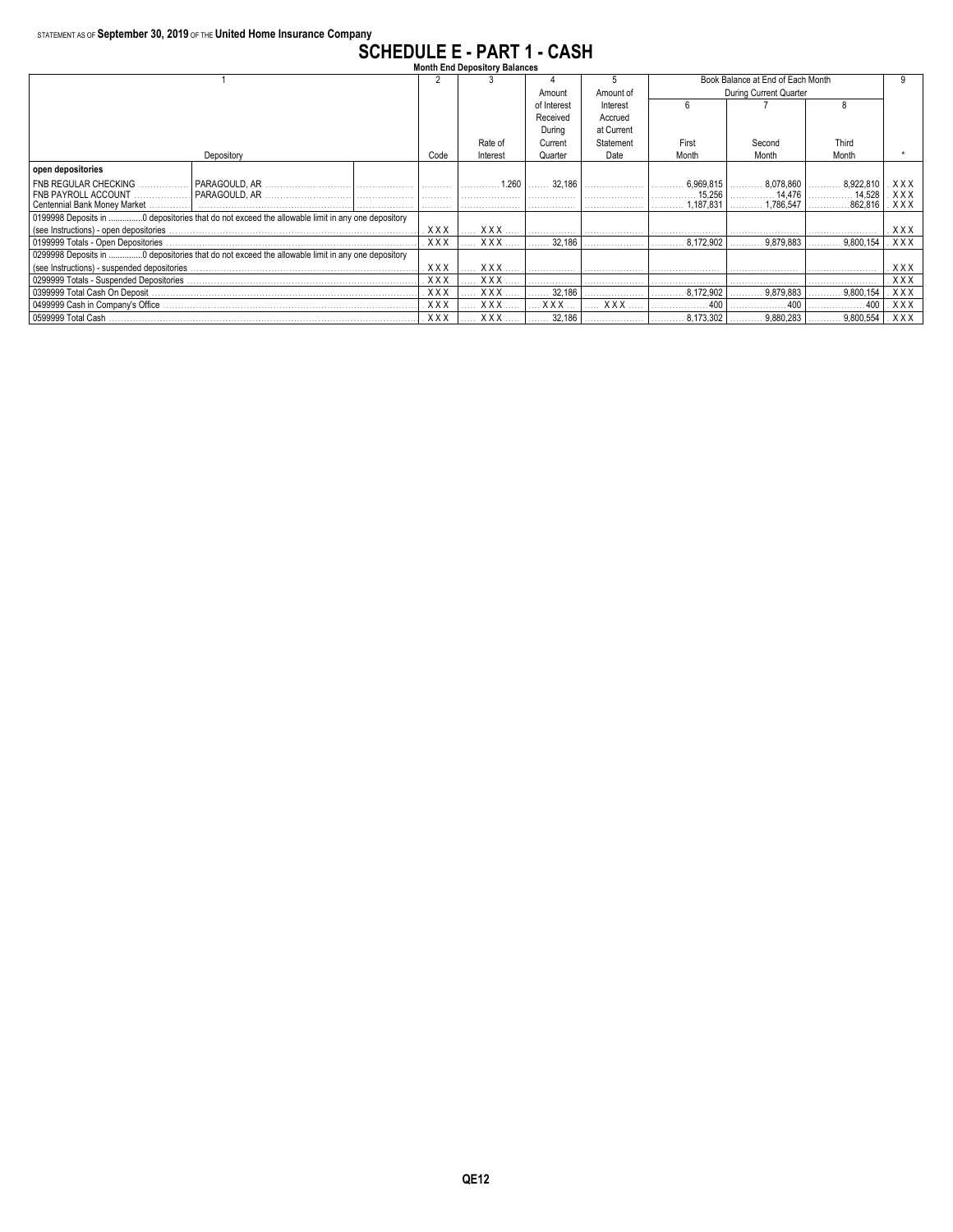## **SCHEDULE E - PART 2 - CASH EQUIVALENTS Show Investments Owned End of Current Quarter**

|       |                                  | - 1  |          |          | O        |                       |               |                 |
|-------|----------------------------------|------|----------|----------|----------|-----------------------|---------------|-----------------|
|       |                                  |      |          |          |          |                       | Amount of     |                 |
|       |                                  |      | Date     | Rate of  | Maturity | Book/Adjusted         | Interest      | Amount Received |
| Cusip | Description                      | Code | Acquired | Interest | Date     | <b>Carrying Value</b> | Due & Accrued | During Year     |
|       |                                  |      |          |          |          |                       |               |                 |
|       |                                  |      |          |          |          |                       |               |                 |
|       |                                  |      |          |          |          |                       |               |                 |
|       |                                  |      |          |          |          |                       |               |                 |
|       |                                  |      |          |          |          |                       |               |                 |
|       |                                  |      |          |          |          |                       |               |                 |
|       | 8899999 Total - Cash Equivalents |      |          |          |          |                       |               |                 |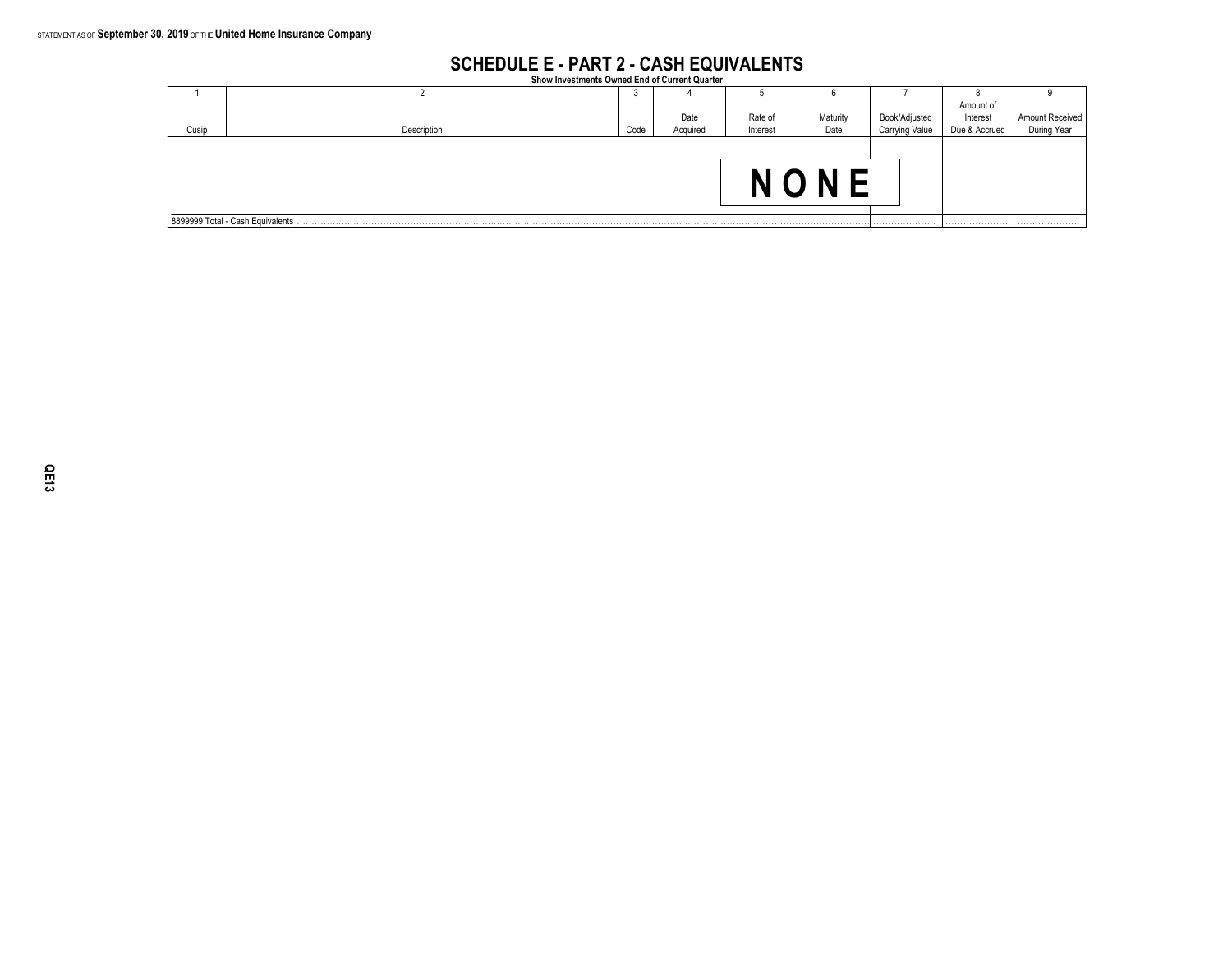### **Amended Statement Cover**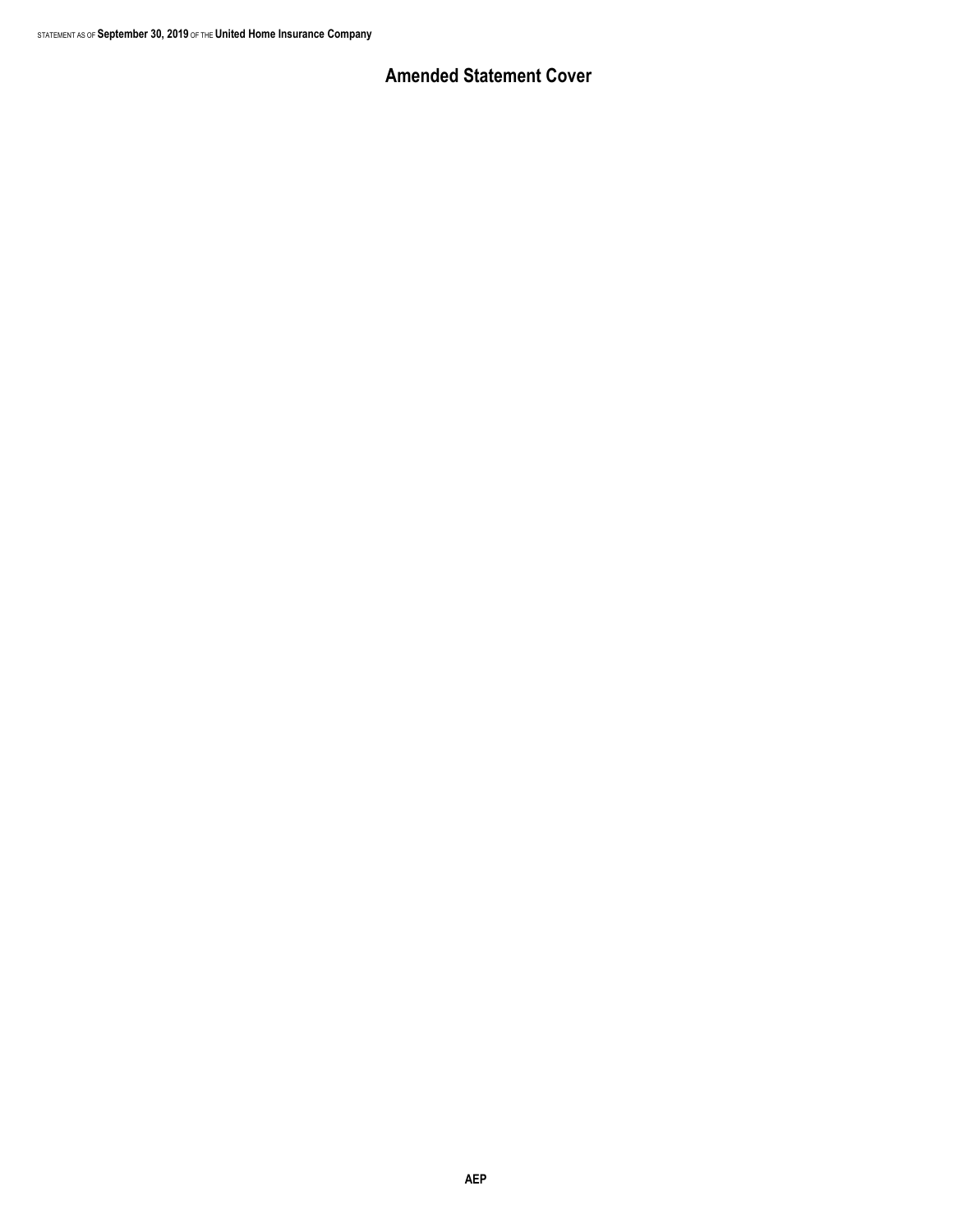### **INDEX TO PROPERTY & CASUALTY QUARTERLY STATEMENT**

Accident and Health Insurance; Q3; Q13 Accounting Changes and Corrections of Errors; Q6, Note 2 Accounting Practices and Policies; Q6, Note 1 Admitted Assets; Q2; QSI01 Affiliated Transactions; Q2; Q3; Q7; Q7.1 Asbestos Losses and Loss Adjustment Expenses; Q6, Note 33 Bonds; Q2; Q5; Q7.1; Q7.2; QSI01; QSI02; QE04; QE05; QSupp2 Business Combinations and Goodwill; Q6, Note 3 Capital Gains (Losses); Q3; Q4; Q5 Capital Stock; Q3; Q4; Q6, Note 13 Capital Notes; Q3; Q5; Q6, Note 11 Caps; OE06; OSI04 Cash; Q2; Q5; QE12; QSupp2 Cash Equivalents; Q2; Q5; QE13 Collars; QE06; QSI04 Commissions; Q3; Q5 Common Stock; Q2; Q7.1; Q7.2; QSI01; QE04; QE05; QSupp2 Counterparty Exposure; Q6, Note 8; QE06; QE08 Contingencies; Q6, Note 14 Debt; Q6, Note 11 Deferred Compensation; Q6, Note 12 Derivative Instruments; Q6, Note 8; QSI04; QSI05; QSI06; QSI07; QE06; QE07; QE08 Director and Officer; QSupp7 Discontinued Operations; Q6, Note 4 Discounting of Liabilities; Q6, Note 32; Q8 Electronic Data Processing Equipment; Q2 Environmental Losses and Loss Adjustment Expenses; Q6, Note 33 Exchange or Counterparty; QE06; QE08 Expenses; Q3; Q4; Q5; Q8; QE01; QSupp3 Extinguishment of Liabilities; Q6, Note 17 Extraordinary Items; Q6, Note 21 Fair Value; Q7, Note 20 Federal ID Number; Q9 Federal Reserve Board; Q7 Finance and Service Charge; Q4 Floors; QE06; QSI04 Foreign Exchange; Q2; Q3; Q4; QSI01; QSI02; QSI03; QE04; QE05 Forwards; QE06; QSI04 Futures Contracts; QE07; QSI04 Guaranty Fund; Q2 Health Care Receivables; Q6, Note 28 Hedging Transactions; Q7.1; QE06; QE07 High Deductible Policies; Q6, Note 31 Holding Company; Q7; Q11; Q12 Income Generation Transactions; QE06;QE07 Income Taxes; Q2; Q3; Q4; Q5; Q6, Note 9 Intercompany Pooling; Q6, Note 26 Investment Income; Q2; Q4; Q5; Q6, Note 7; QSupp2 Investments; Q2; Q4; Q6, Note 5; Q7.1; Q7.2; QSI01; QSI03; QE03; QE04; QE05; QE08; QE13; QSupp2 Joint Venture; Q6, Note 6 Leases; Q6, Note 15 Licensing; Q3; Q7; Q10 Limited Liability Company (LLC); Q6, Note 6 Limited Partnership; Q6, Note 6 Lines of Business; Q8; Q13 Long-Term Invested Assets; QSI01; QE03 Loss Development; Q6 Losses; Q3; Q4; Q5; Q6, Note 25; Q8; Q10; Q13; Q14; QSupp1; QSupp3 Loss Adjustment Expenses; Q3; Q6, Note 26; Q8; Q14; QSupp3 Managing General Agents; Q6, Note 19; Q7 Medical Malpractice Insurance; Q13; Q15; QSupp5 Medicare Part D Coverage; QSupp6 Mortgage Loans; Q2; Q5; Q7.1; QSI01; QE02; QSupp2 Multiple Peril Crop Insurance; Q6, Note 35 Nonadmitted Assets; Q2; Q4; QSI01; QSI03 Non-Tabular Discount; Q6, Note 32 Off-Balance Sheet Risk; Q6, Note 16